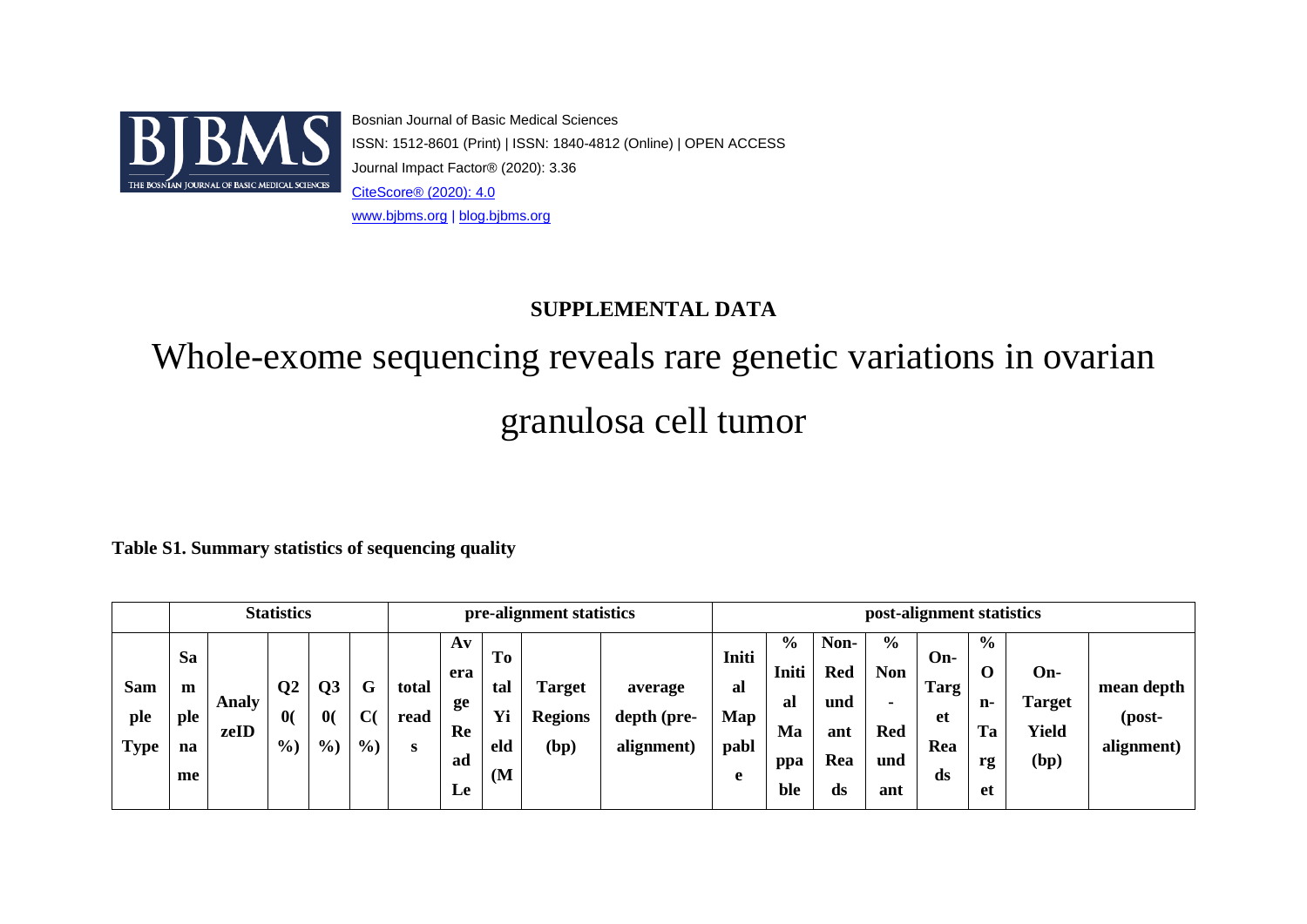|         |                |                |                |                |          |      | ngt         | bp  |          |       | <b>Read</b>    | Rea  |      | Rea  |      | Re             |         |       |
|---------|----------------|----------------|----------------|----------------|----------|------|-------------|-----|----------|-------|----------------|------|------|------|------|----------------|---------|-------|
|         |                |                |                |                |          |      | $\mathbf h$ |     |          |       | $\mathbf{s}$   | ds   |      | ds   |      | ad             |         |       |
|         |                |                |                |                |          |      | (bp)        |     |          |       |                |      |      |      |      | S              |         |       |
|         |                |                |                |                |          |      | $\lambda$   |     |          |       |                |      |      |      |      |                |         |       |
|         |                | $S15-$         | 95.            | 93.            | 51.      | 154, | 101         | 15, | 60,456,9 |       | 154,6          |      | 146, |      | 107, | 73.            | 9519341 |       |
|         | T <sub>1</sub> | 47822          | 9              | $\overline{2}$ | 5        | 922, | 0.          | 64  | 63       | 258.8 | 66,55          | 99.8 | 238, | 94.5 | 089, | $\overline{2}$ | 374     | 157.4 |
|         |                | F <sub>8</sub> |                |                |          | 590  |             | 7   |          |       | 9              |      | 992  |      | 858  |                |         |       |
|         |                | $S16-$         | 94.            | 90.            | 48.      | 146, | 101         | 14, | 60,456,9 |       | 144,8          |      | 137, |      | 100, | 73.            | 8776113 |       |
|         | T <sub>2</sub> | 26915          | $\overline{0}$ | 6              | 9        | 251, | $\cdot$ .0  | 77  | 63       | 244.3 | 47,86          | 99.0 | 360, | 94.8 | 970, | 5              | 111     | 145.1 |
|         |                | B2             |                |                |          | 212  |             |     |          |       | $\overline{4}$ |      | 326  |      | 699  |                |         |       |
|         |                | $S17-$         | 93.            | 90.            | 50.      | 140, | 101         | 14, | 60,456,9 |       | 139,5          |      | 131, |      | 96,8 | 73.            | 8377216 |       |
|         | T <sub>3</sub> | 4139           | 9              | 4              | $\theta$ | 902, | $\cdot$     | 23  | 63       | 235.3 | 10,35          | 99.0 | 593, | 94.3 | 61,9 | 6              | 650     | 138.5 |
| Tumo    |                | B2             |                |                |          | 596  |             |     |          |       | $\overline{0}$ |      | 379  |      | 21   |                |         |       |
| $\bf r$ |                | $S17-$         | 94.            | 90.            | 51.      | 139, | 101         | 14, | 60,456,9 |       | 138,6          |      | 126, |      | 97,8 | 77.            | 8674285 |       |
|         | T <sub>4</sub> | 7934           | $\overline{2}$ | 8              | 5        | 881, | $\cdot$     | 12  | 63       | 233.6 | 20,24          | 99.0 | 740, | 91.4 | 19,8 | 1              | 663     | 143.4 |
|         |                | RG1            |                |                |          | 802  |             | 8   |          |       | 3              |      | 170  |      | 24   |                |         |       |
|         |                | $S17-$         | 93.            | 90.            | 49.      | 137, | 101         | 13, | 60,456,9 |       | 136,4          |      | 130, |      | 88,5 | 68.            | 7656389 |       |
|         | T <sub>5</sub> | 16790          | 9              | 4              | 6        | 737, | $\cdot$     | 91  | 63       | 230.1 | 31,00          | 99.0 | 239, | 95.4 | 95,6 | $\overline{0}$ | 803     | 126.6 |
|         |                | 9              |                |                |          | 678  |             |     |          |       | $\overline{2}$ |      | 288  |      | 30   |                |         |       |
|         |                | $S11-$         | 96.            | 93.            | 50.      | 141, | 101         | 14, | 60,456,9 |       | 141,4          |      | 129, |      | 98,5 | 76.            | 8834348 |       |
|         | T <sub>6</sub> | 2891           | $\overline{0}$ | 4              | 6        | 676, | $\cdot$     | 30  | 63       | 236.6 | 87,30          | 99.8 | 578, | 91.5 | 68,6 | $\overline{0}$ | 644     | 146.1 |
|         |                | RG5            |                |                |          | 368  |             | 9   |          |       | 8              |      | 037  |      | 22   |                |         |       |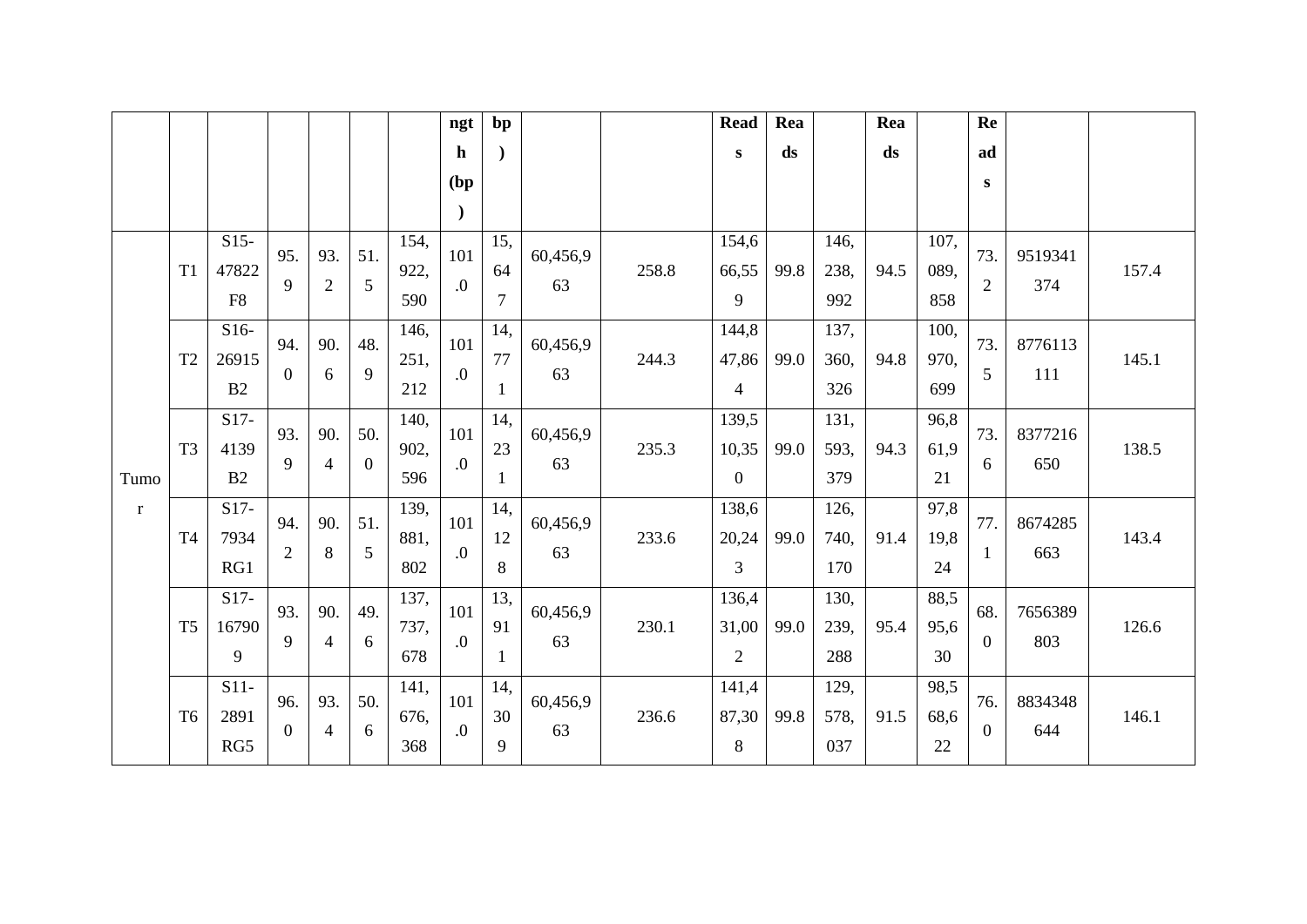|             | T7                             | $S11-$<br>23811<br>F <sub>3</sub> | 94.<br>$\tau$         | 91.<br>5 | 51.<br>$\overline{2}$ | 137,<br>817,<br>696 | 101<br>$\overline{0}$ . | 13,<br>91<br>9  | 60,456,9<br>63 | 230.2 | 136,7<br>81,99<br>$\overline{7}$ | 99.2 | 129,<br>567,<br>516            | 94.7 | 97,1<br>02,2<br>30  | 74.<br>9              | 8577862<br>313  | 141.8 |
|-------------|--------------------------------|-----------------------------------|-----------------------|----------|-----------------------|---------------------|-------------------------|-----------------|----------------|-------|----------------------------------|------|--------------------------------|------|---------------------|-----------------------|-----------------|-------|
|             | T <sub>8</sub>                 | $S13-$<br>15636<br>E              | 94.<br>6              | 91.<br>3 | 53.<br>$\overline{0}$ | 149,<br>231,<br>118 | 101<br>$\overline{0}$ . | 15,<br>07<br>2  | 60,456,9<br>63 | 249.3 | 147,9<br>72,07<br>5              | 99.1 | 136,<br>115,<br>183            | 91.9 | 102,<br>461.<br>498 | 75.<br>$\overline{2}$ | 9127763<br>553  | 150.9 |
|             | T <sub>9</sub>                 | $S15-$<br>4531<br>F <sub>3</sub>  | 95.<br>$\overline{2}$ | 92.      | 51.<br>$\overline{2}$ | 186.<br>402,<br>720 | 101<br>0.               | 18,<br>82<br>6  | 60,456,9<br>63 | 311.4 | 185,7<br>64,68<br>3              | 99.6 | 162,<br>876,<br>676            | 87.6 | 121,<br>222,<br>036 | 74.<br>$\overline{4}$ | 1085281<br>2049 | 179.5 |
|             | T1<br>$\overline{0}$           | $S14-$<br>2813<br>F2              | 95.<br>$\overline{0}$ | 91.<br>9 | 50.<br>6              | 176,<br>522,<br>844 | 101<br>$\overline{0}$ . | 17,<br>82<br>8  | 60,456,9<br>63 | 294.9 | 175,7<br>12,74<br>$\overline{2}$ | 99.5 | 164,<br>580,<br>604            | 93.6 | 120,<br>107,<br>606 | 72.<br>9              | 1059107<br>8346 | 175.1 |
|             | T <sub>1</sub><br>$\mathbf{1}$ | $S15-$<br>4343<br>F <sub>3</sub>  | 94.<br>5              | 91.<br>0 | 51.<br>$\overline{0}$ | 187,<br>438.<br>318 | 101<br>$\overline{0}$ . | 18.<br>93<br>1  | 60,456,9<br>63 | 313.1 | 186,6<br>51,21<br>3              | 99.5 | 172,<br>497.<br>815            | 92.4 | 130,<br>551.<br>091 | 75.<br>6              | 1161678<br>8824 | 192.1 |
| avera<br>ge |                                |                                   | 94.<br>$\overline{7}$ | 91.<br>5 | 50.<br>8              | 154,<br>434,<br>995 | 101<br>$\cdot$          | 15<br>59<br>7.5 | 6045696<br>3   | 258.0 | 1534<br>9509<br>$\overline{4}$   | 99.3 | 1424<br>8981<br>$\overline{7}$ | 92.9 | 1055<br>7736<br>5   | 74.<br>$\overline{0}$ | 9327636<br>394  | 154.2 |
| norm<br>al  | N1                             | $S15-$<br>14897<br>$\overline{7}$ | 96.<br>$\overline{0}$ | 93.<br>7 | 51.<br>6              | 102,<br>506,<br>078 | 101<br>$\overline{0}$ . | 10,<br>35<br>3  | 60,456,9<br>63 | 171.2 | 101,9<br>85,11<br>$\overline{7}$ | 99.4 | 98,0<br>97,6<br>41             | 96.1 | 73,6<br>19,1<br>68  | 75.<br>$\Omega$       | 6519310<br>788  | 107.8 |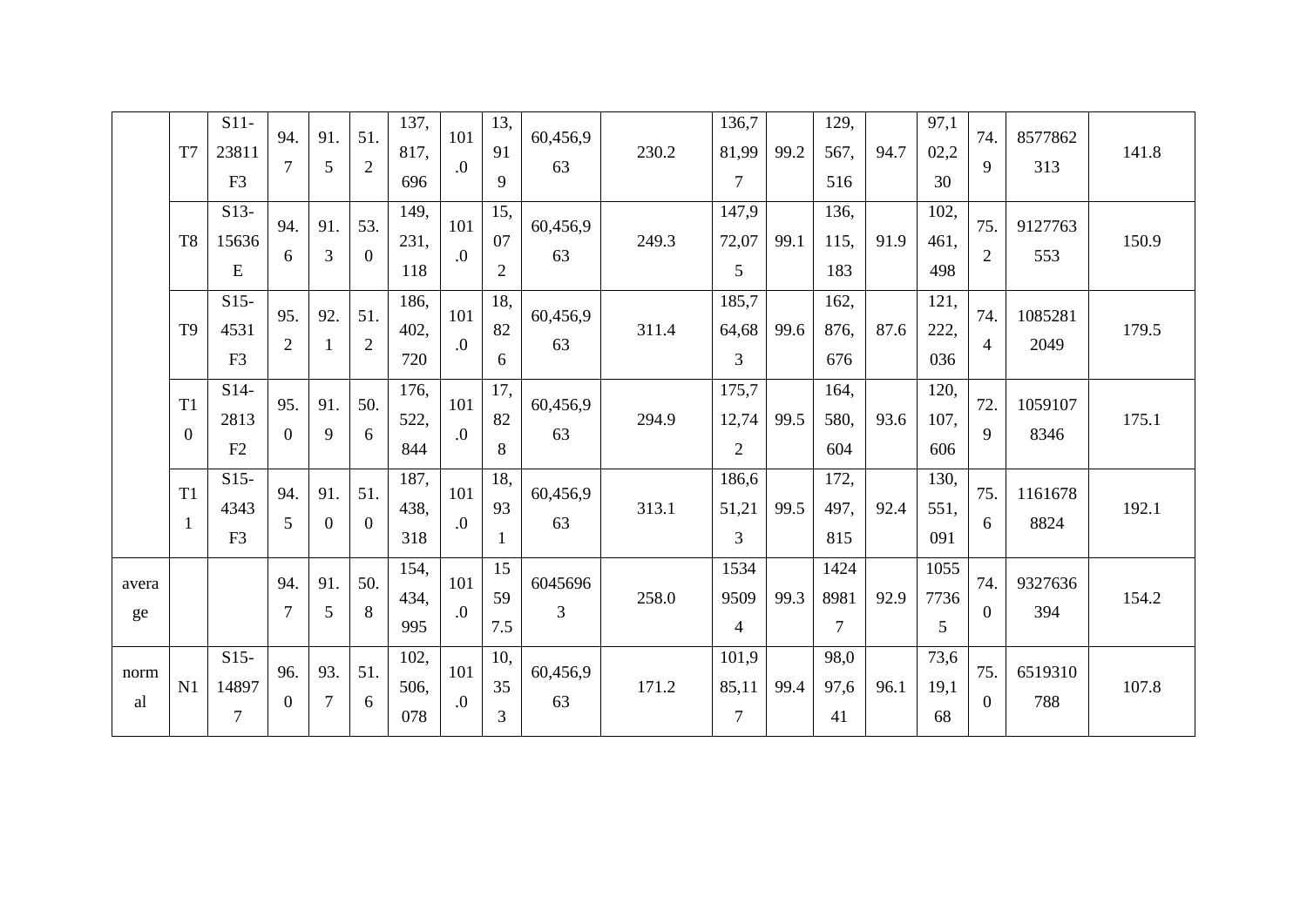| N <sub>2</sub> | $S16-$<br>26915<br>A2            | 95.<br>8              | 93.      | 49.<br>8              | 101,<br>839,<br>794 | 101<br>$\overline{0}$ . | 10,<br>28<br>5        | 60,456,9<br>63 | 170.1 | 101,6<br>51,54<br>5 | 99.8 | 96,0<br>68,7<br>09 | 94.5 | 70,1<br>28,2<br>38 | 72.<br>9              | 6154444<br>800 | 101.8 |
|----------------|----------------------------------|-----------------------|----------|-----------------------|---------------------|-------------------------|-----------------------|----------------|-------|---------------------|------|--------------------|------|--------------------|-----------------------|----------------|-------|
| N <sub>3</sub> | $S17-$<br>4139<br>A <sub>9</sub> | 96.                   | 93.<br>6 | 50.<br>-1             | 93,6<br>96,8<br>90  | 101<br>0.               | 9,4<br>63             | 60,456,9<br>63 | 156.5 | 93,55<br>9,850      | 99.8 | 89,1<br>09,5<br>81 | 95.2 | 66,5<br>61,9<br>45 | 74.<br>6              | 5865228<br>861 | 97.0  |
| N <sub>4</sub> | $S17-$<br>7934<br>6              | 95.<br>6              | 92.<br>8 | 50.<br>$\overline{2}$ | 97,0<br>11,0<br>68  | 101<br>$\cdot$          | 9,7<br>98             | 60,456,9<br>63 | 162.0 | 96,81<br>6,305      | 99.7 | 92,0<br>12,2<br>19 | 95.0 | 67,2<br>43,2<br>31 | 73.<br>$\overline{0}$ | 5905584<br>438 | 97.6  |
| N <sub>5</sub> | $S17-$<br>16790<br>6             | 95.<br>9              | 93.<br>3 | 50.<br>$\theta$       | 97,2<br>23,0<br>98  | 101<br>$\boldsymbol{0}$ | 9,8<br>19             | 60,456,9<br>63 | 162.4 | 97,04<br>9,431      | 99.8 | 91,6<br>54,4<br>93 | 94.4 | 67,3<br>67,4<br>23 | 73.<br>5              | 5908120<br>791 | 97.7  |
| N <sub>6</sub> | $S11-$<br>2891<br>1              | 94.<br>5              | 91.<br>3 | 51.<br>4              | 106,<br>083.<br>920 | 101<br>$\cdot$          | 10.<br>71<br>4        | 60,456,9<br>63 | 177.2 | 105,0<br>34,51<br>6 | 99.0 | 98,9<br>43,9<br>08 | 94.2 | 74,6<br>64,5<br>62 | 75.<br>4              | 6566599<br>356 | 108.6 |
| N7             | $S11-$<br>23854<br>A7            | 95.<br>8              | 93.<br>1 | 51.<br>6              | 97,8<br>29,8<br>20  | 101<br>$\overline{0}$ . | 9,8<br>80             | 60,456,9<br>63 | 163.4 | 97,68<br>6,402      | 99.8 | 92,1<br>29,7<br>98 | 94.3 | 70,4<br>22,8<br>77 | 76.<br>4              | 6284707<br>183 | 103.9 |
| N8             | $S13-$<br>15636<br>A2            | 96.<br>$\overline{c}$ | 93.<br>7 | 52.<br>9              | 99,2<br>17,5<br>86  | 101<br>$\overline{0}$ . | 10.<br>02<br>$\Omega$ | 60,456,9<br>63 | 165.7 | 99,09<br>9,123      | 99.8 | 92,1<br>98,0<br>33 | 93.0 | 71,9<br>28,4<br>73 | 78.<br>$\overline{0}$ | 6470534<br>331 | 107.0 |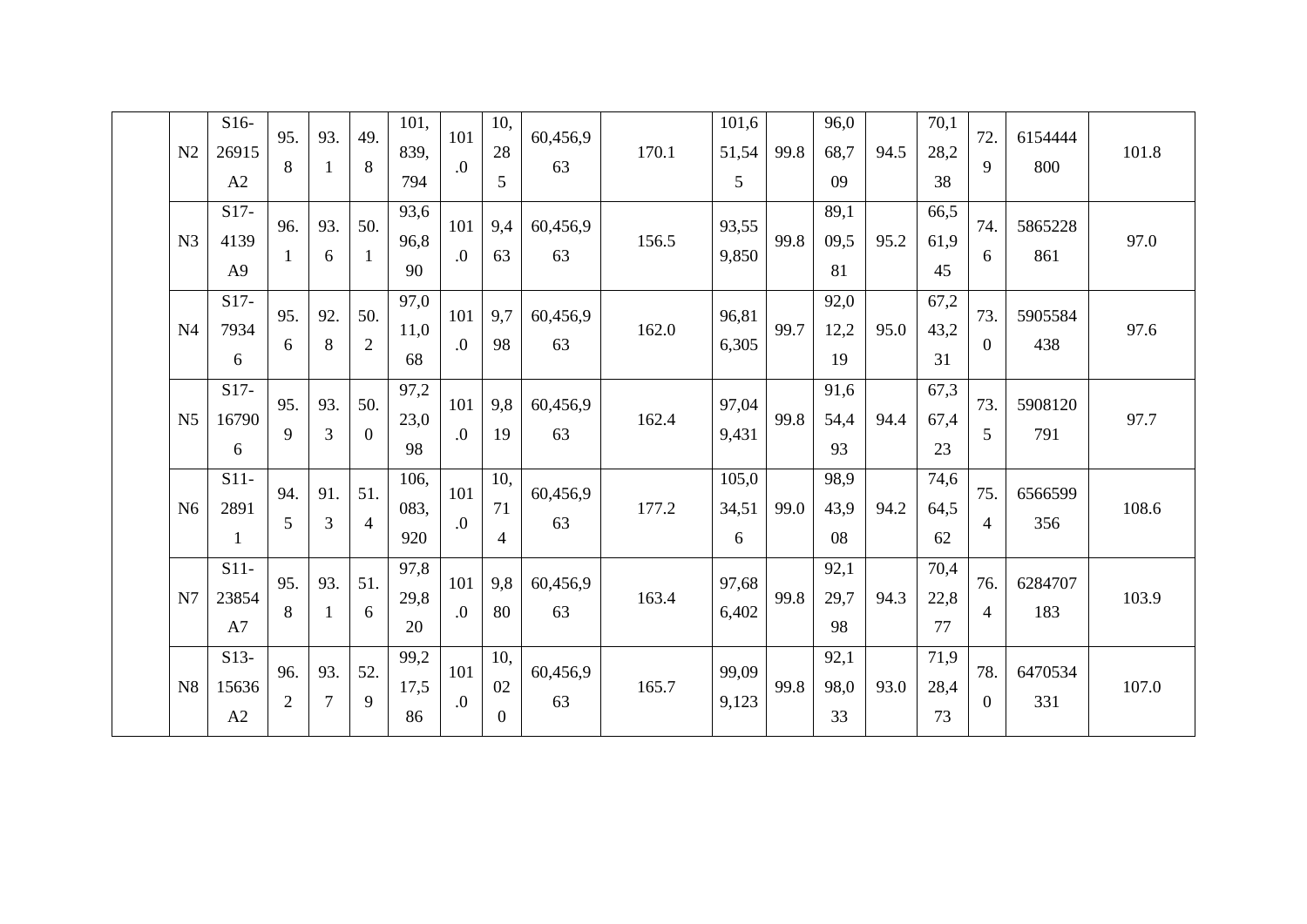|             | N <sub>9</sub>         | $S14-$<br>2899      | 94.<br>9              | 91.<br>9 | 51.<br>4              | 110,<br>325,<br>136 | 101<br>$\boldsymbol{0}$ | 11,<br>14<br>2  | 60,456,9<br>63 | 184.3 | 109,2<br>58,65<br>7 | 99.0 | 103,<br>899,<br>206 | 95.0 | 81,0<br>88,6<br>25      | 78.<br>$\overline{0}$ | 7178763<br>168 | 118.7 |
|-------------|------------------------|---------------------|-----------------------|----------|-----------------------|---------------------|-------------------------|-----------------|----------------|-------|---------------------|------|---------------------|------|-------------------------|-----------------------|----------------|-------|
|             | N1<br>$\boldsymbol{0}$ | $S15-$<br>4394<br>4 | 95.<br>$\overline{0}$ | 92.      | 51.                   | 111,<br>616,<br>652 | 101<br>$\boldsymbol{0}$ | 11,<br>27<br>3  | 60,456,9<br>63 | 186.4 | 110,6<br>82,42<br>4 | 99.1 | 105,<br>490,<br>521 | 95.3 | 79,4<br>43,6<br>64      | 75.<br>3              | 7035610<br>192 | 116.3 |
|             | N1                     | $S15-$<br>4570      | 95.<br>2              | 92.<br>2 | 50.<br>$\overline{2}$ | 100,<br>436,<br>964 | 101<br>$\cdot$          | 10,<br>14<br>4  | 60,456,9<br>63 | 167.7 | 99,99<br>7,253      | 99.5 | 93,3<br>97,5<br>11  | 93.4 | 68,2<br>36,2<br>07      | 73.<br>$\overline{0}$ | 6036506<br>480 | 99.8  |
| avera<br>ge |                        |                     | 95.<br>5              | 92.<br>8 | 50.<br>9              | 101,<br>617,<br>001 | 101<br>$\boldsymbol{0}$ | 10<br>26<br>2.8 | 6045696<br>3.0 | 169.7 | 1011<br>6551<br>1.2 | 99.5 | 9572<br>7420<br>0.  | 94.6 | 7188<br>2219<br>$\cdot$ | 75.<br>$\overline{0}$ | 6356855<br>490 | 105.1 |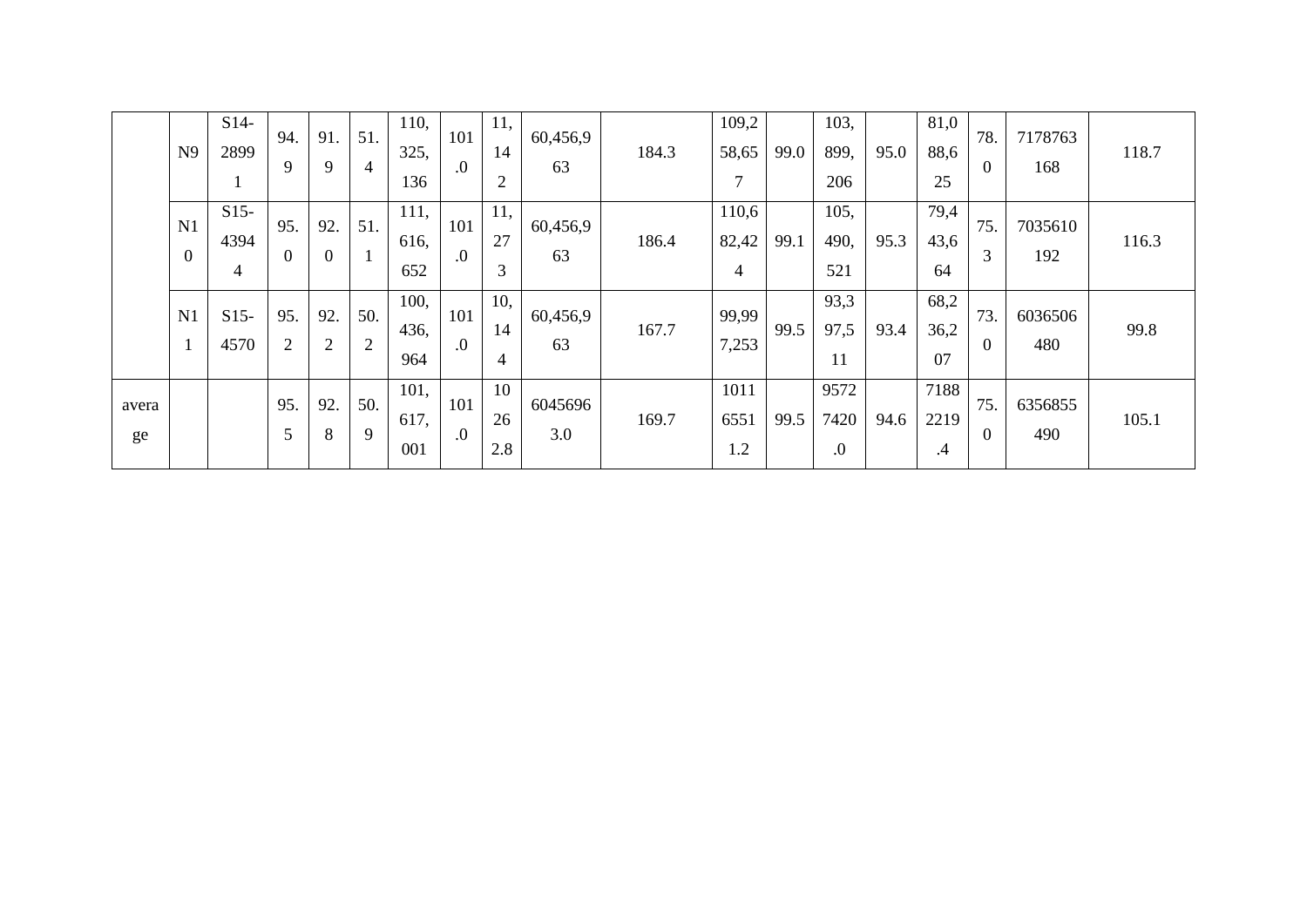## **Table S2. List of GO terms associated with tumor-specific genes in OGCT**

(A) Cellular components

| Group<br>ID    | Category                         | <b>Term</b> | <b>Description</b>                                 | LogP       | $Log(q-value)$ | <b>InTerm</b><br><b>InList</b> | <b>Symbols</b>                                                                                                                                                                  |
|----------------|----------------------------------|-------------|----------------------------------------------------|------------|----------------|--------------------------------|---------------------------------------------------------------------------------------------------------------------------------------------------------------------------------|
|                | <b>GO</b> Cellular<br>Components | GO:0031012  | extracellular matrix                               | $-3.77659$ | $-0.891$       | 23/570                         | CTSC, COL15A1, COL17A1, GLG1, MMP17,<br>MUC4, MUC6, NID1, OVGP1, TPSAB1, HSP9<br>0B1, ADAMTSL2, POSTN, HPSE, ADAMTS20<br>,ITIH5,FBN3,COL25A1,NAV2,COL24A1,L<br>AMA1, EYS, MXRA7 |
| $\overline{2}$ | <b>GO</b> Cellular<br>Components | GO:0005905  | clathrin-coated pit                                | $-3.69213$ | $-0.891$       | 7/70                           | LDLR, ITSN1, CUBN, PICALM, AAK1, FCHO<br>1, EPN3, BLK, PIK3C3, PTK2, GNA13, FERM<br>T2,ATG14,WIPI2,VPS13C,WIPI1                                                                 |
| 3              | <b>GO</b> Cellular<br>Components | GO:0005776  | autophagosome                                      | $-3.43643$ | $-0.850$       | 8/101                          | PEG3, PIK3C3, ATG14, WIPI2, TEX264, WIPI<br>1,MCOLN3,MAP1LC3C                                                                                                                   |
| $\overline{4}$ | <b>GO</b> Cellular<br>Components | GO:0097546  | ciliary base                                       | $-3.27694$ | $-0.850$       | 5/39                           | GLI2, PRKAR1A, PRKAR1B, TULP3, FANK1,<br>PIK3C3, ATG14, CFAP46, CFAP54, CFAP22                                                                                                  |
| 5              | <b>GO</b> Cellular<br>Components | GO:0031932  | TORC2 complex                                      | $-3.25381$ | $-0.850$       | 3/10                           | TTI1,SMG1,PRR5L                                                                                                                                                                 |
| 6              | <b>GO</b> Cellular<br>Components | GO:0031414  | N-terminal protein<br>acetyltransferase<br>complex | $-3.25381$ | $-0.850$       | 3/10                           | NAA25, NAA15, NAA38                                                                                                                                                             |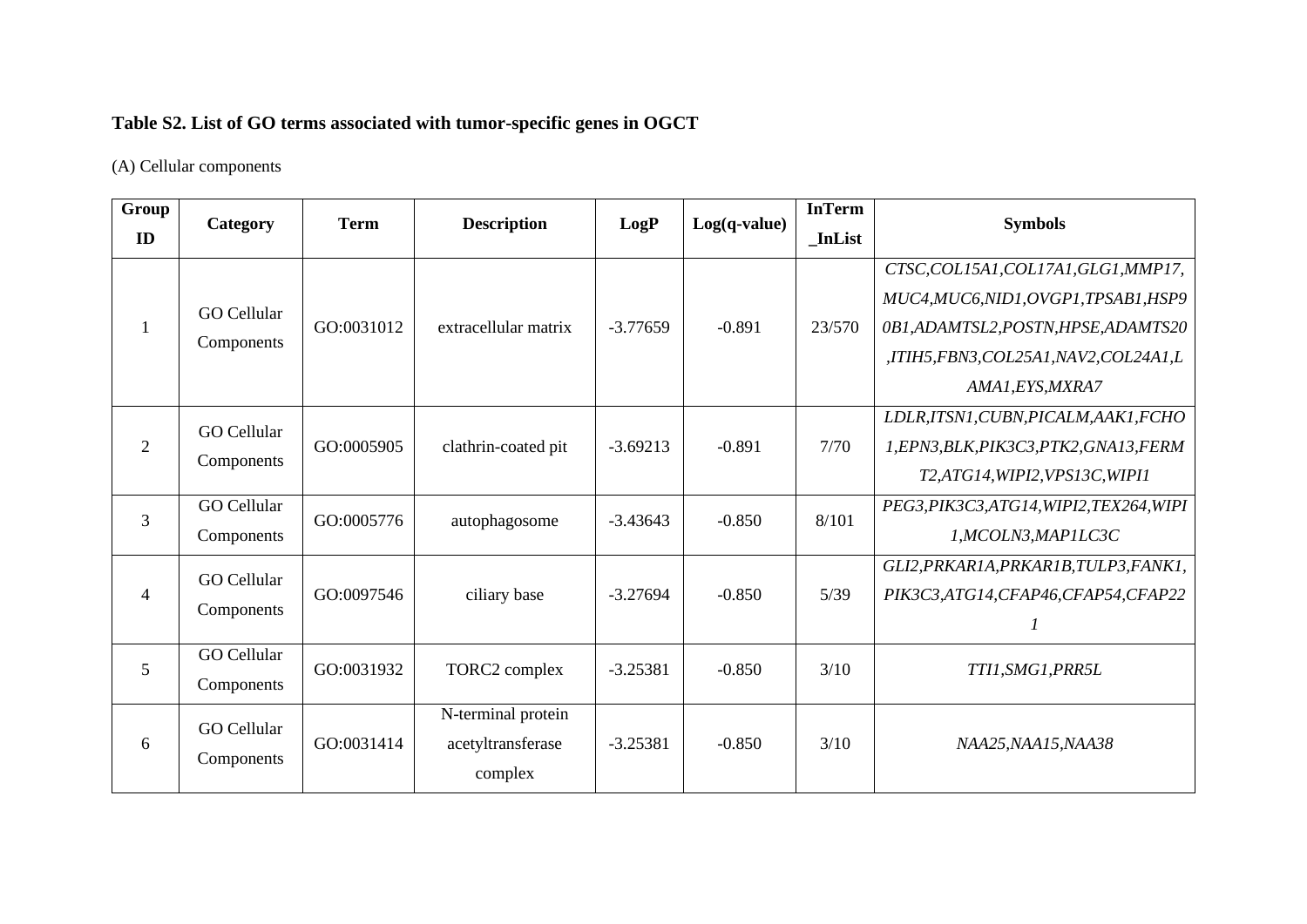| $\tau$ | <b>GO</b> Cellular<br>Components | GO:0030496 | midbody                    | $-3.19835$ | $-0.850$ | 11/196 | ECT2, PIK3C3, SAFB, HSP90B1, PKP4, TRIO<br>BP,ZFYVE26,EXOC2,ZFYVE19,AGAP2,AS<br>PM                                                                                     |
|--------|----------------------------------|------------|----------------------------|------------|----------|--------|------------------------------------------------------------------------------------------------------------------------------------------------------------------------|
| 8      | GO Cellular<br>Components        | GO:0005911 | cell-cell junction         | $-2.97449$ | $-0.737$ | 19/494 | AQP7,COL17A1,CXADR,ECT2,NOTCH1,V<br>AV1, SYMPK, PKP4, PTPRU, PATJ, FERMT2,<br>EPB41L3, FRMD4B, ADGRL3, AHI1, IQGAP<br>3, PLEKHA7, PIKFYVE, LAMA1                       |
| 9      | <b>GO Cellular</b><br>Components | GO:0032580 | Golgi cisterna<br>membrane | $-2.88731$ | $-0.713$ | 7/95   | FUT2,B4GALT5,SCFD1,UXS1,COG3,GOL<br>GA8IP, GOLGA8B, HOOK3                                                                                                              |
| 10     | <b>GO</b> Cellular<br>Components | GO:0005770 | late endosome              | $-2.8771$  | $-0.713$ | 13/282 | SLC31A1, DYNC1LI2, LDLR, CHMP1A, PIK3<br>C3, PRKAR1A, PRKAR1B, MAPK3, RNF13, M<br>COLN3, VIPAS39, GALNTL5, PIKFYVE                                                     |
| 11     | <b>GO Cellular</b><br>Components | GO:0030894 | replisome                  | $-2.70284$ | $-0.629$ | 3/15   | PRIM2, RPA1, DONSON, BCL6, TEX264                                                                                                                                      |
| 12     | <b>GO</b> Cellular<br>Components | GO:0016234 | inclusion body             | $-2.69771$ | $-0.629$ | 6/76   | AGL, PICALM, XRN2, FBXO7, SFMBT2, PRD<br>M16                                                                                                                           |
| 13     | <b>GO</b> Cellular<br>Components | GO:0005813 | centrosome                 | $-2.59469$ | $-0.617$ | 21/615 | BICD1, CTSC, CHD3, DYNC1LI2, PRKAR1A,<br>CIR1, KIAA0586, PATJ, CEP152, TTLL5, BIC<br>D2, UBR4, ZFYVE26, AHI1, CCDC77, HOOK<br>3,ZFYVE19,CEP295,PLEKHA7,CEP120,AS<br>PM |
| 14     | <b>GO Cellular</b><br>Components | GO:0031143 | pseudopodium               | $-2.46582$ | $-0.549$ | 3/18   | ACTN4, ACTN2, MAPK3                                                                                                                                                    |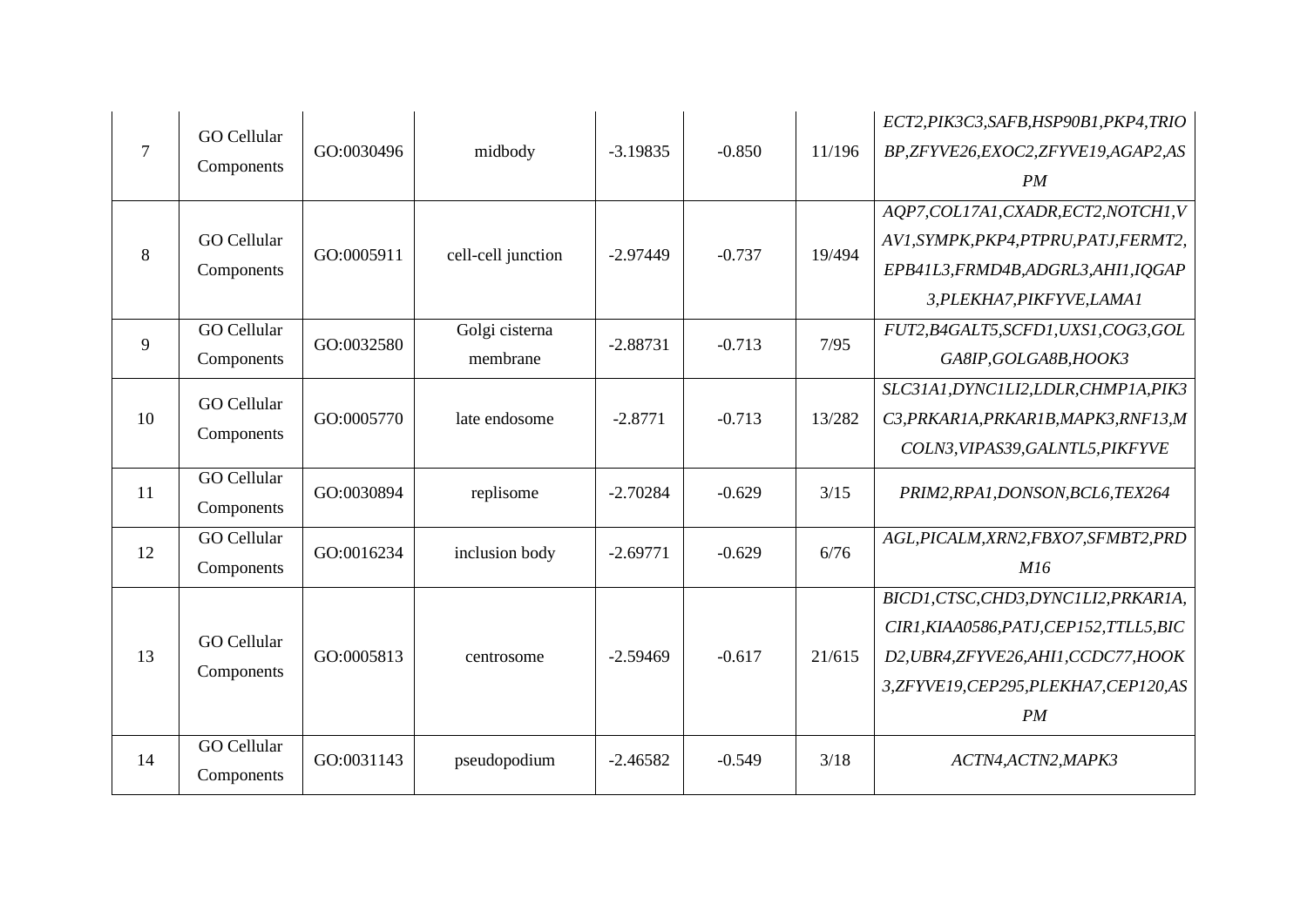| 15 | GO Cellular<br>Components | GO:0031258 | lamellipodium<br>membrane | $-2.21213$ | $-0.349$ | 3/22   | NCKAP1,FERMT2,SYNE2                                                                                           |
|----|---------------------------|------------|---------------------------|------------|----------|--------|---------------------------------------------------------------------------------------------------------------|
| 16 | GO Cellular<br>Components | GO:0097060 | synaptic membrane         | $-2.13866$ | $-0.292$ | 14/384 | ACTN2, DAGLA, GABRR2, PTPRD, PTPRS, I<br>TSN1, PICALM, SLC6A5, DGKI, SLC4A8, RI<br>MS1, SYNE1, GRIP1, CHRNA10 |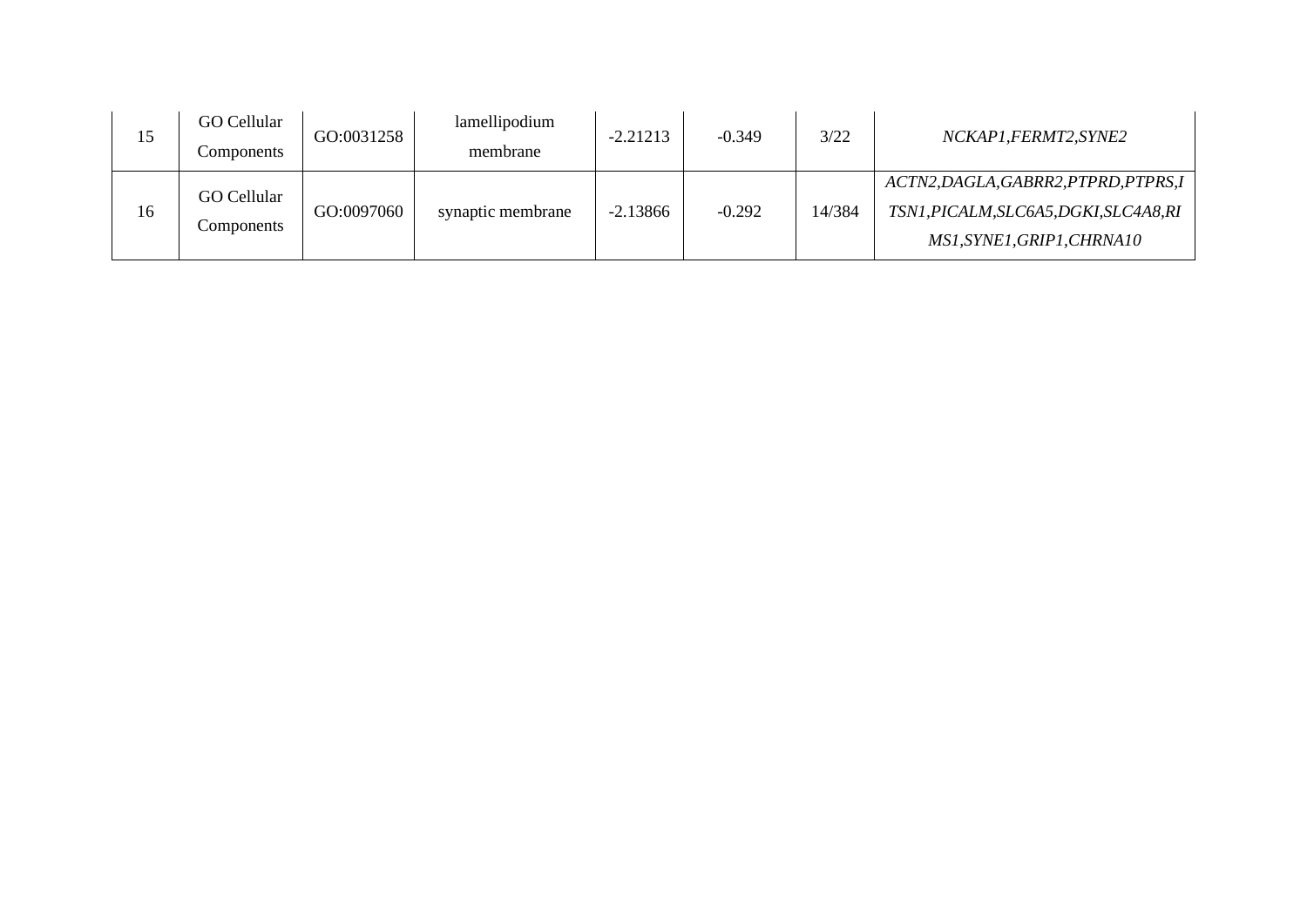#### (B) Molecular functions

| Group | Category                         | <b>Term</b> | <b>Description</b>             | LogP       | $Log(q-value)$ | <b>InTerm</b> | <b>Symbols</b>                                               |
|-------|----------------------------------|-------------|--------------------------------|------------|----------------|---------------|--------------------------------------------------------------|
| ID    |                                  |             |                                |            |                | _InList       |                                                              |
|       |                                  |             |                                |            |                |               | AQP7,ATP4B,CFTR,SLC31A1,COX6B1,GA                            |
|       |                                  |             |                                |            |                |               | BRR2, KCNH2, KCNJ12, FXYD3, KCNQ4, SL                        |
|       | <b>GO</b> Molecular              |             | inorganic molecular            |            |                |               | C6A5, SLC4A8, SLC12A7, DMAC2L, ANO7, S                       |
|       |                                  | GO:0015318  | entity transmembrane           | $-4.78765$ | $-1.591$       | 30/740        | LC45A2, SLC38A2, MCOLN3, SLC2A9, CHR                         |
|       | Functions                        |             | transporter activity           |            |                |               | NA10,ANO2,SLC25A28,SLC12A8,CACNA2                            |
|       |                                  |             |                                |            |                |               | D4, PKD1L2, SLC5A11, ANO4, OTOP1, CCT8                       |
|       |                                  |             |                                |            |                |               | L2, KCNJ18, SLC30A9                                          |
|       |                                  |             |                                |            |                |               | BICD1, CBLB, ACE, KIF11, MEF2A, PPEF2,                       |
|       |                                  |             |                                |            |                |               | PRKAR1A, PRKAR1B, MAP2K3, PTK2, WAR                          |
| 2     | <b>GO</b> Molecular              | GO:0019901  | protein kinase binding         | $-4.7295$  | $-1.591$       | 28/671        | S1, CIR1, SLC12A7, FERMT2, ATF7, RNF13,                      |
|       | <b>Functions</b>                 |             |                                |            |                |               | CEP152, SHC2, FBXO7, TRIB2, GPRC5B, EX                       |
|       |                                  |             |                                |            |                |               | OC2, TRIM5, AGAP2, TRIM6, DUSP19, SIK1,                      |
|       |                                  |             |                                |            |                |               | GFRAL, LDHA                                                  |
| 3     | GO Molecular<br><b>Functions</b> | GO:0004566  | beta-glucuronidase<br>activity | $-4.69734$ | $-1.591$       | 3/4           | KL, HPSE, GUSBP3, AGL, GALC, OVGP1, GL<br><b>BIL, ILIRAP</b> |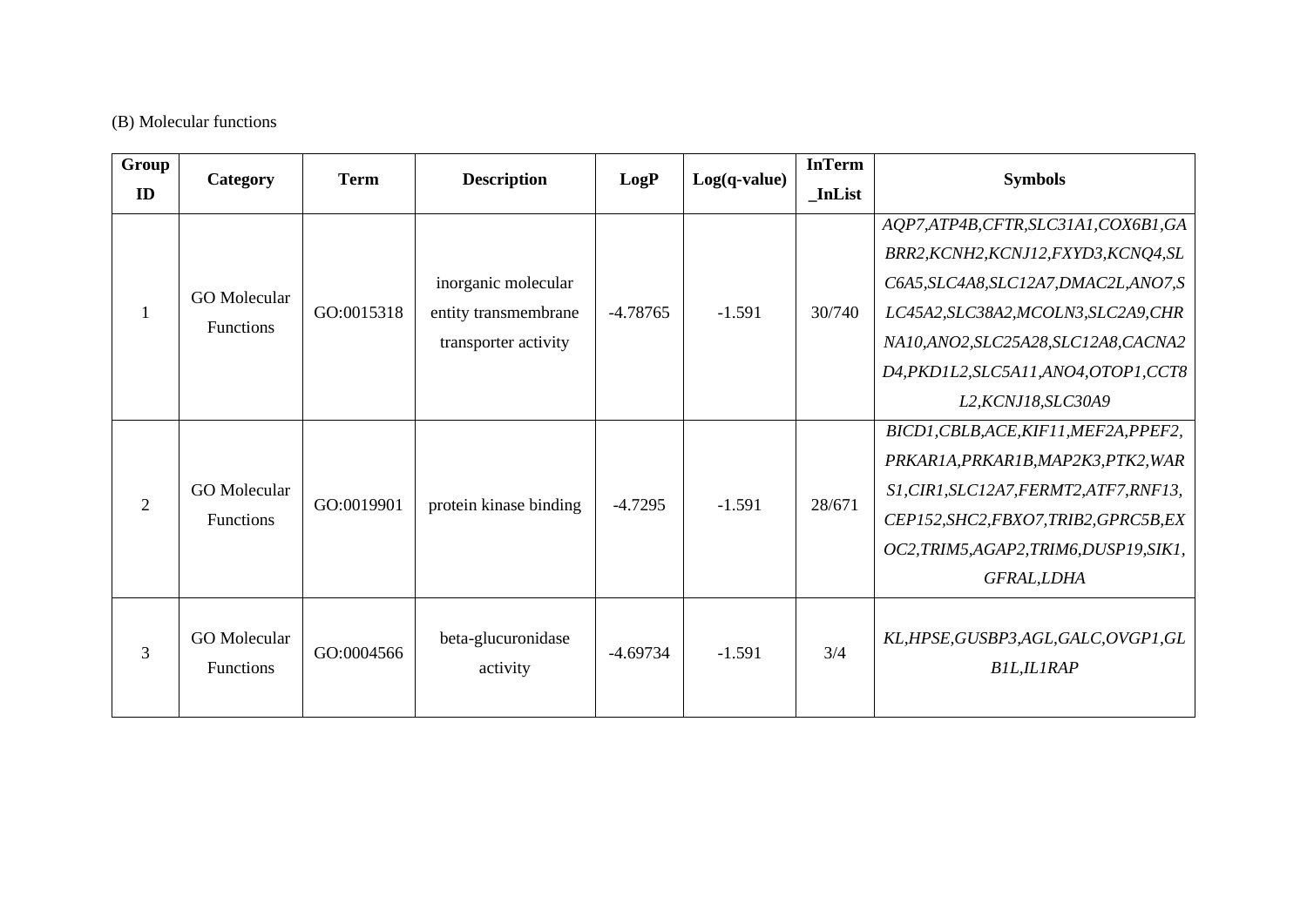| $\overline{4}$ | <b>GO</b> Molecular<br>Functions | GO:0005509 | calcium ion binding                                   | $-4.6731$  | $-1.591$ | 29/713 | ACTN4, ACTN2, CBLB, CDH16, CLGN, F10,<br>HABP2, LDLR, NID1, NOTCH1, PLCB2, PNL<br>IPRP1, PPEF2, PRSS3, ITSN1, HSP90B1, CU<br>BN, CELSR1, ADGRL3, HPCAL4, SYT17, LRP<br>1B, MCTP1, SYT15, FBN3, PKD1L2, RASEF,<br>EYS, NOTCH2NLA |
|----------------|----------------------------------|------------|-------------------------------------------------------|------------|----------|--------|---------------------------------------------------------------------------------------------------------------------------------------------------------------------------------------------------------------------------------|
| 5              | <b>GO</b> Molecular<br>Functions | GO:0005201 | extracellular matrix<br>structural constituent        | $-4.3262$  | $-1.446$ | 12/172 | COL15A1, COL17A1, MUC3A, MUC4, MUC<br>6, NID1, TUFT1, POSTN, FBN3, COL25A1, C<br>OL24A1, LAMA1, ACTN2, BICD1, COPB1, R<br>PLA,TPM1,CCDC6,KRT38,EPB41L3,KLHL<br>3, NUP54, NUP85, TLN2                                            |
| 6              | <b>GO</b> Molecular<br>Functions | GO:0051020 | GTPase binding                                        | $-4.23155$ | $-1.446$ | 16/294 | AP1G1,BICD1,ECT2,PICALM,NCKAP1,TR<br>IOBP,ATG14,RIMS1,BICD2,FNBP1L,EXO<br>C2, FGD6, RANBP17, DOCK7, FMNL2, IQG<br>AP3                                                                                                           |
| $\overline{7}$ | <b>GO</b> Molecular<br>Functions | GO:0015144 | carbohydrate<br>transmembrane<br>transporter activity | $-4.22694$ | $-1.446$ | 6/40   | AQP7, SLC2A3, SLC45A2, SLC2A9, SLC5A11<br>,SLC2A14,SLC6A5,SLC4A8,SLC12A7,SLC3<br>8A2, SLC12A8, ATP4B, CFTR, COX6B1                                                                                                              |
| 8              | <b>GO</b> Molecular<br>Functions | GO:0004791 | thioredoxin-disulfide<br>reductase activity           | $-3.77215$ | $-1.043$ | 3/7    | SELENOT, NXN, TXNRD3, ERO1B                                                                                                                                                                                                     |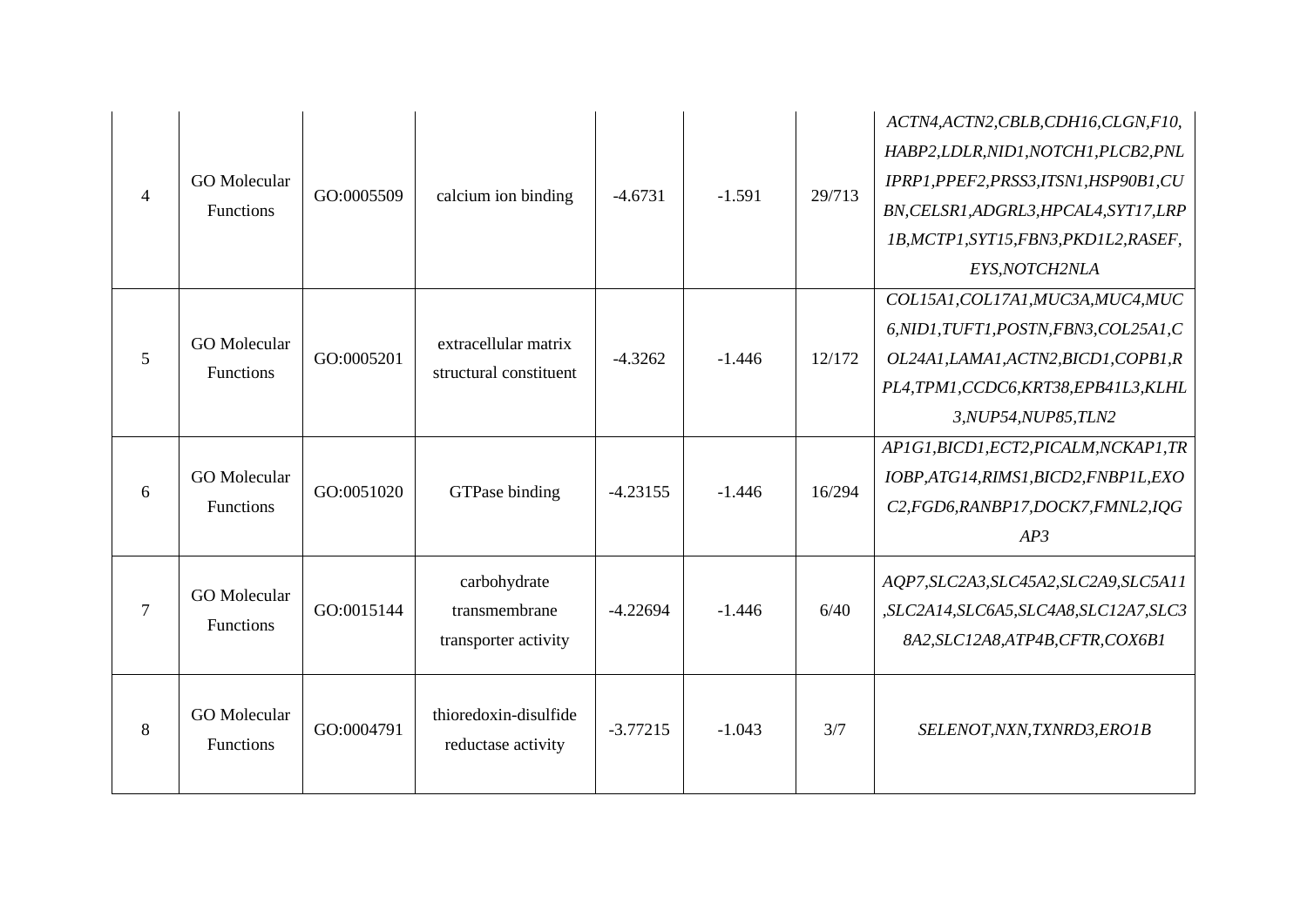| 9  | <b>GO</b> Molecular<br><b>Functions</b> | GO:0015103 | inorganic anion<br>transmembrane<br>transporter activity | $-3.4719$  | $-0.856$ | 10/153 | CFTR, GABRR2, FXYD3, SLC4A8, SLC12A7,<br>ANO7,ANO2,SLC12A8,ANO4,CCT8L2,SLC<br>2A3, SLC6A5, SLC38A2, SFXN5, SLC2A14 |
|----|-----------------------------------------|------------|----------------------------------------------------------|------------|----------|--------|--------------------------------------------------------------------------------------------------------------------|
| 10 | <b>GO</b> Molecular<br><b>Functions</b> | GO:0032266 | phosphatidylinositol-3-<br>phosphate binding             | $-3.07825$ | $-0.737$ | 5/43   | SNX13, ZFYVE26, WIPI2, WIPI1, ZFYVE19, A<br>CTN2, TULP3, PICALM, FERMT2                                            |
| 11 | <b>GO</b> Molecular<br><b>Functions</b> | GO:0001784 | phosphotyrosine<br>residue binding                       | $-3.03199$ | $-0.710$ | 5/44   | CBLB, MAPK3, VAV1, PTPN5, SHE                                                                                      |
| 12 | <b>GO</b> Molecular<br><b>Functions</b> | GO:0034452 | dynactin binding                                         | $-3.00173$ | $-0.698$ | 3/12   | BICD1, BICD2, HOOK3, EPB41L3, SMC3                                                                                 |
| 13 | <b>GO</b> Molecular<br>Functions        | GO:0016757 | glycosyltransferase<br>activity                          | $-2.91876$ | $-0.650$ | 13/279 | AGL, FUT2, RPN1, UGT8, UMPS, B4GALT5,<br>UGT2A1,TIPARP,GALNTL5,STT3B,DPY19<br>L2P2, UGT2A2, ALG1L2                 |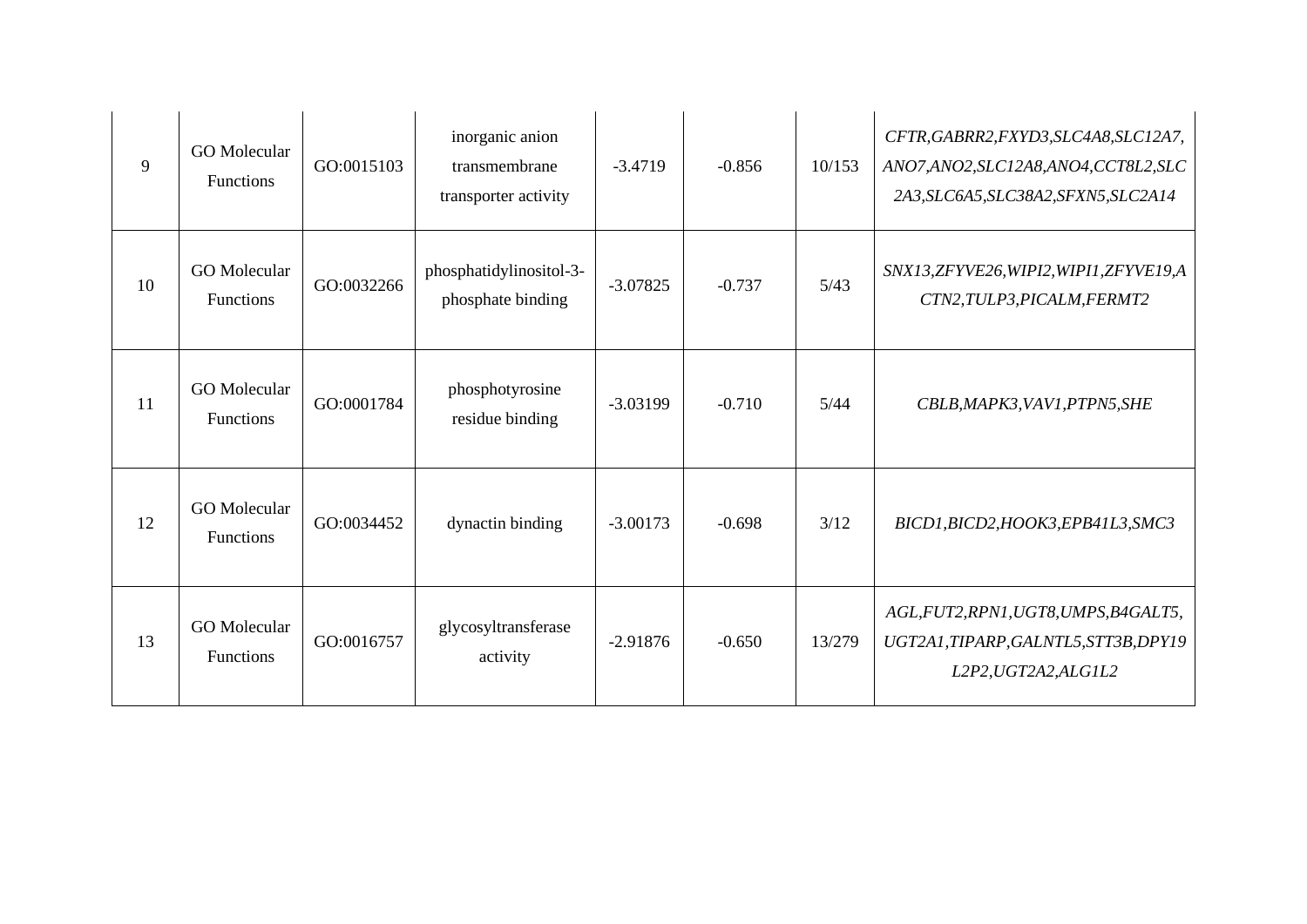| 14 | <b>GO</b> Molecular<br><b>Functions</b> | GO:0030276 | clathrin binding                          | $-2.8186$  | $-0.612$ | 6/72   | AP1G1, LDLR, PICALM, SYT17, EPN3, SYT15                                                                                                             |
|----|-----------------------------------------|------------|-------------------------------------------|------------|----------|--------|-----------------------------------------------------------------------------------------------------------------------------------------------------|
| 15 | <b>GO</b> Molecular<br>Functions        | GO:0051015 | actin filament binding                    | $-2.79174$ | $-0.599$ | 11/220 | ACTN4, ACTN2, TPM1, FERMT2, TRIOBP, S<br>YNE2, SYNE1, TLN2, FMNL2, MYOM3, IQGA<br>P <sub>3</sub>                                                    |
| 16 | <b>GO</b> Molecular<br><b>Functions</b> | GO:0043138 | 3"-5" DNA helicase<br>activity            | $-2.70284$ | $-0.539$ | 3/15   | FBH1, NAV2, HELQ                                                                                                                                    |
| 17 | <b>GO</b> Molecular<br><b>Functions</b> | GO:0008236 | serine-type peptidase<br>activity         | $-2.68268$ | $-0.539$ | 10/194 | CTSC, ACE, DPP6, F10, HABP2, HGF, PRSS3<br>,TPSAB1,TPSD1,PRSS3P2,MMP17,CHMP<br>1A, CPZ, ADAM21, ADAMTSL2, PSMD14, UF<br>SP2,ADGRG6,ADAMTS20,TRABD2A |
| 18 | <b>GO</b> Molecular<br><b>Functions</b> | GO:0030674 | protein-macromolecule<br>adaptor activity | $-2.67848$ | $-0.539$ | 13/297 | AP1G1, BICD1, UBXN8, SEC22B, EPB41L3,<br>SYNE2, BICD2, SYNE1, GRIP1, FBXO7, TRI<br>M5,TRIM6,DUSP19,ITSN1                                            |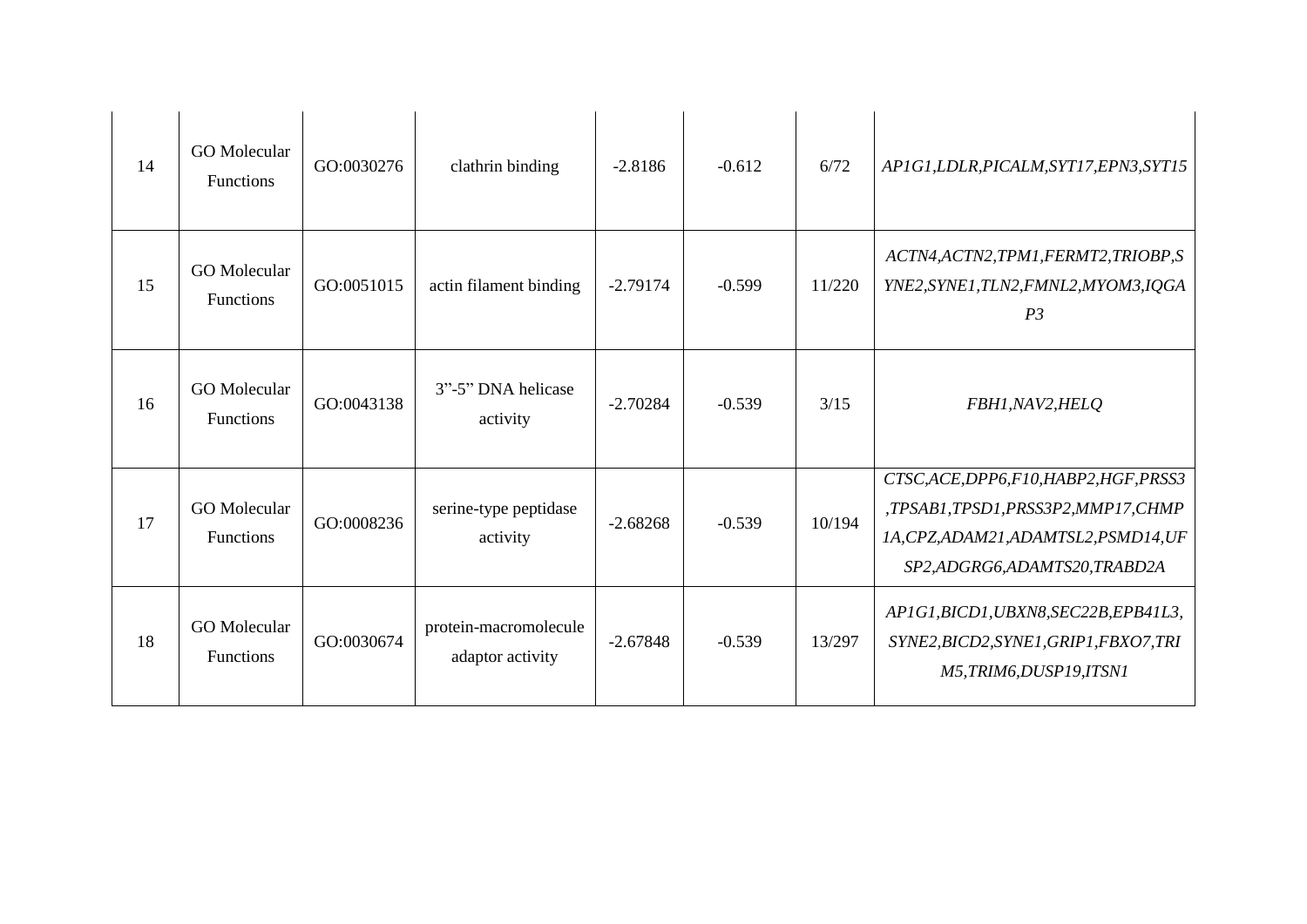| 19 | <b>GO</b> Molecular<br><b>Functions</b> | GO:0004725 | protein tyrosine<br>phosphatase activity | $-2.66071$ | $-0.533$ | 7/104 | CDKN3, PTPRD, PTPRS, PTPRU, PTPN5, TP<br>TE2, DUSP19, PPEF2, PHLPP2, MTMR9, PI<br><b>KFYVE</b> |
|----|-----------------------------------------|------------|------------------------------------------|------------|----------|-------|------------------------------------------------------------------------------------------------|
| 20 | GO Molecular<br><b>Functions</b>        | GO:0003951 | NAD+ kinase activity                     | $-2.53945$ | $-0.458$ | 3/17  | <i>DGKI,NADK,DGKH</i>                                                                          |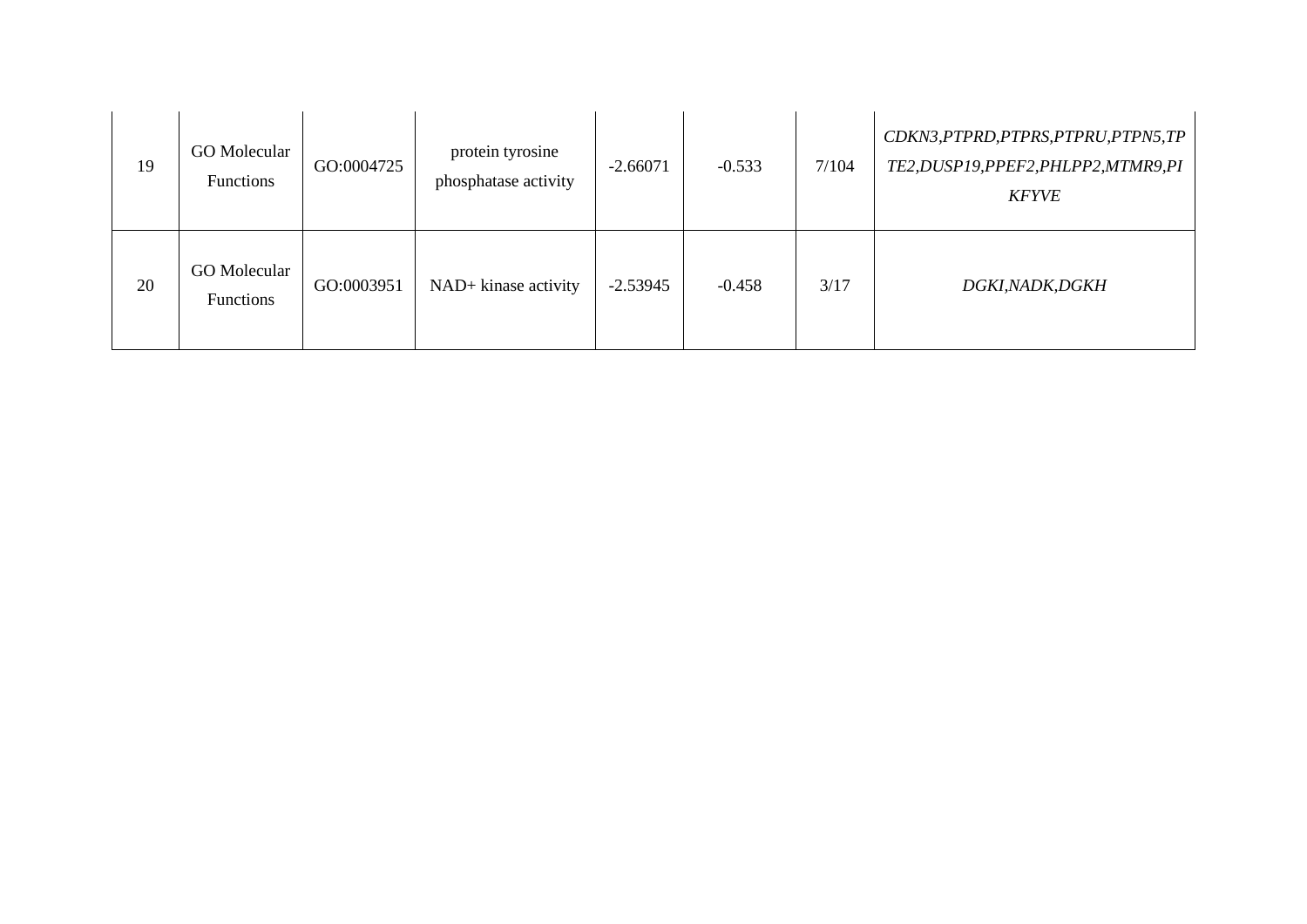## (C) Biological processes

| Group          | Category             | <b>Term</b> | <b>Description</b>     | LogP       | $Log(q-value)$ | <b>InTerm</b> | <b>Symbols</b>                             |
|----------------|----------------------|-------------|------------------------|------------|----------------|---------------|--------------------------------------------|
| ID             |                      |             |                        |            |                | <b>InList</b> |                                            |
|                |                      |             |                        |            |                |               | ACAT1, ASNS, PIK3C3, MAPK3, ATG14, WIP     |
|                | <b>GO</b> Biological | GO:0042594  |                        | $-5.03962$ | $-1.021$       | 14/197        | I2, SLC38A2, MIOS, WIPI1, EIF2A, SIK1, EIF |
|                | Processes            |             | response to starvation |            |                |               | 2AK4, MAP1LC3C, LOC102724428, POSTN,       |
|                |                      |             |                        |            |                |               | AGL, BCHE, LDHA, LDLR, GFRAL               |
|                |                      |             |                        |            |                |               | CFTR, GABRR2, SLC4A8, SLC12A7, ANO7, A     |
|                | <b>GO</b> Biological |             | chloride               |            |                |               | NO2, SLC12A8, ANO4, FXYD3, CD47, ACE, S    |
| $\overline{2}$ | Processes            | GO:1902476  | transmembrane          | $-4.70628$ | $-1.021$       | 8/67          | LC2A3, SLC6A5, PLA2R1, SLC38A2, SLC2A9     |
|                |                      |             | transport              |            |                |               | ,SFXN5,SLC51B,SLC2A14,CCT8L2,SLC51         |
|                |                      |             |                        |            |                |               | A                                          |
|                |                      |             |                        |            |                |               | MAPK3, CERS1, ATG14, WIPI2, KLHL3, TEX     |
|                |                      |             |                        |            |                |               | 264, VPS13C, MAP1LC3C, PIK3C3, SEC22B,     |
|                | <b>GO</b> Biological |             |                        |            |                |               | FEZ2, SCFD1, WIPI1, PIKFYVE, SMG1, VIPA    |
| 3              | Processes            | GO:0061912  | selective autophagy    | $-4.61147$ | $-1.021$       | 8/69          | S39, HGF, FBXO7, FNBP1L, MTMR9, TRIM5,     |
|                |                      |             |                        |            |                |               | TRIM6, RAB20, HOOK3, ACTN2, CHMP1A, S      |
|                |                      |             |                        |            |                |               | MARCE1, TPSAB1, TRIOBP, SUPT16H, NAV       |
|                |                      |             |                        |            |                |               | 3                                          |
|                |                      |             |                        |            |                |               | ACTN4,ITGA7,PTK2,PTPRD,TPM1,SEMA           |
| 4              | <b>GO</b> Biological |             | regulation of cell     | $-4.51809$ |                | 17/309        | 3E, POSTN, FERMT2, TRIOBP, RIMS1, EPB4     |
|                | Processes            | GO:0022604  | morphogenesis          |            | $-1.021$       |               | 1L3, GRIP1, SYT17, FGD6, DOCK5, LARP4, F   |
|                |                      |             |                        |            |                |               | MNL2, ACTN2, BCL6, COL17A1, MUC4, NID      |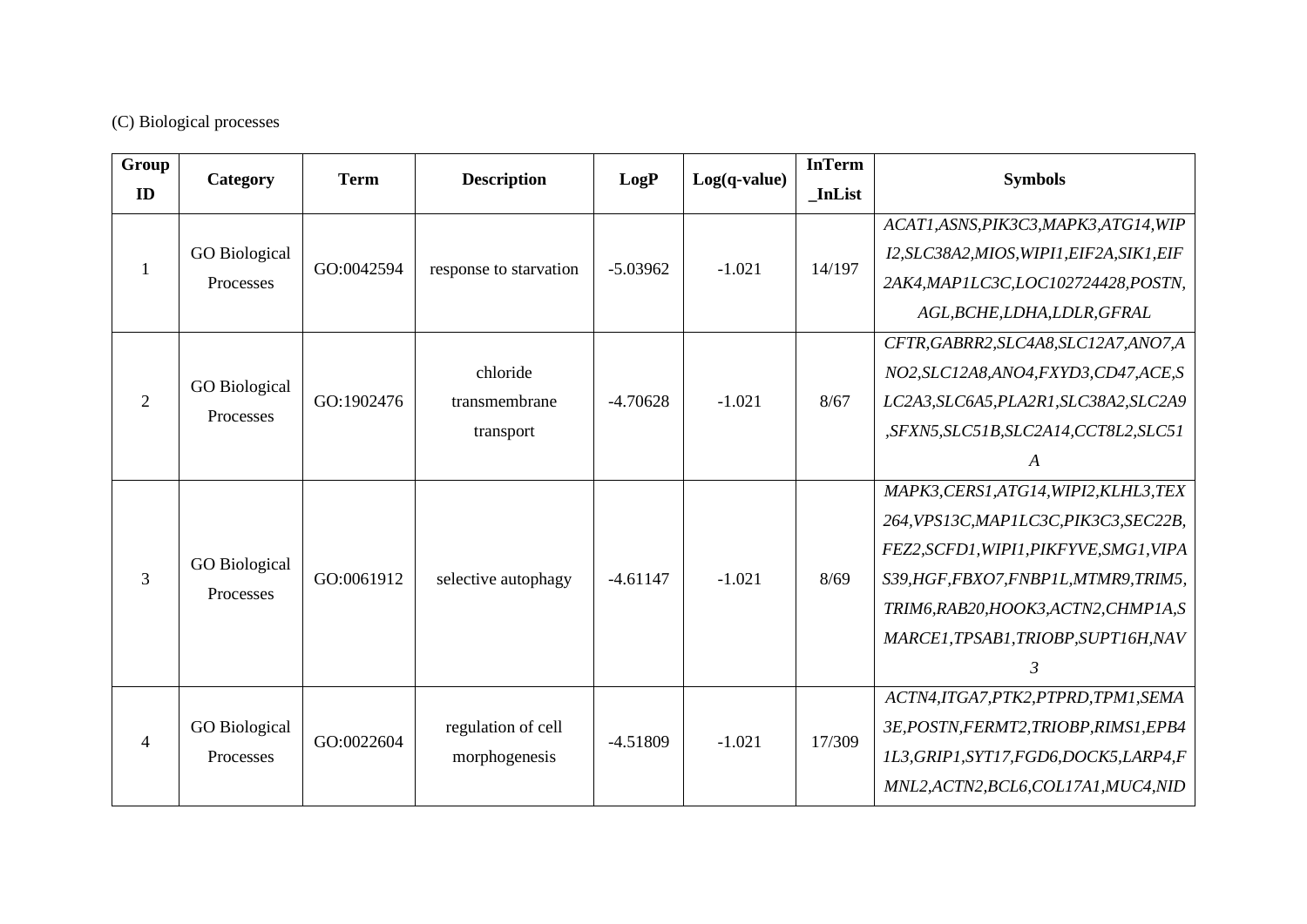|                |                      |            |                        |            |          |        | 1, NOTCH1, HPSE, BMPR1A, LDLR, PTPRS,  |
|----------------|----------------------|------------|------------------------|------------|----------|--------|----------------------------------------|
|                |                      |            |                        |            |          |        | CLOCK, TRAK1, ADGRA2, TENM4, HOOK3,    |
|                |                      |            |                        |            |          |        | DOCK7,ASPM,BDKRB1,CD47,F10,HGF,        |
|                |                      |            |                        |            |          |        | MAPK3, MAP2K3, SPN, SYNE2, ELP5        |
|                | <b>GO</b> Biological |            | minus-end-directed     |            |          |        |                                        |
| 5              | Processes            | GO:0072385 | organelle transport    | $-4.30501$ | $-0.972$ | 3/5    | BICD1, RAB6A, BICD2, HOOK3             |
|                |                      |            | along microtubule      |            |          |        |                                        |
|                |                      |            |                        |            |          |        | HOOK3,DOCK7,CEP120,SYNE2,ACTN4,B       |
| 6              | <b>GO</b> Biological | GO:0022027 | interkinetic nuclear   | $-4.30501$ | $-0.972$ | 3/5    | ICD1, BLK, CFTR, MEF2A, CHMP1A, RAB6A  |
|                | Processes            |            | migration              |            |          |        | ,PICALM,ATG14,TRAK1,BICD2,FNBP1L,      |
|                |                      |            |                        |            |          |        | WIPI1,ASPM                             |
|                | <b>GO</b> Biological |            | cellular component     |            |          |        | ACTN2, MEF2A, PRKAR1A, TPM1, UGT8, ZP  |
| $\overline{7}$ | Processes            | GO:0010927 | assembly involved in   | $-3.99831$ | $-0.886$ | 9/107  | BP, EPB41L3, TENM4, PIKFYVE, CTSC, GAL |
|                |                      |            | morphogenesis          |            |          |        | C,HGF,B4GALT5,ADGRG6                   |
|                |                      |            |                        |            |          |        | BCL6, CFTR, ACE, FANCA, MSH4, NOTCH1,  |
|                |                      |            |                        |            |          |        | CCNA1, CLOCK, ZPBP, XRN2, UBR2, SYNE1  |
| 8              | <b>GO</b> Biological | GO:0048232 | male gamete generation | $-3.96841$ | $-0.886$ | 24/590 | ,MORC1,SPATA6L,STRBP,VIPAS39,TXNR      |
|                | Processes            |            |                        |            |          |        | D3,TDRD9,SLC2A14,CFAP54,GALNTL5,A      |
|                |                      |            |                        |            |          |        | SPM, C14orf39, DPY19L2P2, CXADR, PRKA  |
|                |                      |            |                        |            |          |        | R1A, RXFP2, EQTN                       |
| 9              | <b>GO</b> Biological | GO:0006898 | receptor-mediated      | $-3.92374$ | $-0.886$ | 14/249 | AP1G1, BICD1, LDLR, ITSN1, CUBN, PICAL |
|                | Processes            |            | endocytosis            |            |          |        | M, CALCRL, AAK1, PLA2R1, FCHO1, LRP1B  |
|                |                      |            |                        |            |          |        |                                        |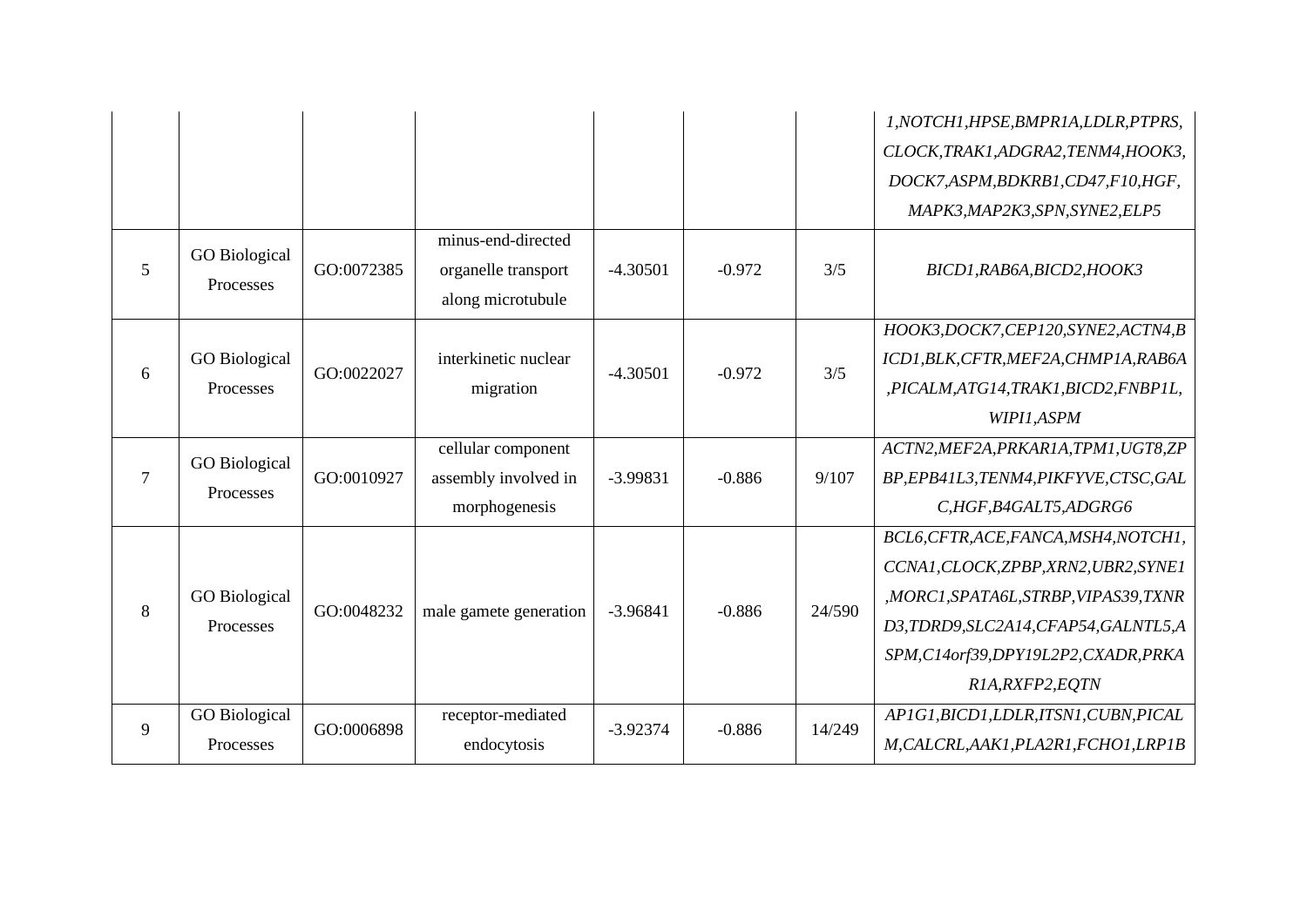|    |                                   |            |                      |            |          |        | ,AHI1,FNBP1L,PIKFYVE,PIK3C3,MAPK3,      |
|----|-----------------------------------|------------|----------------------|------------|----------|--------|-----------------------------------------|
|    |                                   |            |                      |            |          |        | EQTN, EPN3, MTMR9, MCTP1, ARHGAP12      |
|    |                                   |            |                      |            |          |        | ACTN2, BICD1, KIF11, MEF2A, CHMP1A, P   |
|    |                                   |            | non-membrane-        |            |          |        | RKAR1A,TPM1,SMC3,CEP152,MRTO4,EI        |
| 10 | <b>GO</b> Biological              | GO:0140694 | bounded organelle    | $-3.78465$ | $-0.867$ | 18/389 | F2A, CEP295, CEP120, DEUP1, ASPM, GOL   |
|    | Processes                         |            | assembly             |            |          |        | GA8IP, MCIDAS, GOLGA8B, CHD3, PATJ, D   |
|    |                                   |            |                      |            |          |        | YNC1LI2, TTLL5, BICD2, CFAP46, ULK4, H  |
|    |                                   |            |                      |            |          |        | OOK3,DOCK7,NAV3                         |
|    |                                   |            |                      |            |          |        | ATP4B, KCNH2, KCNJ12, SLC12A7, SLC12A   |
|    |                                   |            |                      |            |          |        | 8, KCNJ18, ACTN2, DPP6, FXYD3, SUMO1, K |
|    |                                   |            | potassium ion import |            |          |        | CNQ4, CCT8L2, ACTN4, BDKRB1, SLC31A1,   |
| 11 | <b>GO</b> Biological<br>Processes | GO:1990573 | across plasma        | $-3.72229$ | $-0.849$ | 6/49   | COX6B1, SLC6A5, SLC4A8, DMAC2L, MCO     |
|    |                                   |            | membrane             |            |          |        | LN3, SLC2A9, CHRNA10, SLC25A28, CACN    |
|    |                                   |            |                      |            |          |        | A2D4, PKD1L2, OTOP1, SLC2A3, CFTR, MA   |
|    |                                   |            |                      |            |          |        | PK3,RAB20                               |
|    |                                   |            |                      |            |          |        | ACTN2, GLI2, MEF2A, NOTCH1, PRKAR1A,    |
|    |                                   |            |                      |            |          |        | PTK2, PTPRD, PTPRS, TPM1, UGT8, PICAL   |
| 12 | <b>GO</b> Biological              | GO:0032989 | cellular component   | $-3.58157$ | $-0.784$ | 27/744 | M,B4GALT5,FEZ2,SEMA3E,POSTN,NCKA        |
|    | Processes                         |            | morphogenesis        |            |          |        | P1,ZPBP,TRAK1,RIMS1,EPB41L3,GRIP1,      |
|    |                                   |            |                      |            |          |        | TENM4, SYT17, DOCK7, PIKFYVE, LAMA1,    |
|    |                                   |            |                      |            |          |        | EIF2AK4                                 |
| 13 | <b>GO</b> Biological              | GO:0030155 | regulation of cell   | $-3.51805$ | $-0.746$ | 27/751 | ACTN4, BCL6, BLK, CBLB, CD47, FUT2, GLI |
|    | Processes                         |            | adhesion             |            |          |        | 2, NID1, NOTCH1, PRKAR1A, PTK2, SPN, TP |
|    |                                   |            |                      |            |          |        |                                         |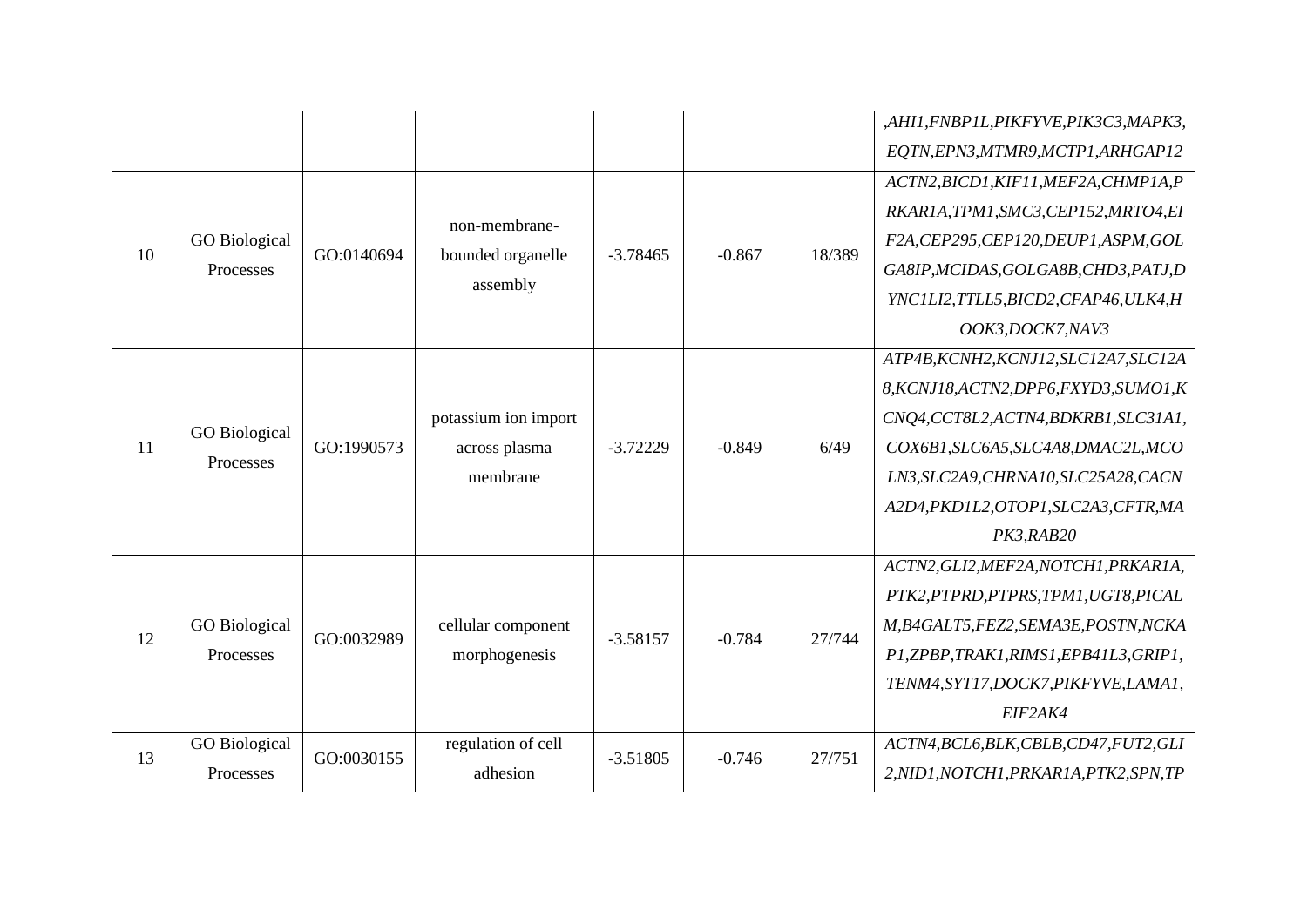|    |                      |            |                       |            |          |        | M1, VAV1, PKP4, SEMA3E, PTPRU, POSTN,   |
|----|----------------------|------------|-----------------------|------------|----------|--------|-----------------------------------------|
|    |                      |            |                       |            |          |        | NFAT5, FERMT2, TRIOBP, TMEM131L, AB     |
|    |                      |            |                       |            |          |        | CA12, GPAM, DOCK5, CARD11, LAMA1        |
| 14 | <b>GO</b> Biological | GO:0042733 | embryonic digit       | $-3.40055$ | $-0.696$ | 6/56   | BMPR1A, GLI2, NOTCH1, TULP3, LMBR1, T   |
|    | Processes            |            | morphogenesis         |            |          |        | <b>BC1D32</b>                           |
| 15 | <b>GO</b> Biological | GO:0048246 | macrophage            | $-3.33039$ | $-0.666$ | 5/38   | MAPK3, PTK2, MTUS1, NUP85, TAFA4        |
|    | Processes            |            | chemotaxis            |            |          |        |                                         |
|    | <b>GO</b> Biological |            | cortical actin        |            |          |        |                                         |
| 16 | Processes            | GO:0030866 | cytoskeleton          | $-3.22508$ | $-0.635$ | $5/40$ | ECT2, NCKAP1, AKAP11, EPB41L3, FMNL2    |
|    |                      |            | organization          |            |          |        |                                         |
| 17 | <b>GO</b> Biological | GO:2000209 | regulation of anoikis | $-3.15263$ | $-0.590$ | 4/24   | NOTCH1, PTK2, BRMS1, SIK1               |
|    | Processes            |            |                       |            |          |        |                                         |
|    | <b>GO</b> Biological |            | diacylglycerol        |            |          |        | DAGLA, DGKI, GPAM, DGKH, LDLR, ATG14    |
| 18 | Processes            | GO:0046339 | metabolic process     | $-3.08282$ | $-0.540$ | 4/25   | ,SIK1, PIK3C3, PLCB2, SMG1, TTC7A, MTM  |
|    |                      |            |                       |            |          |        | R9, TPTE2, PIKFYVE                      |
| 19 | <b>GO</b> Biological | GO:0014910 | regulation of smooth  | $-3.05418$ | $-0.521$ | 7/89   | BMPRIA, ACE, TPM1, POSTN, GNA13, DOC    |
|    | Processes            |            | muscle cell migration |            |          |        | K5,DOCK7                                |
|    |                      |            |                       |            |          |        | ACTN2, BICD1, CD47, ECT2, CHMP1A, MAP   |
|    | <b>GO</b> Biological |            | regulation of         |            |          |        | K3, PTK2, TPM1, CELSR1, SEMA3E, PATJ, N |
| 20 | Processes            | GO:0051493 | cytoskeleton          | $-3.01088$ | $-0.513$ | 20/529 | CKAP1, FERMT2, TRIOBP, BICD2, CEP295,   |
|    |                      |            | organization          |            |          |        | NAV3, IQGAP3, CEP120, WHAMMP3, ACTN     |
|    |                      |            |                       |            |          |        | 4,BCL6,CXADR,KCNH2,MEF2A,PRKAR1         |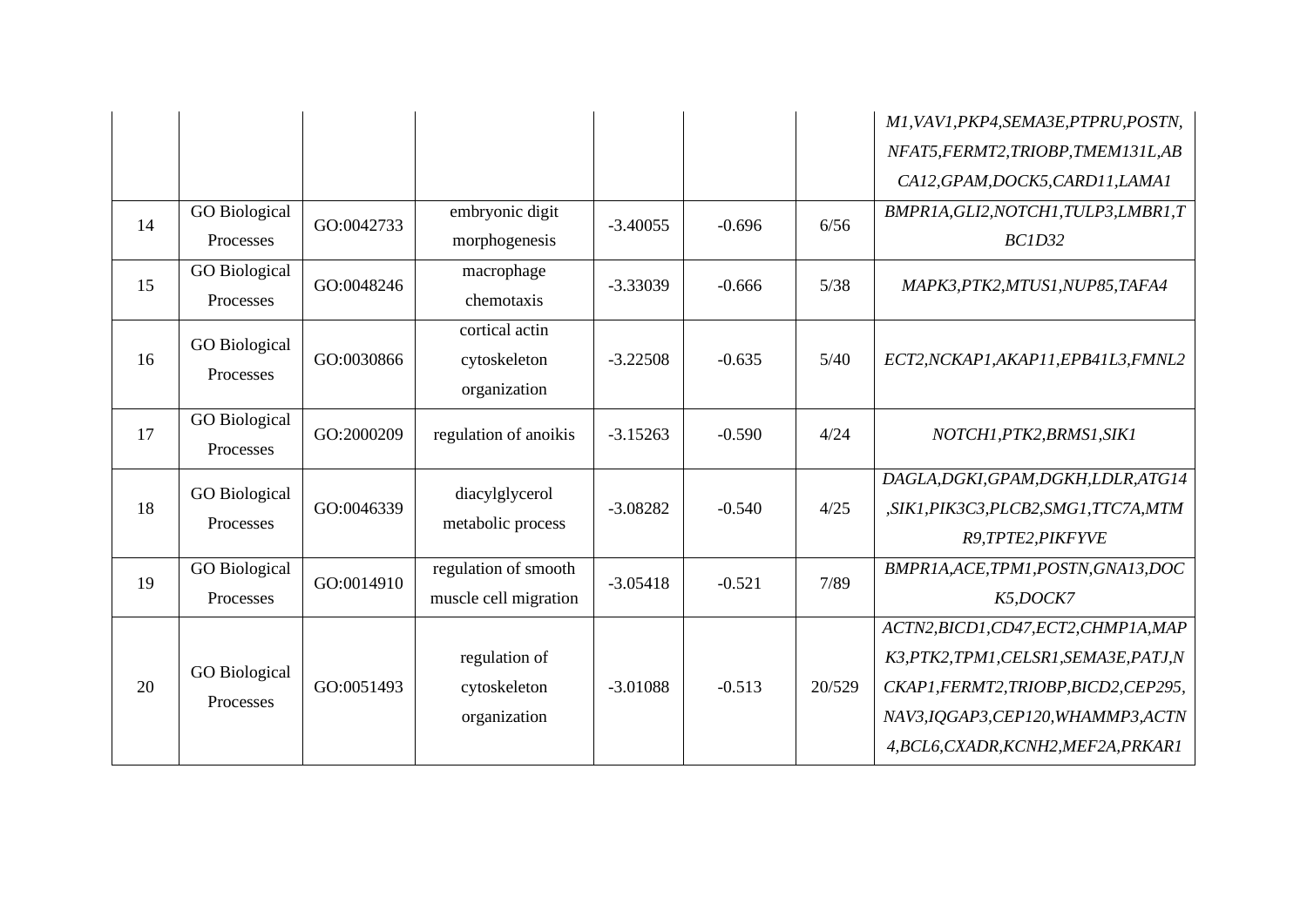|  |  |  | A,HSP90B1,AKAP11,EPB41L3,SYNE2,FN |
|--|--|--|-----------------------------------|
|  |  |  | BP1L,FGD6,ARHGAP12,FMNL2,AGAP2    |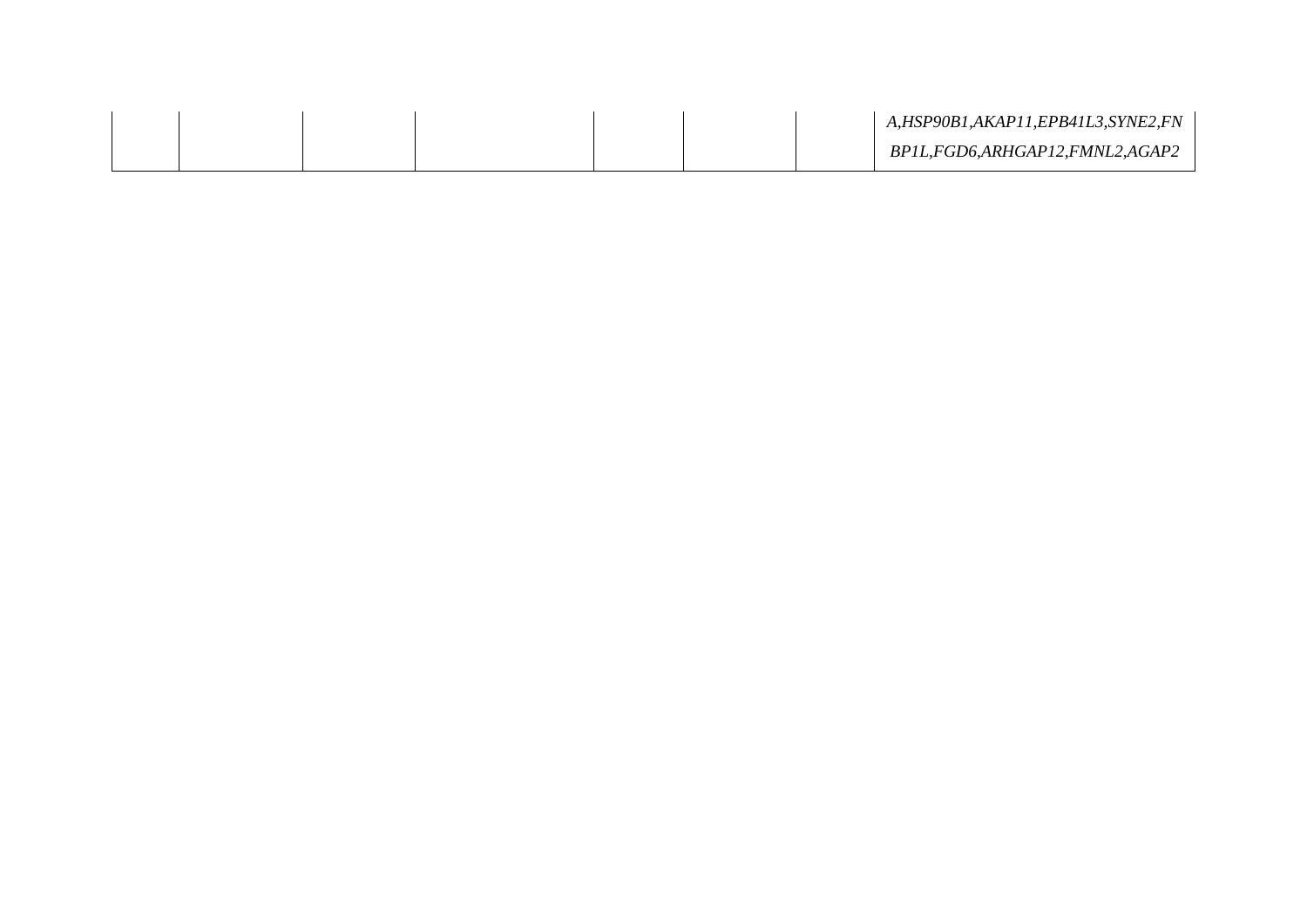| 1D         | <b>Term</b>            | Ontology<br><b>Source</b>                                                                      | <b>Ter</b><br>${\bf m}$<br><b>PVal</b><br><b>ue</b> | <b>Term</b><br><b>PValue</b><br>Corrected<br>with<br>Benjamini-<br>Hochberg | Group<br><b>PValue</b> | Group<br><b>PValue</b><br><b>Corrected</b><br>with<br>Benjamini-<br>Hochberg | GO<br><b>Levels</b> | GO<br><b>Groups</b> | $\frac{6}{6}$<br><b>Associated</b><br>Genes | Nr.<br><b>Genes</b> | <b>Associated</b><br><b>Genes Found</b>                                                                                                                                        |
|------------|------------------------|------------------------------------------------------------------------------------------------|-----------------------------------------------------|-----------------------------------------------------------------------------|------------------------|------------------------------------------------------------------------------|---------------------|---------------------|---------------------------------------------|---------------------|--------------------------------------------------------------------------------------------------------------------------------------------------------------------------------|
| GO:0005509 | calcium ion<br>binding | GO_Mole<br>cularFunct<br>ion-EBI-<br>UniProt-<br>GOA-<br>ACAP-<br>ARAP_13<br>.05.2021<br>00h00 | 0.00                                                | 0.03                                                                        | 0.00                   | 0.01                                                                         | $[5]$               | Group00             | 4.12                                        | 31.00               | ACTN2,<br>ACTN4,<br>ADGRL3,<br>CBLB,<br>CDH16,<br>CELSR1,<br>CLGN, CUBN,<br>EYS, F10,<br>FBN3,<br>HABP2,<br>HPCAL4,<br>HSP90B1,<br>ITSN1, LDLR,<br>LRPIB,<br>MCTP1,<br>NBPF26, |

# **Table S3. List of biological network analysis with cytoscape**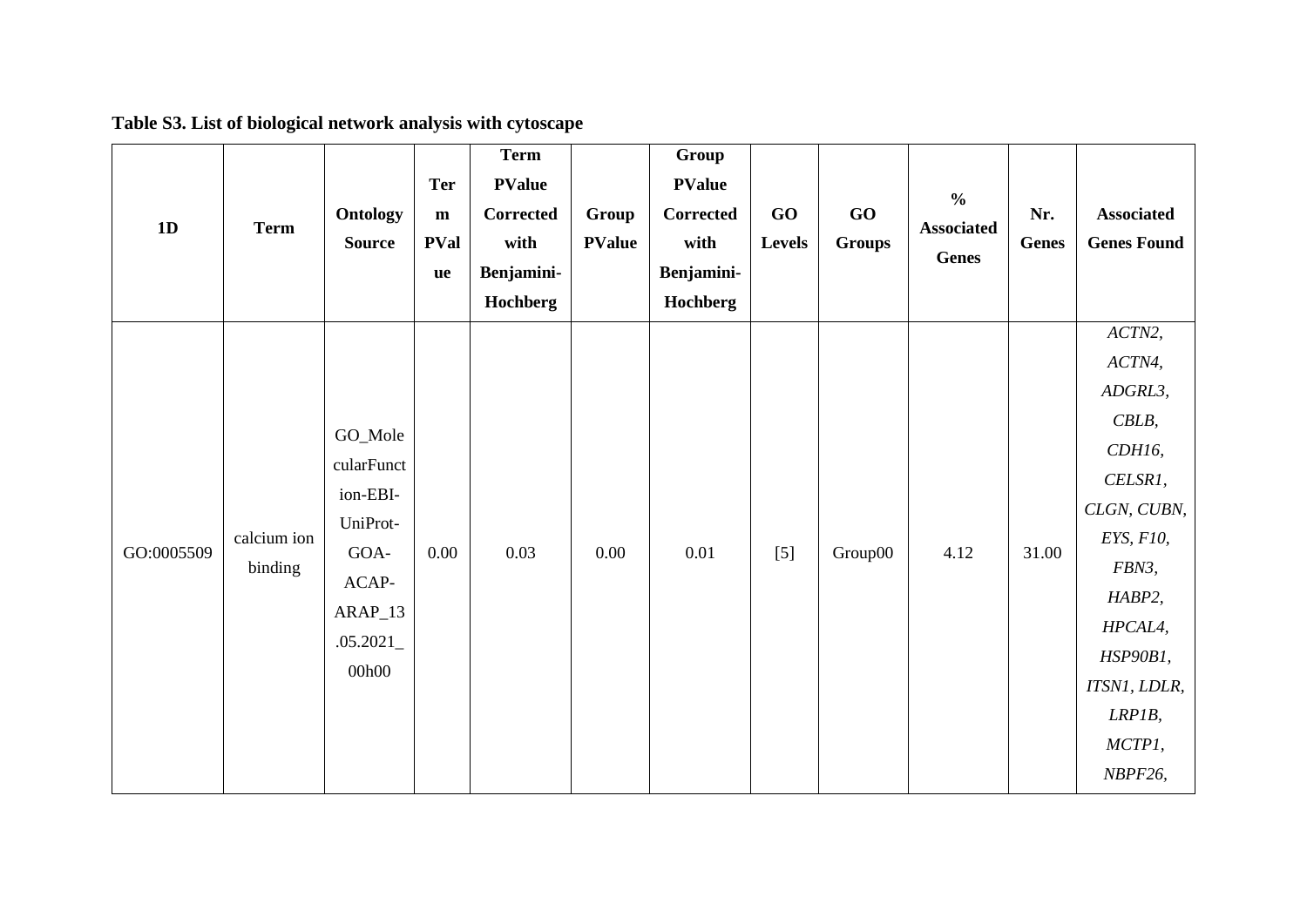|            |              |                                     |          |      |          |          |        |         |      |      | $NIDI$ ,      |
|------------|--------------|-------------------------------------|----------|------|----------|----------|--------|---------|------|------|---------------|
|            |              |                                     |          |      |          |          |        |         |      |      | NOTCH1,       |
|            |              |                                     |          |      |          |          |        |         |      |      | NOTCH2NLA,    |
|            |              |                                     |          |      |          |          |        |         |      |      | PKD1L2,       |
|            |              |                                     |          |      |          |          |        |         |      |      | PLCB2,        |
|            |              |                                     |          |      |          |          |        |         |      |      | PNLIPRP1,     |
|            |              |                                     |          |      |          |          |        |         |      |      | PPEF2,        |
|            |              |                                     |          |      |          |          |        |         |      |      | PRSS3,        |
|            |              |                                     |          |      |          |          |        |         |      |      | RASEF,        |
|            |              |                                     |          |      |          |          |        |         |      |      | SYT15, SYT17, |
|            |              |                                     |          |      |          |          |        |         |      |      | <b>VWDE</b>   |
|            |              | GO_Biolo                            |          |      |          |          |        |         |      |      |               |
|            |              | gicalProce                          |          |      |          |          |        |         |      |      |               |
|            |              | $\ensuremath{\text{ss-EBI}}\xspace$ |          |      |          |          |        |         |      |      | B4GALT5,      |
|            | O-glycan     | UniProt-                            |          |      |          |          | [6, 8, |         |      |      | GALNTL5,      |
| GO:0016266 | processing   | GOA-                                | $0.00\,$ | 0.04 | $0.00\,$ | $0.01\,$ | 9]     | Group01 | 9.09 | 6.00 | MUC12,        |
|            |              | ACAP-                               |          |      |          |          |        |         |      |      | MUC3A,        |
|            |              | $ARAP_13$                           |          |      |          |          |        |         |      |      | MUC4, MUC6    |
|            |              | .05.2021                            |          |      |          |          |        |         |      |      |               |
|            |              | 00h00                               |          |      |          |          |        |         |      |      |               |
|            | $N-$         | GO_Mole                             |          |      |          |          |        |         |      |      | BRPF3,        |
| GO:0016410 | acyltransfer | cularFunct                          | $0.00\,$ | 0.04 | $0.00\,$ | $0.01\,$ | $[5]$  | Group02 | 7.21 | 8.00 | CERS1,        |
|            | ase activity | ion-EBI-                            |          |      |          |          |        |         |      |      | CLOCK,        |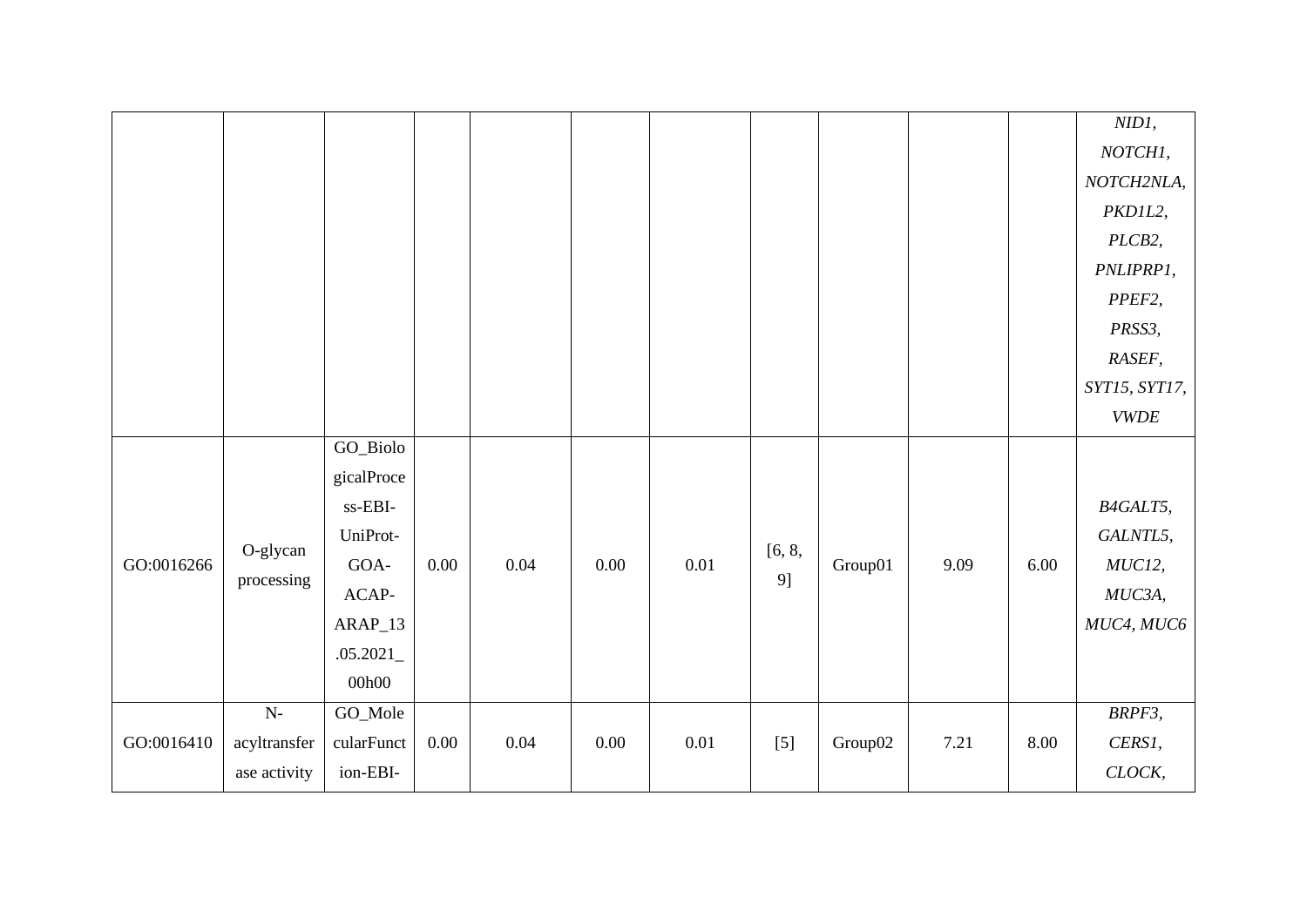|            |         | UniProt-   |          |          |          |          |       |         |      |       | GDF1,          |
|------------|---------|------------|----------|----------|----------|----------|-------|---------|------|-------|----------------|
|            |         | GOA-       |          |          |          |          |       |         |      |       | NAA15,         |
|            |         | $ACAP-$    |          |          |          |          |       |         |      |       | NAA25,         |
|            |         | $ARAP_13$  |          |          |          |          |       |         |      |       | SLC38A2,       |
|            |         | .05.2021   |          |          |          |          |       |         |      |       | <b>SMARCE1</b> |
|            |         | 00h00      |          |          |          |          |       |         |      |       |                |
|            |         |            |          |          |          |          |       |         |      |       | ACE, AGAP2,    |
|            |         |            |          |          |          |          |       |         |      |       | ATF7, BICD1,   |
|            |         |            |          |          |          |          |       |         |      |       | $CBLB$ ,       |
|            |         |            |          |          |          |          |       |         |      |       | CEP152,        |
|            |         | GO_Mole    |          |          |          |          |       |         |      |       | CIR1,          |
|            |         | cularFunct |          |          |          |          |       |         |      |       | DUSP19,        |
|            |         | ion-EBI-   |          |          |          |          |       |         |      |       | EXOC2,         |
|            | protein | UniProt-   |          |          |          |          |       |         |      |       | FBXO7,         |
| GO:0019901 | kinase  | GOA-       | $0.01\,$ | $0.04\,$ | $0.01\,$ | $0.01\,$ | $[5]$ | Group03 | 4.09 | 29.00 | FERMT2,        |
|            | binding | $ACAP-$    |          |          |          |          |       |         |      |       | GFRAL,         |
|            |         | $ARAP_13$  |          |          |          |          |       |         |      |       | GPRC5B,        |
|            |         | .05.2021   |          |          |          |          |       |         |      |       | KIF11,         |
|            |         | 00h00      |          |          |          |          |       |         |      |       | MAP2K3,        |
|            |         |            |          |          |          |          |       |         |      |       | MEF2A,         |
|            |         |            |          |          |          |          |       |         |      |       | PPEF2,         |
|            |         |            |          |          |          |          |       |         |      |       | PRKAR1A,       |
|            |         |            |          |          |          |          |       |         |      |       | PRKAR1B,       |
|            |         |            |          |          |          |          |       |         |      |       |                |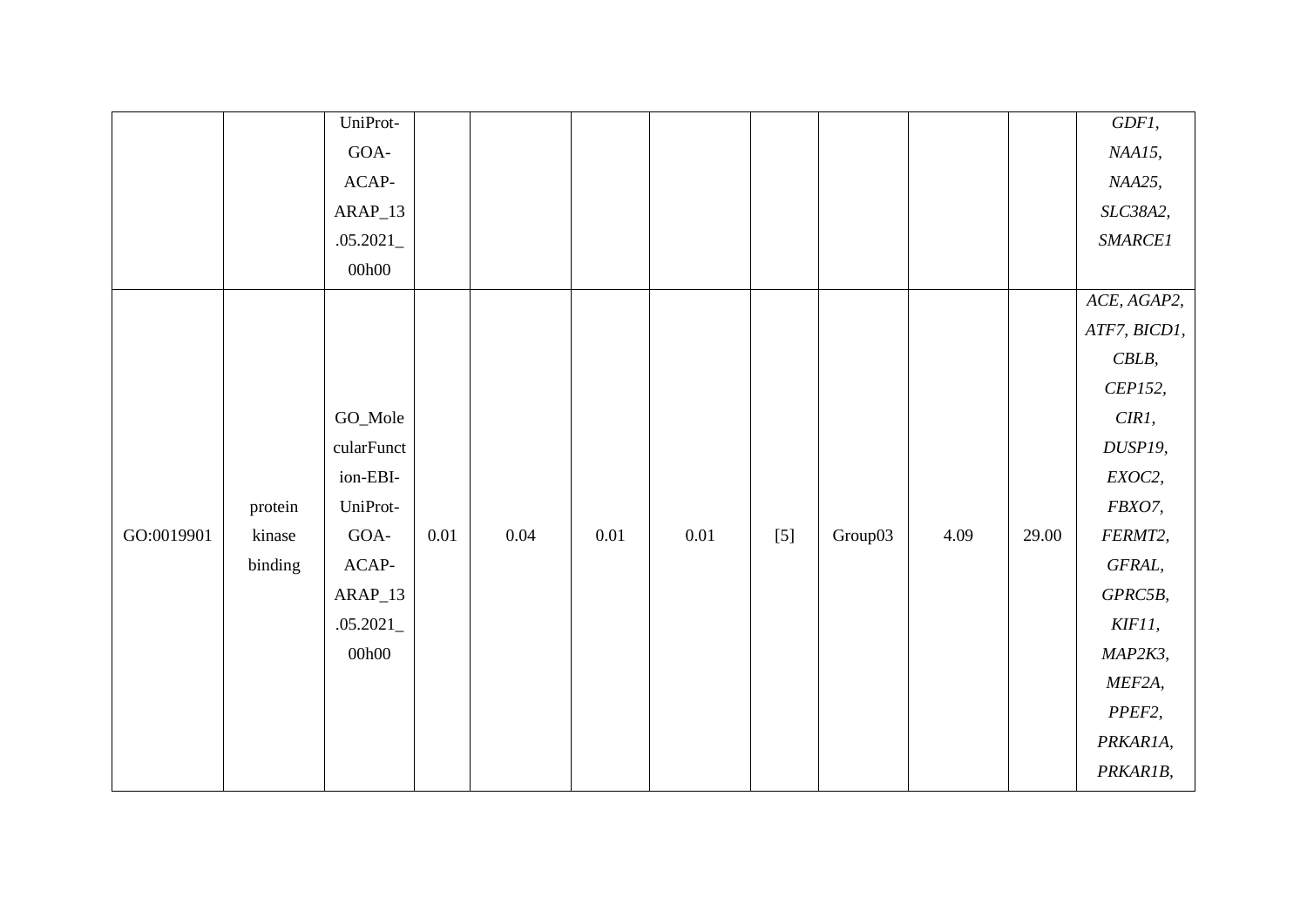|            |              |                                     |          |      |          |      |        |         |       |       | PTK2, RNF13,      |
|------------|--------------|-------------------------------------|----------|------|----------|------|--------|---------|-------|-------|-------------------|
|            |              |                                     |          |      |          |      |        |         |       |       | SHC2, SIK1,       |
|            |              |                                     |          |      |          |      |        |         |       |       | SLC12A7,          |
|            |              |                                     |          |      |          |      |        |         |       |       | TRIB2,            |
|            |              |                                     |          |      |          |      |        |         |       |       | TRIM5,            |
|            |              |                                     |          |      |          |      |        |         |       |       | TRIM6,            |
|            |              |                                     |          |      |          |      |        |         |       |       | TRIM6-            |
|            |              |                                     |          |      |          |      |        |         |       |       | TRIM34,           |
|            |              |                                     |          |      |          |      |        |         |       |       | <b>WARS1</b>      |
|            |              | GO_Biolo                            |          |      |          |      |        |         |       |       |                   |
|            |              | gicalProce                          |          |      |          |      |        |         |       |       |                   |
|            | cortical     | $\ensuremath{\text{ss-EBI}}\xspace$ |          |      |          |      |        |         |       |       | AKAP11,           |
|            | actin        | UniProt-                            |          |      |          |      |        |         |       |       | ECT2,             |
| GO:0030866 | cytoskeleto  | GOA-                                | $0.00\,$ | 0.03 | 0.00     | 0.01 | [4, 7] | Group04 | 12.50 | 5.00  | EPB41L3,          |
|            | $\mathbf n$  | $ACAP-$                             |          |      |          |      |        |         |       |       | FMNL2,            |
|            | organization | $ARAP_13$                           |          |      |          |      |        |         |       |       | NCKAPI            |
|            |              | .05.2021                            |          |      |          |      |        |         |       |       |                   |
|            |              | 00h00                               |          |      |          |      |        |         |       |       |                   |
|            |              | GO_Biolo                            |          |      |          |      |        |         |       |       | $APIGI$ ,         |
|            | positive     | gicalProce                          |          |      |          |      |        |         |       |       | CARD11,           |
| GO:0031349 | regulation   | ss-EBI-                             | $0.00\,$ | 0.03 | $0.00\,$ | 0.01 | [3, 4, | Group05 | 4.92  | 19.00 | CD47,             |
|            | of defense   | UniProt-                            |          |      |          |      | 5, 6]  |         |       |       | $\mathit{CLOCK},$ |
|            | response     | GOA-                                |          |      |          |      |        |         |       |       | CTSC,             |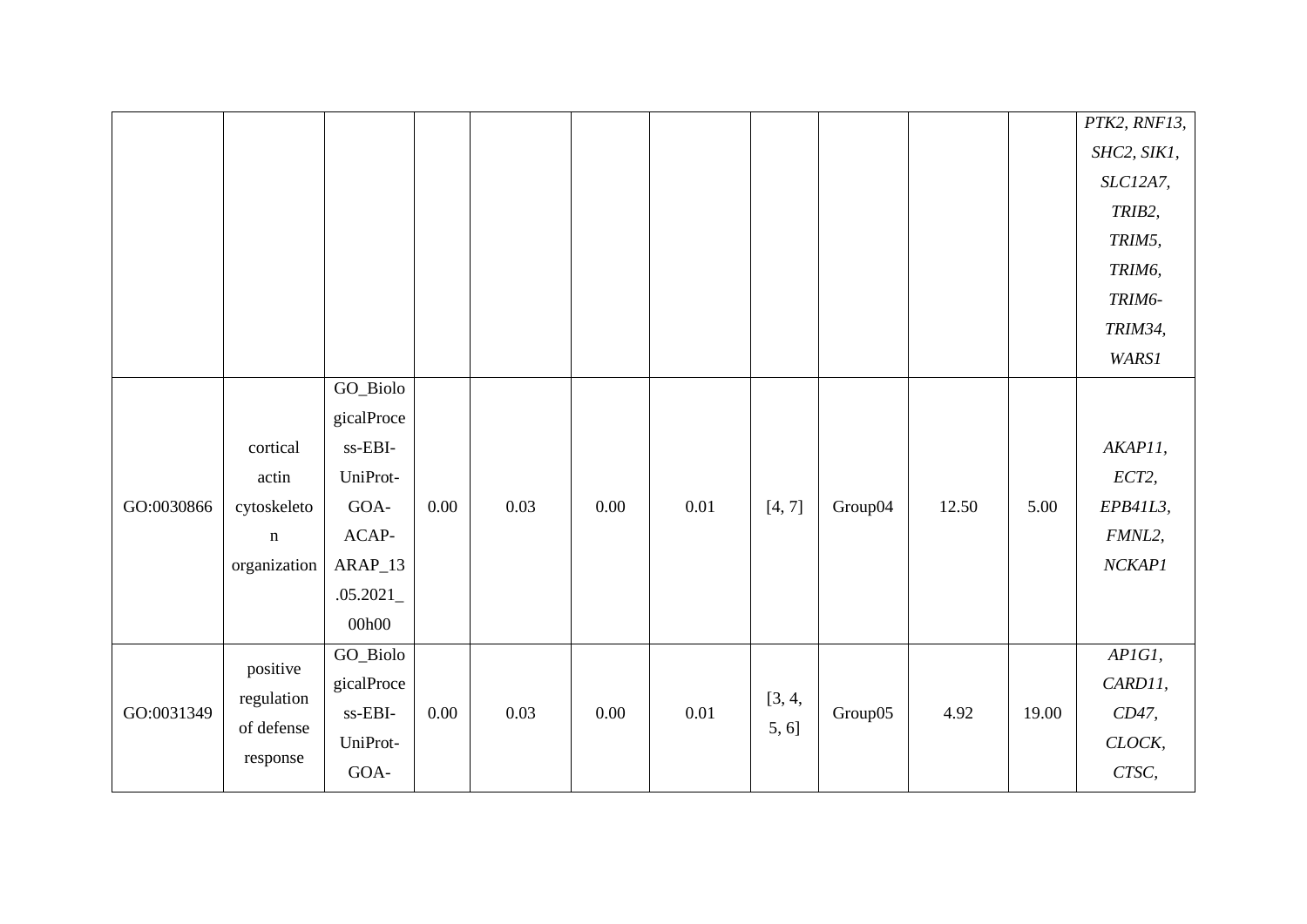|            |              | ACAP-       |          |      |      |      |        |         |       |      | GPRC5B,     |
|------------|--------------|-------------|----------|------|------|------|--------|---------|-------|------|-------------|
|            |              | $ARAP_13$   |          |      |      |      |        |         |       |      | KLRC2,      |
|            |              | .05.2021    |          |      |      |      |        |         |       |      | LDLR,       |
|            |              | 00h00       |          |      |      |      |        |         |       |      | MAPK3,      |
|            |              |             |          |      |      |      |        |         |       |      | MUC12,      |
|            |              |             |          |      |      |      |        |         |       |      | MUC3A,      |
|            |              |             |          |      |      |      |        |         |       |      | $MUC4$ ,    |
|            |              |             |          |      |      |      |        |         |       |      | MUC6,       |
|            |              |             |          |      |      |      |        |         |       |      | OSMR,       |
|            |              |             |          |      |      |      |        |         |       |      | PSMD14,     |
|            |              |             |          |      |      |      |        |         |       |      | TRIM5,      |
|            |              |             |          |      |      |      |        |         |       |      | TRIM6,      |
|            |              |             |          |      |      |      |        |         |       |      | TRIM6-      |
|            |              |             |          |      |      |      |        |         |       |      | TRIM34,     |
|            |              |             |          |      |      |      |        |         |       |      | <b>VAVI</b> |
|            |              | GO_Cellu    |          |      |      |      |        |         |       |      |             |
|            | N-terminal   | larCompo    |          |      |      |      |        |         |       |      |             |
|            | protein      | nent-EBI-   |          |      |      |      |        |         |       |      | NAA15,      |
| GO:0031414 | acetyltransf | UniProt-    | $0.00\,$ | 0.03 | 0.00 | 0.01 | [3, 4, | Group06 | 27.27 | 3.00 | NAA25,      |
|            | erase        | $GOA-$      |          |      |      |      | 6]     |         |       |      | NAA38       |
|            | complex      | $\sf ACAP-$ |          |      |      |      |        |         |       |      |             |
|            |              | $ARAP_13$   |          |      |      |      |        |         |       |      |             |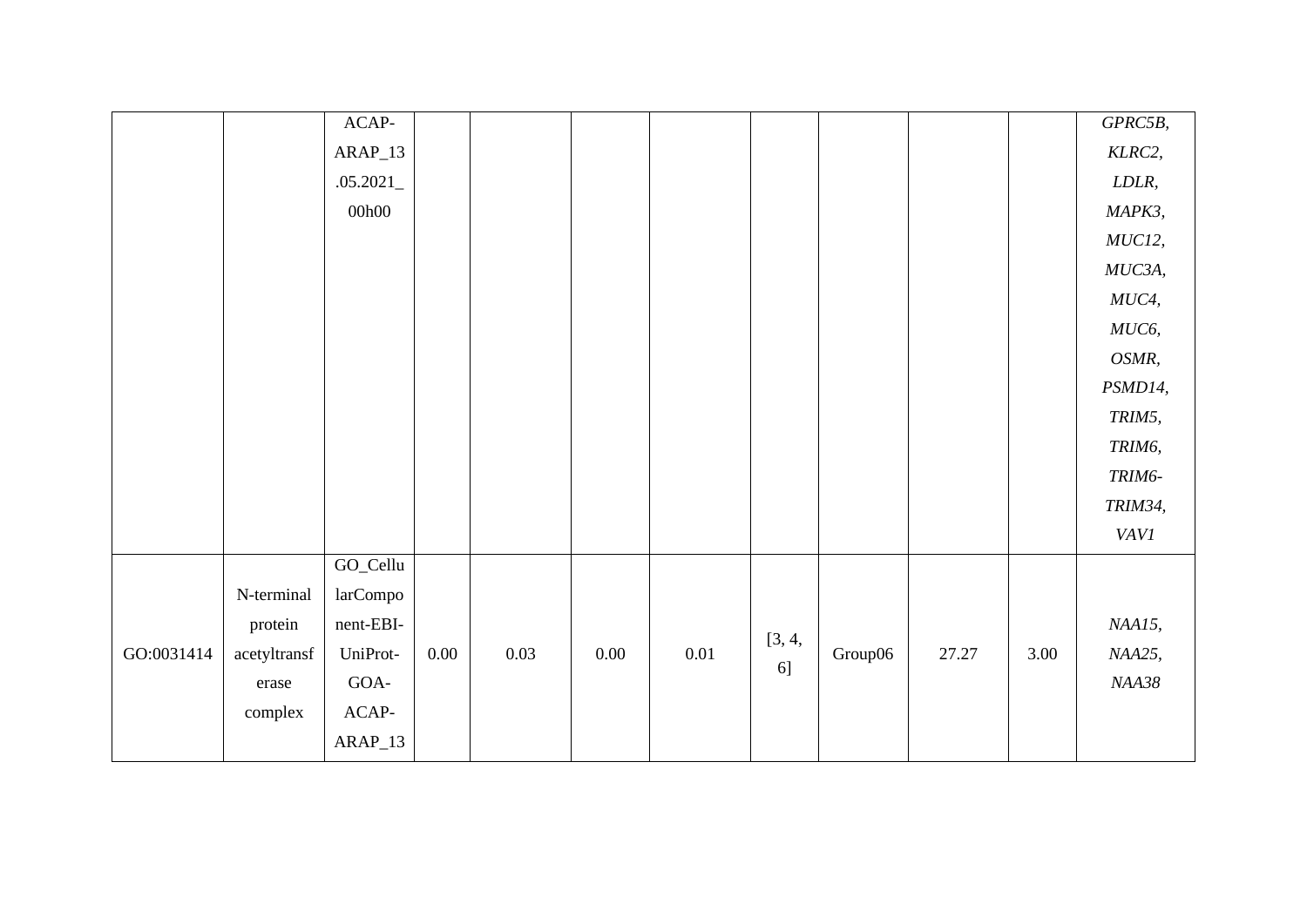|            |             | .05.2021   |      |      |      |      |             |         |       |      |             |
|------------|-------------|------------|------|------|------|------|-------------|---------|-------|------|-------------|
|            |             | 00h00      |      |      |      |      |             |         |       |      |             |
|            |             | GO_Mole    |      |      |      |      |             |         |       |      |             |
|            |             | cularFunct |      |      |      |      |             |         |       |      |             |
|            |             | ion-EBI-   |      |      |      |      |             |         |       |      |             |
|            | beta-       | UniProt-   |      |      |      |      |             |         |       |      |             |
| GO:0004566 | glucuronida | GOA-       | 0.00 | 0.04 | 0.00 | 0.00 | $[5]$       | Group07 | 60.00 | 3.00 | GUSBP3,     |
|            | se activity | ACAP-      |      |      |      |      |             |         |       |      | HPSE, KL    |
|            |             | $ARAP_13$  |      |      |      |      |             |         |       |      |             |
|            |             | .05.2021   |      |      |      |      |             |         |       |      |             |
|            |             | 00h00      |      |      |      |      |             |         |       |      |             |
|            |             | GO_Cellu   |      |      |      |      |             |         |       |      |             |
|            |             | larCompo   |      |      |      |      |             |         |       |      |             |
|            |             | nent-EBI-  |      |      |      |      |             |         |       |      | B4GALT5,    |
|            | Golgi       | UniProt-   |      |      |      |      |             |         |       |      | COG3, FUT2, |
| GO:0032580 | cisterna    | GOA-       | 0.01 | 0.04 | 0.01 | 0.01 | [5, 6,      | Group08 | 7.22  | 7.00 | GOLGA8B,    |
|            | membrane    | ACAP-      |      |      |      |      | $7, 8, 9$ ] |         |       |      | GOLGA8IP,   |
|            |             | ARAP_13    |      |      |      |      |             |         |       |      | SCFD1, UXS1 |
|            |             | .05.2021   |      |      |      |      |             |         |       |      |             |
|            |             | 00h00      |      |      |      |      |             |         |       |      |             |
|            |             | GO_Biolo   |      |      |      |      |             |         |       |      |             |
| GO:0048246 | macrophage  | gicalProce | 0.01 | 0.04 | 0.01 | 0.01 | [4, 5,      | Group09 | 10.20 | 5.00 | MAPK3,      |
|            | chemotaxis  | ss-EBI-    |      |      |      |      | 6, 7, 8]    |         |       |      | MTUS1,      |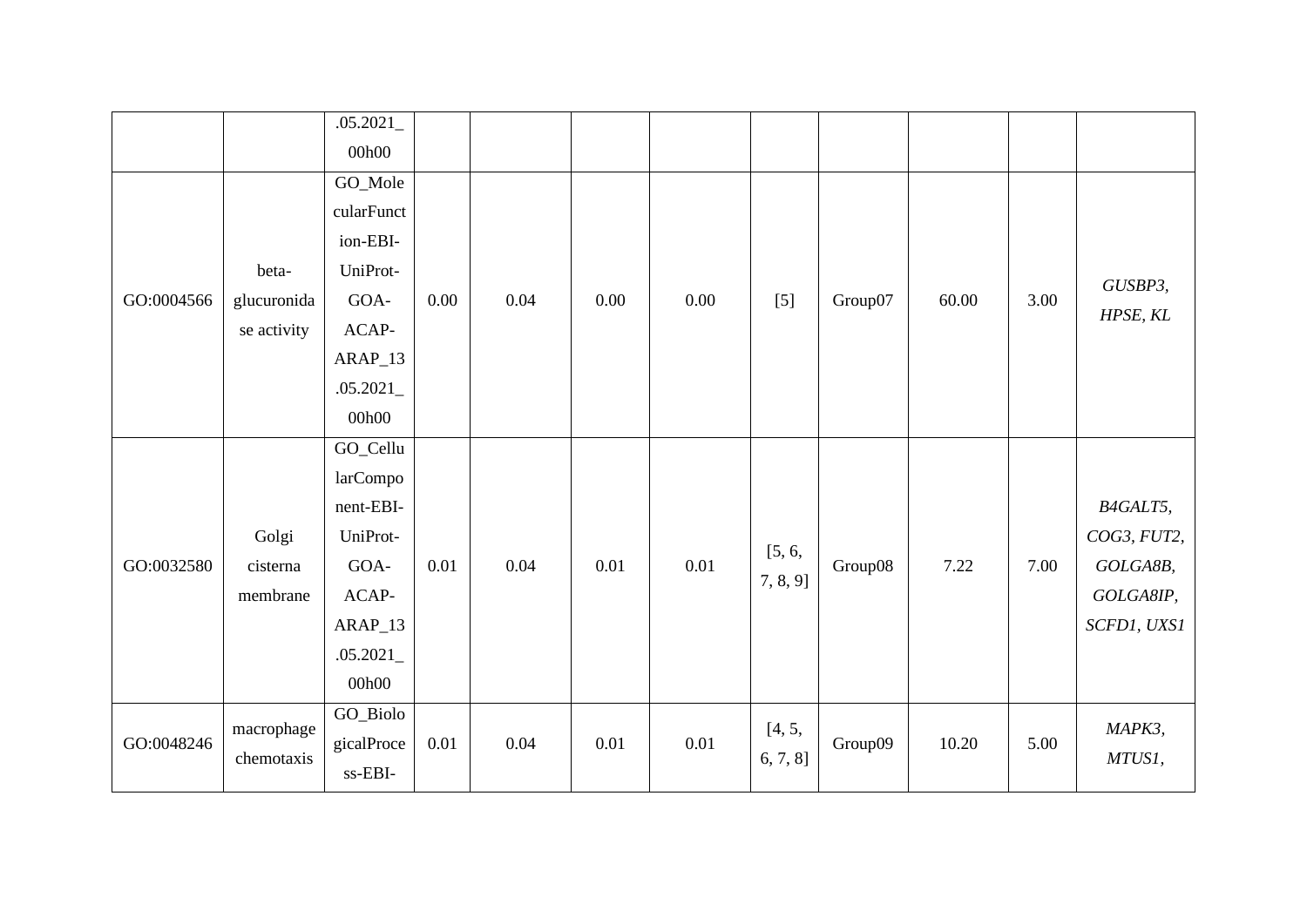|            |               | UniProt-                            |          |      |      |          |          |         |       |      | NUP85,      |
|------------|---------------|-------------------------------------|----------|------|------|----------|----------|---------|-------|------|-------------|
|            |               | GOA-                                |          |      |      |          |          |         |       |      | PTK2, TAFA4 |
|            |               | ACAP-                               |          |      |      |          |          |         |       |      |             |
|            |               | $ARAP_13$                           |          |      |      |          |          |         |       |      |             |
|            |               | .05.2021                            |          |      |      |          |          |         |       |      |             |
|            |               | 00h00                               |          |      |      |          |          |         |       |      |             |
|            |               | $\rm GO\_Biolo$                     |          |      |      |          |          |         |       |      |             |
|            |               | gicalProce                          |          |      |      |          |          |         |       |      |             |
|            |               | ss-EBI-                             |          |      |      |          |          |         |       |      |             |
|            |               | UniProt-                            |          |      |      |          |          |         |       |      | ASPM,       |
| GO:0051642 | centrosome    | GOA-                                | 0.01     | 0.04 | 0.01 | 0.01     | $[3]$    | Group10 | 12.12 | 4.00 | BICD2,      |
|            | localization  | $ACAP-$                             |          |      |      |          |          |         |       |      | DYNC1LI2,   |
|            |               | $ARAP_13$                           |          |      |      |          |          |         |       |      | SYNE2       |
|            |               | .05.2021                            |          |      |      |          |          |         |       |      |             |
|            |               | 00h00                               |          |      |      |          |          |         |       |      |             |
|            |               | GO_Biolo                            |          |      |      |          |          |         |       |      |             |
|            |               | gicalProce                          |          |      |      |          |          |         |       |      | BMPR1A,     |
|            | cardiac       | $\ensuremath{\text{ss-EBI}}\xspace$ |          |      |      |          | [4, 5,   |         |       |      | NOTCH1,     |
| GO:0060038 | muscle cell   | UniProt-                            | $0.01\,$ | 0.04 | 0.01 | $0.01\,$ | 6, 7, 8, | Group11 | 9.80  | 5.00 | PRKAR1A,    |
|            | proliferation | GOA-                                |          |      |      |          | 9]       |         |       |      | TENM4,      |
|            |               | $ACAP-$                             |          |      |      |          |          |         |       |      | ZFPM2       |
|            |               | ARAP_13                             |          |      |      |          |          |         |       |      |             |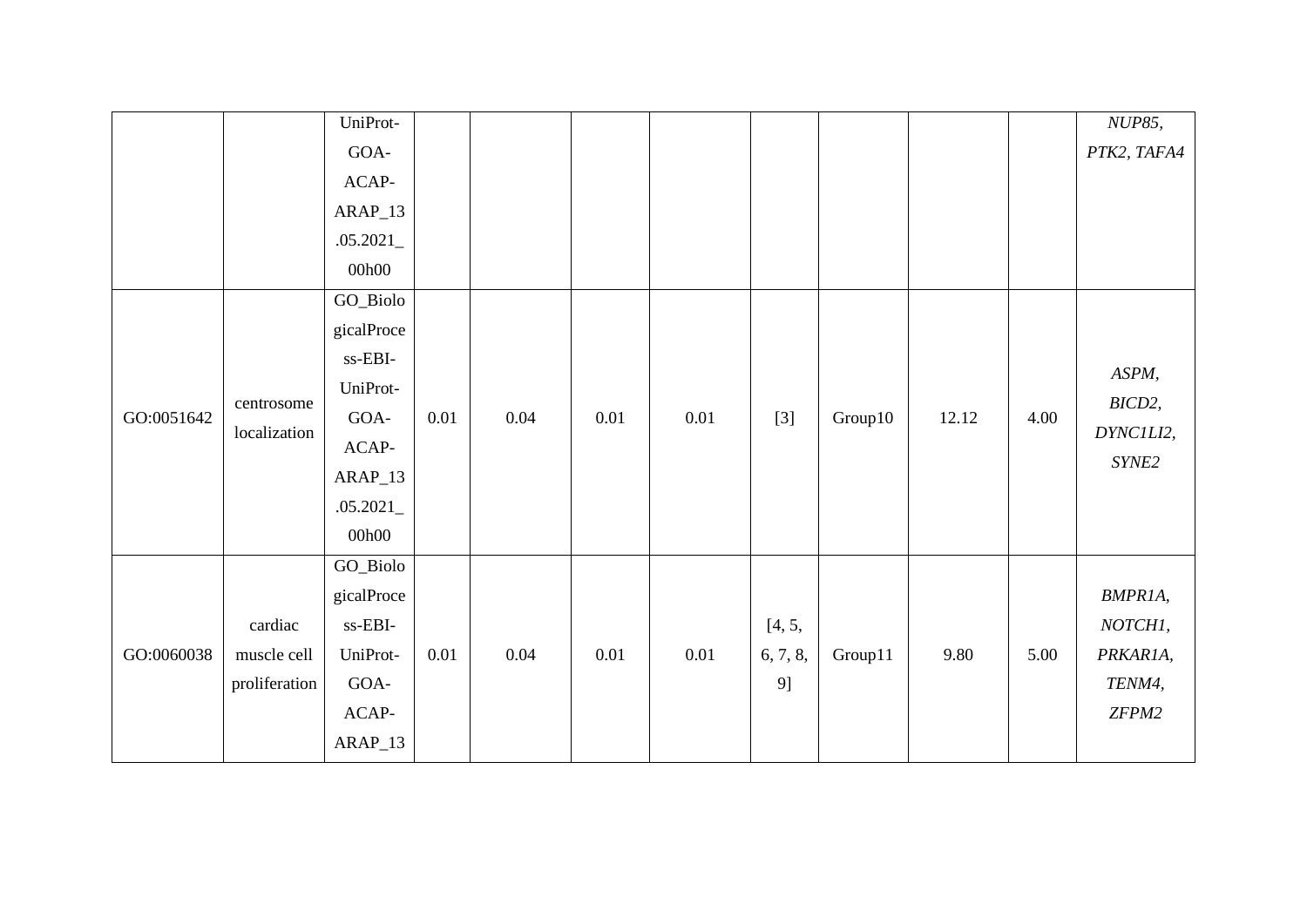|            |                       | .05.2021                            |          |      |      |      |       |         |      |       |              |
|------------|-----------------------|-------------------------------------|----------|------|------|------|-------|---------|------|-------|--------------|
|            |                       | 00h00                               |          |      |      |      |       |         |      |       |              |
|            |                       |                                     |          |      |      |      |       |         |      |       | ACTN2, AHII, |
|            |                       |                                     |          |      |      |      |       |         |      |       | ASPM,        |
|            |                       |                                     |          |      |      |      |       |         |      |       | ATG14,       |
|            |                       |                                     |          |      |      |      |       |         |      |       | BICD1,       |
|            |                       |                                     |          |      |      |      |       |         |      |       | CEP120,      |
|            |                       |                                     |          |      |      |      |       |         |      |       | CEP152,      |
|            |                       | GO_Biolo                            |          |      |      |      |       |         |      |       | CEP295,      |
|            |                       | gicalProce                          |          |      |      |      |       |         |      |       | CFAP221,     |
|            |                       | $\ensuremath{\text{ss-EBI}}\xspace$ |          |      |      |      |       |         |      |       | CFAP46,      |
|            |                       | UniProt-                            |          |      |      |      |       |         |      |       | CFAP54,      |
| GO:0070925 | organelle<br>assembly | GOA-                                | $0.00\,$ | 0.03 | 0.00 | 0.00 | $[5]$ | Group12 | 4.11 | 41.00 | CHMP1A,      |
|            |                       | $ACAP-$                             |          |      |      |      |       |         |      |       | DEUPI,       |
|            |                       | $ARAP_13$                           |          |      |      |      |       |         |      |       | EIF2A,       |
|            |                       | .05.2021                            |          |      |      |      |       |         |      |       | EXOC2,       |
|            |                       | 00h00                               |          |      |      |      |       |         |      |       | FEZ2,        |
|            |                       |                                     |          |      |      |      |       |         |      |       | GOLGA8B,     |
|            |                       |                                     |          |      |      |      |       |         |      |       | GOLGA8IP,    |
|            |                       |                                     |          |      |      |      |       |         |      |       | IL1RAP,      |
|            |                       |                                     |          |      |      |      |       |         |      |       | KIAA0586,    |
|            |                       |                                     |          |      |      |      |       |         |      |       | KIF11,       |
|            |                       |                                     |          |      |      |      |       |         |      |       | MAPILC3C,    |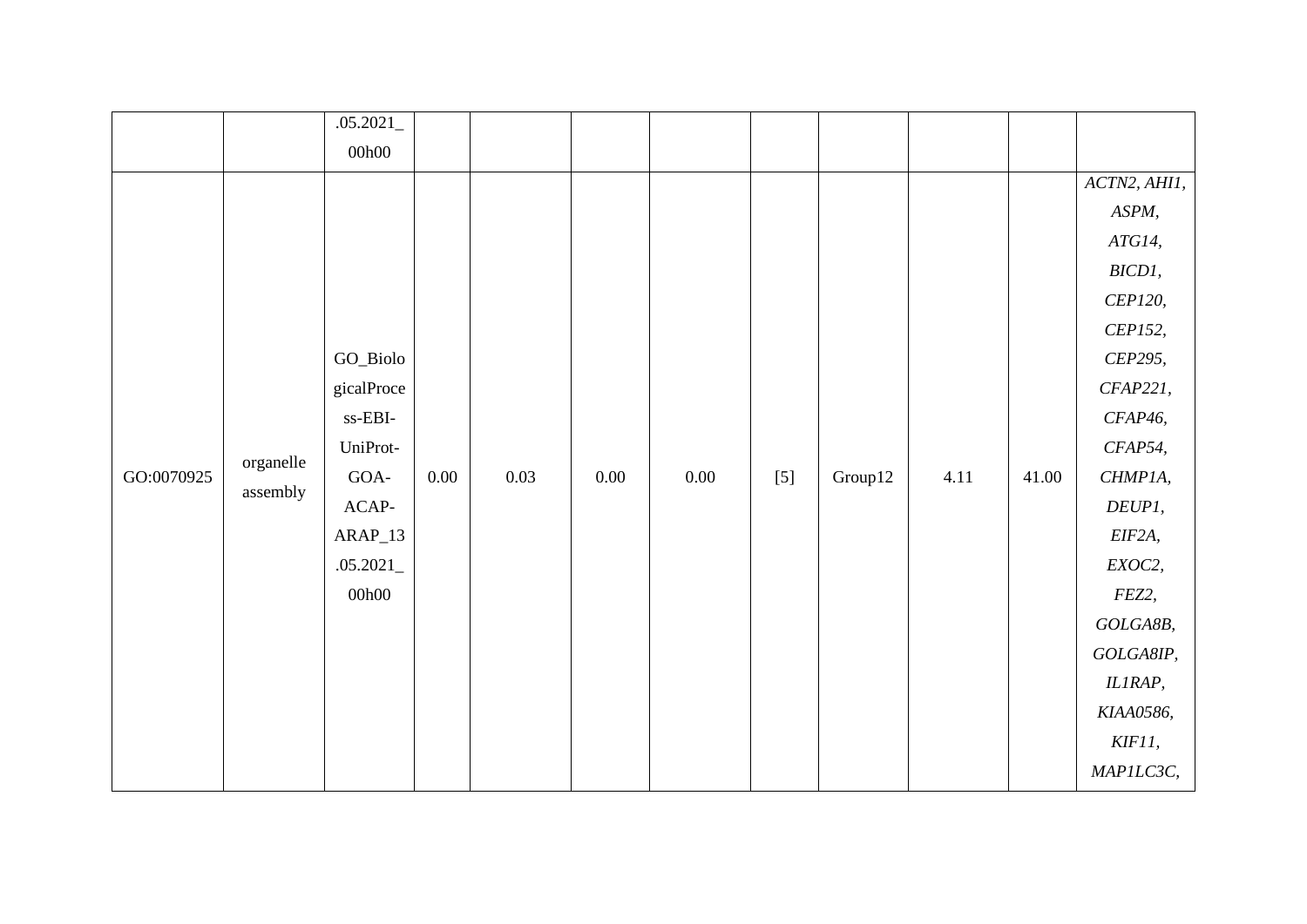|            |              |                                                        |          |          |          |          |        |         |      |      | MCIDAS,      |
|------------|--------------|--------------------------------------------------------|----------|----------|----------|----------|--------|---------|------|------|--------------|
|            |              |                                                        |          |          |          |          |        |         |      |      | MEF2A,       |
|            |              |                                                        |          |          |          |          |        |         |      |      | MRTO4,       |
|            |              |                                                        |          |          |          |          |        |         |      |      | NOTCH1,      |
|            |              |                                                        |          |          |          |          |        |         |      |      | PIK3C3,      |
|            |              |                                                        |          |          |          |          |        |         |      |      | PIKFYVE,     |
|            |              |                                                        |          |          |          |          |        |         |      |      | PRKAR1A,     |
|            |              |                                                        |          |          |          |          |        |         |      |      | PTPRD,       |
|            |              |                                                        |          |          |          |          |        |         |      |      | PTPRS,       |
|            |              |                                                        |          |          |          |          |        |         |      |      | RAB20,       |
|            |              |                                                        |          |          |          |          |        |         |      |      | SCFD1,       |
|            |              |                                                        |          |          |          |          |        |         |      |      | SEC22B,      |
|            |              |                                                        |          |          |          |          |        |         |      |      | SMC3,        |
|            |              |                                                        |          |          |          |          |        |         |      |      | SYNE2,       |
|            |              |                                                        |          |          |          |          |        |         |      |      | TBC1D32,     |
|            |              |                                                        |          |          |          |          |        |         |      |      | TPM1, WIPI1, |
|            |              |                                                        |          |          |          |          |        |         |      |      | WIPI2, ZPBP  |
|            |              | GO_Biolo                                               |          |          |          |          |        |         |      |      | AP1G1, BLK,  |
|            | regulation   | gicalProce                                             |          |          |          |          |        |         |      |      | DGKI,        |
| GO:1903305 | of regulated | $\ensuremath{\mathsf{ss}\text{-}\mathsf{EBI}\text{-}}$ | $0.01\,$ | $0.05\,$ | $0.01\,$ | $0.01\,$ | [5, 6, | Group13 | 5.96 | 9.00 | KLRC2,       |
|            | secretory    | UniProt-                                               |          |          |          |          | 7, 8]  |         |      |      | NOTCH1,      |
|            | pathway      | GOA-                                                   |          |          |          |          |        |         |      |      | RIMS1,       |
|            |              | $ACAP-$                                                |          |          |          |          |        |         |      |      |              |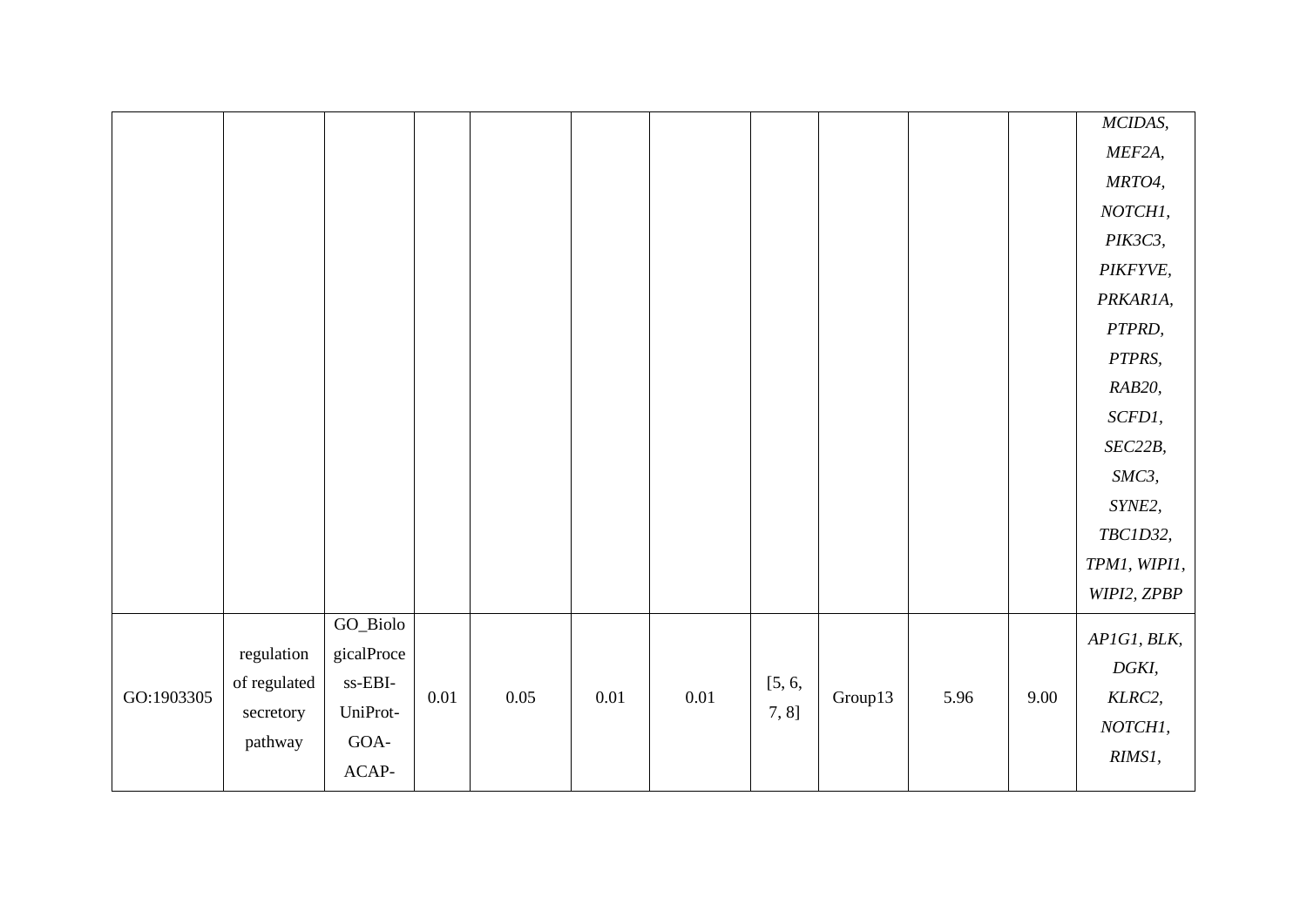|            |                                                                             | $ARAP_13$                                                                                        |      |      |      |      |              |         |       |      | SLC4A8,                                   |
|------------|-----------------------------------------------------------------------------|--------------------------------------------------------------------------------------------------|------|------|------|------|--------------|---------|-------|------|-------------------------------------------|
|            |                                                                             | .05.2021                                                                                         |      |      |      |      |              |         |       |      | SYT15, SYT17                              |
|            |                                                                             | 00h00                                                                                            |      |      |      |      |              |         |       |      |                                           |
| GO:2000104 | negative<br>regulation<br>of DNA-<br>dependent<br><b>DNA</b><br>replication | GO_Biolo<br>gicalProce<br>ss-EBI-<br>UniProt-<br>GOA-<br>ACAP-<br>$ARAP_13$<br>.05.2021<br>00h00 | 0.01 | 0.04 | 0.01 | 0.01 | [7, 8,<br>9] | Group14 | 17.65 | 3.00 | BCL6,<br>DONSON,<br><b>FBH1</b>           |
| GO:0010669 | epithelial<br>structure<br>maintenanc<br>${\bf e}$                          | GO_Biolo<br>gicalProce<br>ss-EBI-<br>UniProt-<br>GOA-<br>ACAP-<br>$ARAP_13$<br>.05.2021<br>00h00 | 0.01 | 0.04 | 0.01 | 0.01 | [4, 6]       | Group15 | 12.50 | 4.00 | CXADR,<br>MUC4,<br>MUC6,<br><b>SRFBP1</b> |
| GO:0010812 | negative<br>regulation                                                      | GO_Biolo<br>gicalProce                                                                           | 0.00 | 0.04 | 0.00 | 0.01 | [4, 5,<br>6] | Group16 | 9.09  | 6.00 | ACTN4,<br>BCL6,                           |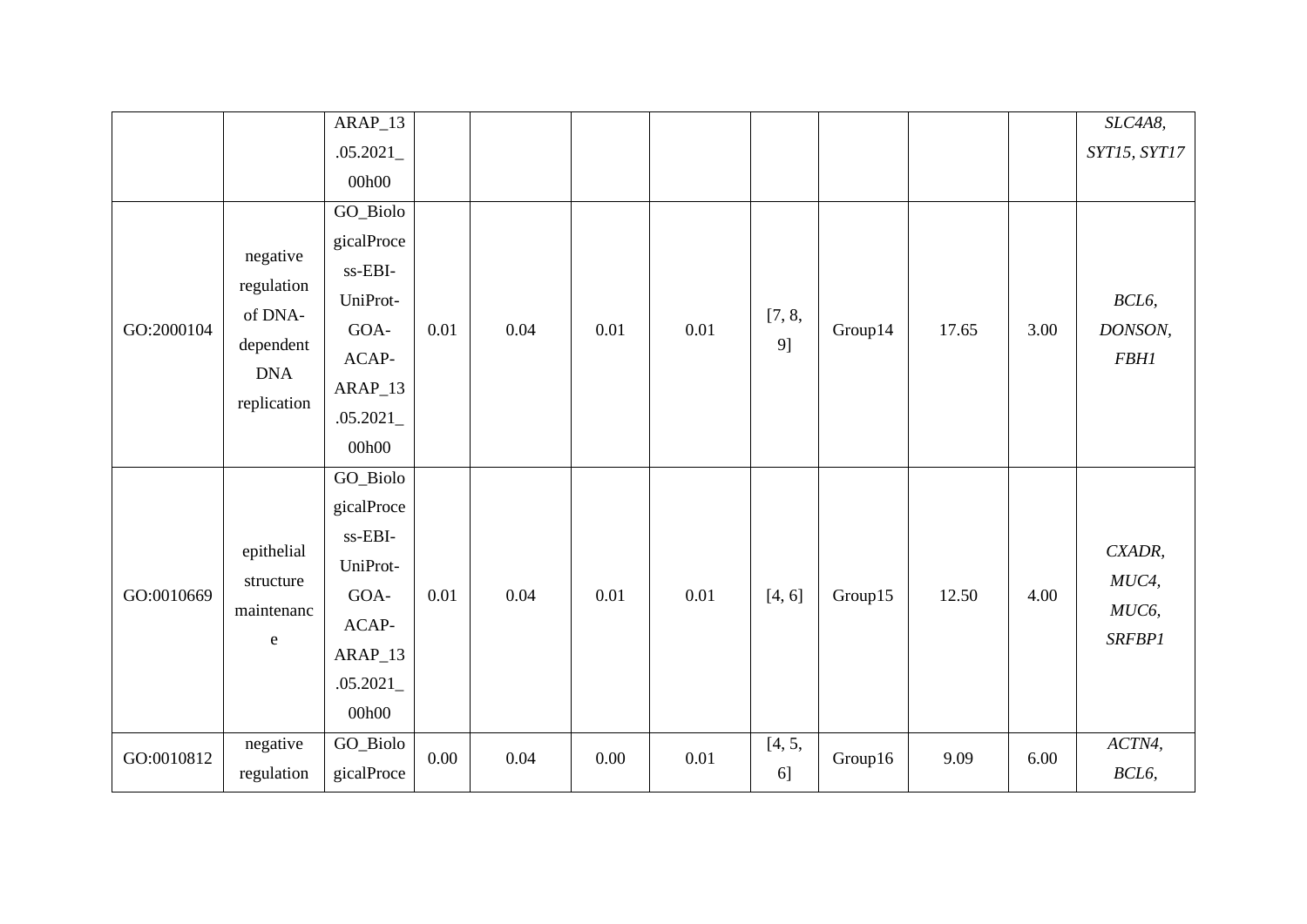|            | of cell-     | ss-EBI-    |          |          |          |          |       |         |       |          | NOTCHI,     |
|------------|--------------|------------|----------|----------|----------|----------|-------|---------|-------|----------|-------------|
|            | substrate    | UniProt-   |          |          |          |          |       |         |       |          | POSTN,      |
|            | adhesion     | $GOA-$     |          |          |          |          |       |         |       |          | PTPRU,      |
|            |              | ACAP-      |          |          |          |          |       |         |       |          | SEMA3E      |
|            |              | $ARAP_13$  |          |          |          |          |       |         |       |          |             |
|            |              | .05.2021   |          |          |          |          |       |         |       |          |             |
|            |              | 00h00      |          |          |          |          |       |         |       |          |             |
|            |              | GO_Mole    |          |          |          |          |       |         |       |          |             |
|            |              | cularFunct |          |          |          |          |       |         |       |          |             |
|            |              | ion-EBI-   |          |          |          |          |       |         |       |          |             |
|            | phosphotyro  | UniProt-   |          |          |          |          |       |         |       |          | $CBLB$ ,    |
| GO:0001784 | sine residue | GOA-       | 0.00     | 0.04     | $0.00\,$ | 0.01     | $[5]$ | Group17 | 10.87 | 5.00     | MAPK3,      |
|            | binding      | $ACAP-$    |          |          |          |          |       |         |       |          | PTPN5, SHE, |
|            |              | $ARAP_13$  |          |          |          |          |       |         |       |          | <b>VAV1</b> |
|            |              | .05.2021   |          |          |          |          |       |         |       |          |             |
|            |              | 00h00      |          |          |          |          |       |         |       |          |             |
|            |              | GO_Cellu   |          |          |          |          |       |         |       |          |             |
|            |              | larCompo   |          |          |          |          |       |         |       |          | AGL, FBXO7, |
|            |              | nent-EBI-  |          |          |          |          |       |         |       |          | PICALM,     |
| GO:0016234 | inclusion    | UniProt-   | $0.01\,$ | $0.05\,$ | $0.01\,$ | $0.01\,$ | $[3]$ | Group18 | 7.69  | $6.00\,$ | PRDM16,     |
|            | body         | GOA-       |          |          |          |          |       |         |       |          | SFMBT2,     |
|            |              | ACAP-      |          |          |          |          |       |         |       |          | XRN2        |
|            |              | $ARAP_13$  |          |          |          |          |       |         |       |          |             |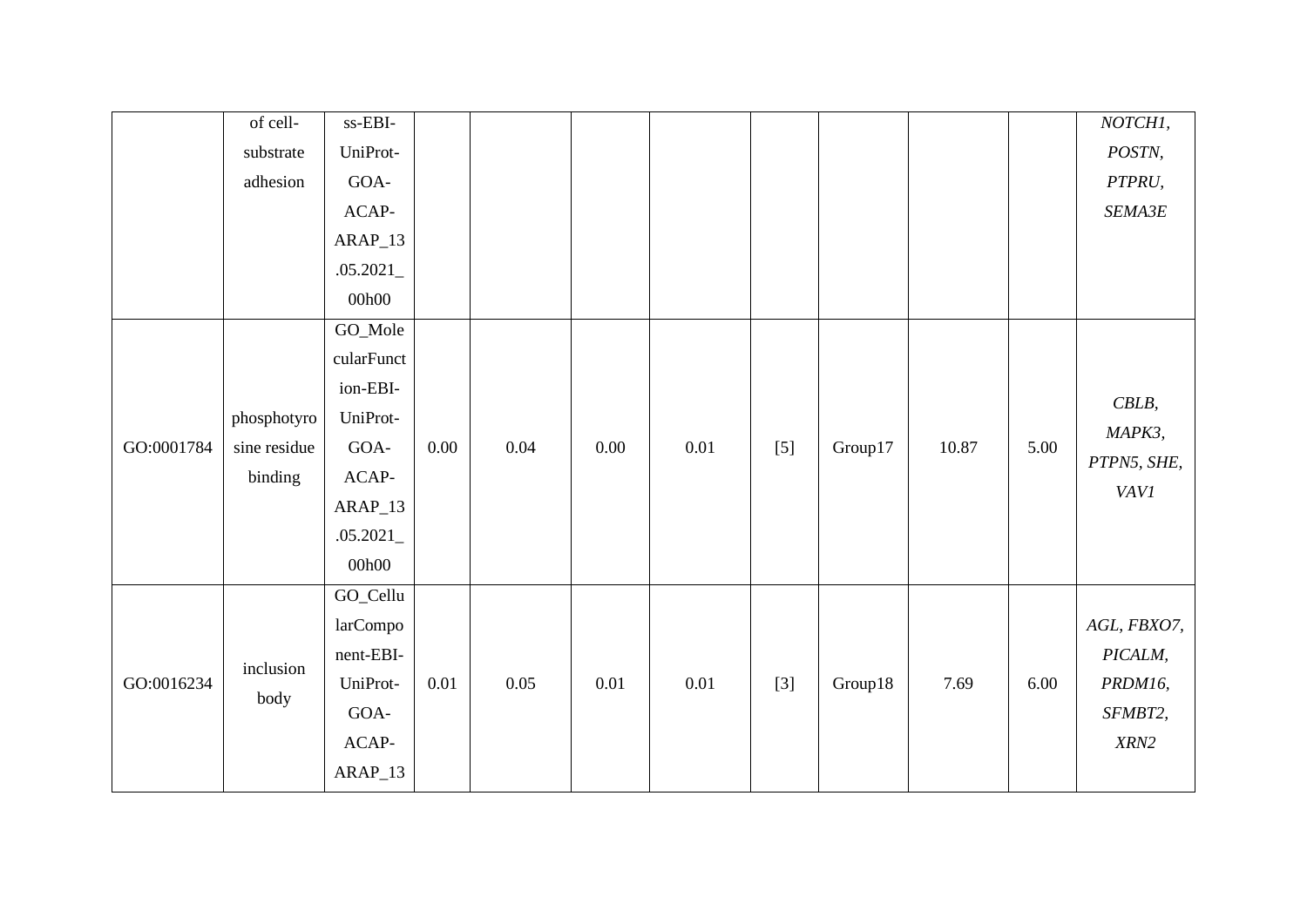|            |             | .05.2021   |      |      |      |      |        |         |       |      |            |
|------------|-------------|------------|------|------|------|------|--------|---------|-------|------|------------|
|            |             | 00h00      |      |      |      |      |        |         |       |      |            |
|            |             | GO_Biolo   |      |      |      |      |        |         |       |      | CDKN3,     |
|            |             | gicalProce |      |      |      |      |        |         |       |      | DUSP19,    |
|            | peptidyl-   | ss-EBI-    |      |      |      |      |        |         |       |      | MTMR9,     |
|            | tyrosine    | UniProt-   |      |      |      |      |        |         |       |      | PTPN5,     |
| GO:0035335 | dephosphor  | GOA-       | 0.01 | 0.04 | 0.01 | 0.01 | [7, 8] | Group19 | 6.78  | 8.00 | PTPRD,     |
|            | ylation     | ACAP-      |      |      |      |      |        |         |       |      | PTPRS,     |
|            |             | $ARAP_13$  |      |      |      |      |        |         |       |      | PTPRU,     |
|            |             | .05.2021   |      |      |      |      |        |         |       |      | TPTE2      |
|            |             | 00h00      |      |      |      |      |        |         |       |      |            |
|            |             | GO_Biolo   |      |      |      |      |        |         |       |      | CDKN3,     |
|            |             | gicalProce |      |      |      |      |        |         |       |      |            |
|            |             | ss-EBI-    |      |      |      |      |        |         |       |      | DUSP19,    |
|            | protein     | UniProt-   |      |      |      |      |        |         |       |      | MTMR9,     |
| GO:0004725 | tyrosine    | GOA-       | 0.01 | 0.04 | 0.01 | 0.01 | [8, 9] | Group19 | 6.78  | 8.00 | PTPN5,     |
|            | phosphatase | ACAP-      |      |      |      |      |        |         |       |      | PTPRD,     |
|            | activity    | ARAP_13    |      |      |      |      |        |         |       |      | PTPRS,     |
|            |             | .05.2021   |      |      |      |      |        |         |       |      | PTPRU,     |
|            |             | 00h00      |      |      |      |      |        |         |       |      | TPTE2      |
|            |             | GO_Cellu   |      |      |      |      |        |         |       |      |            |
| GO:0038201 | <b>TOR</b>  | larCompo   | 0.00 | 0.04 | 0.00 | 0.01 | $[3]$  | Group20 | 21.43 | 3.00 | PRR5L,     |
|            | complex     | nent-EBI-  |      |      |      |      |        |         |       |      | SMG1, TT11 |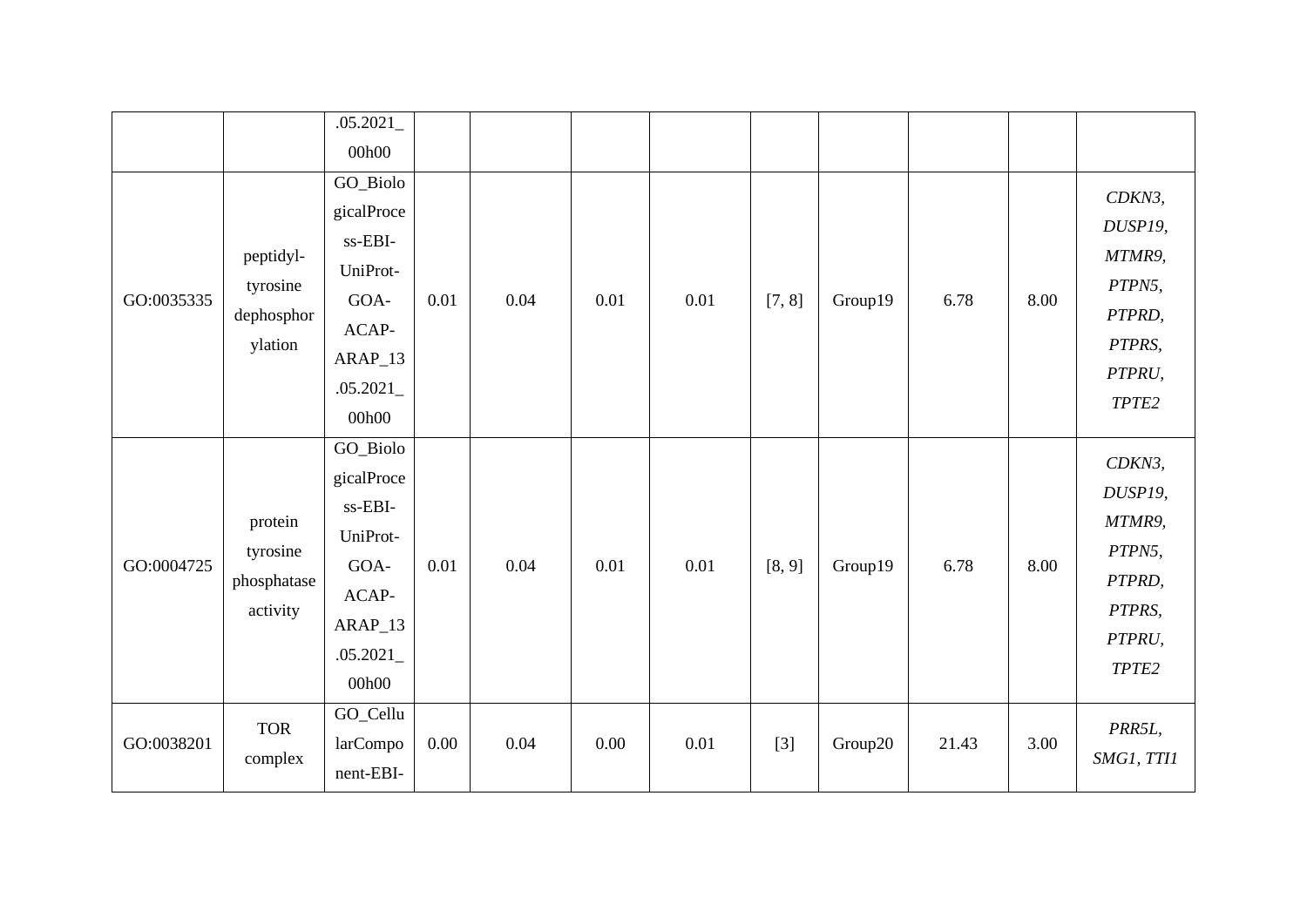|            |                                         | UniProt-<br>GOA-<br>ACAP-<br>$ARAP_13$<br>.05.2021<br>00h00                                               |          |      |      |          |        |         |       |      |                                  |
|------------|-----------------------------------------|-----------------------------------------------------------------------------------------------------------|----------|------|------|----------|--------|---------|-------|------|----------------------------------|
| GO:0031932 | TORC2<br>complex                        | GO_Cellu<br>larCompo<br>nent-EBI-<br>UniProt-<br>$GOA-$<br>$ACAP-$<br>ARAP_13<br>.05.2021<br>00h00        | $0.00\,$ | 0.03 | 0.00 | $0.01\,$ | $[4]$  | Group20 | 27.27 | 3.00 | PRR5L,<br>SMG1, TT11             |
| GO:0046339 | diacylglycer<br>ol metabolic<br>process | GO_Biolo<br>gicalProce<br>$\ensuremath{\text{ss-EBI}}\xspace$<br>UniProt-<br>GOA-<br>$ACAP-$<br>$ARAP_13$ | $0.00\,$ | 0.03 | 0.00 | $0.00\,$ | [6, 7] | Group21 | 15.38 | 4.00 | DAGLA,<br>DGKH, DGKI,<br>$G PAM$ |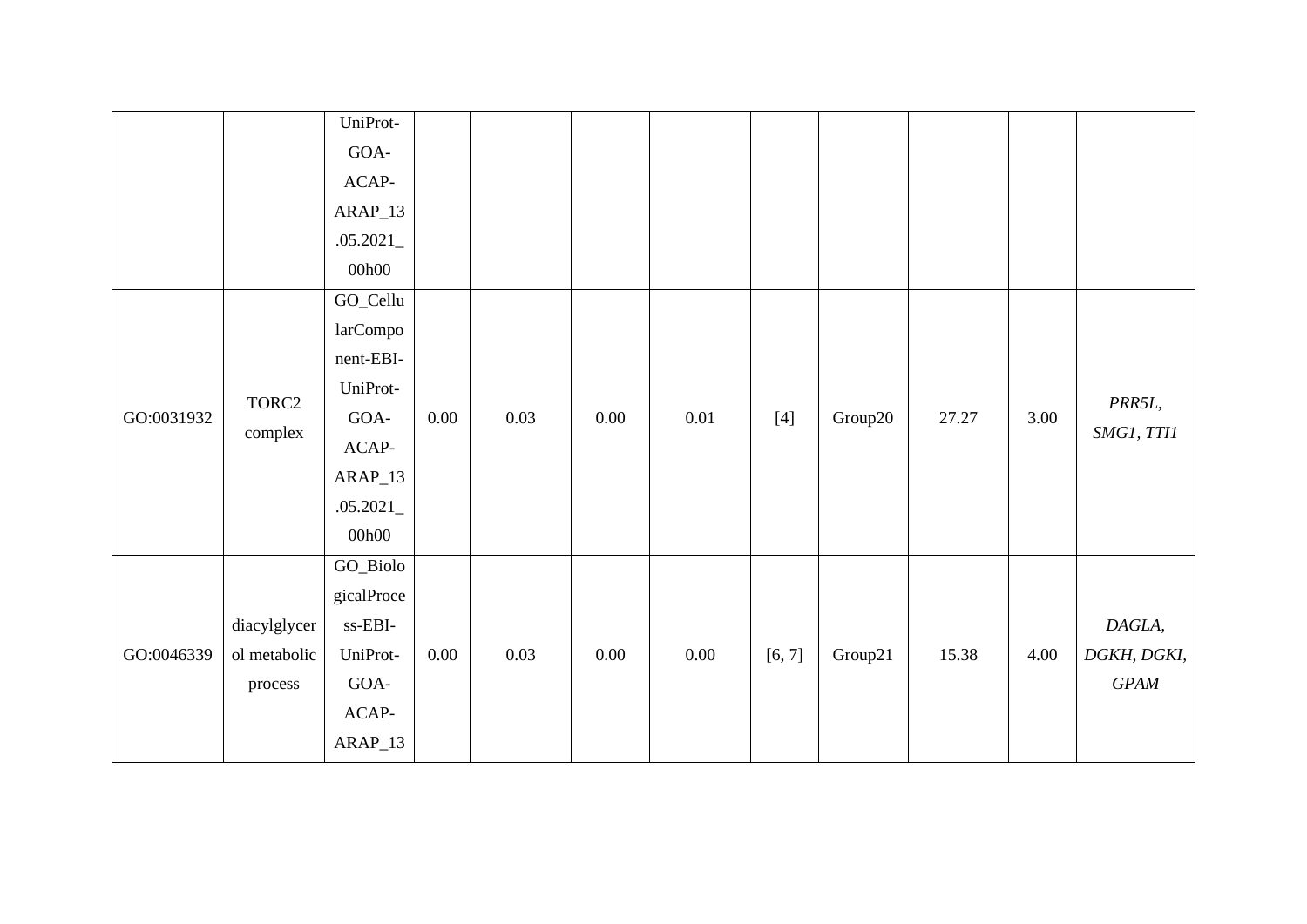|            |          | .05.2021    |      |          |          |          |       |         |       |       |                     |
|------------|----------|-------------|------|----------|----------|----------|-------|---------|-------|-------|---------------------|
|            |          | 00h00       |      |          |          |          |       |         |       |       |                     |
|            |          | GO_Biolo    |      |          |          |          |       |         |       |       |                     |
|            |          | gicalProce  |      |          |          |          |       |         |       |       |                     |
|            |          | ss-EBI-     |      |          |          |          |       |         |       |       |                     |
|            | $NAD+$   | UniProt-    |      |          |          |          |       |         |       |       |                     |
| GO:0003951 | kinase   | GOA-        | 0.01 | 0.04     | 0.00     | $0.00\,$ | $[7]$ | Group21 | 17.65 | 3.00  | DGKH, DGKI,<br>NADK |
|            | activity | $\sf ACAP-$ |      |          |          |          |       |         |       |       |                     |
|            |          | $ARAP_13$   |      |          |          |          |       |         |       |       |                     |
|            |          | .05.2021    |      |          |          |          |       |         |       |       |                     |
|            |          | 00h00       |      |          |          |          |       |         |       |       |                     |
|            |          |             |      |          |          |          |       |         |       |       | APIGI,              |
|            |          | GO_Mole     |      |          |          |          |       |         |       |       | ATG14,              |
|            |          |             |      |          |          |          |       |         |       |       | BICD1,              |
|            |          | cularFunct  |      |          |          |          |       |         |       |       | BICD2, DGKI,        |
|            |          | ion-EBI-    |      |          |          |          |       |         |       |       | DOCK7,              |
|            | GTPase   | UniProt-    |      |          |          |          |       |         |       |       | ECT2,               |
| GO:0051020 | binding  | GOA-        | 0.00 | $0.02\,$ | $0.00\,$ | $0.00\,$ | $[4]$ | Group22 | 5.83  | 18.00 | EXOC2,              |
|            |          | $ACAP-$     |      |          |          |          |       |         |       |       | FGD6,               |
|            |          | $ARAP_13$   |      |          |          |          |       |         |       |       | FMNL2,              |
|            |          | .05.2021    |      |          |          |          |       |         |       |       | FNBP1L,             |
|            |          | 00h00       |      |          |          |          |       |         |       |       | GOLGA8B,            |
|            |          |             |      |          |          |          |       |         |       |       | IQGAP3,             |
|            |          |             |      |          |          |          |       |         |       |       |                     |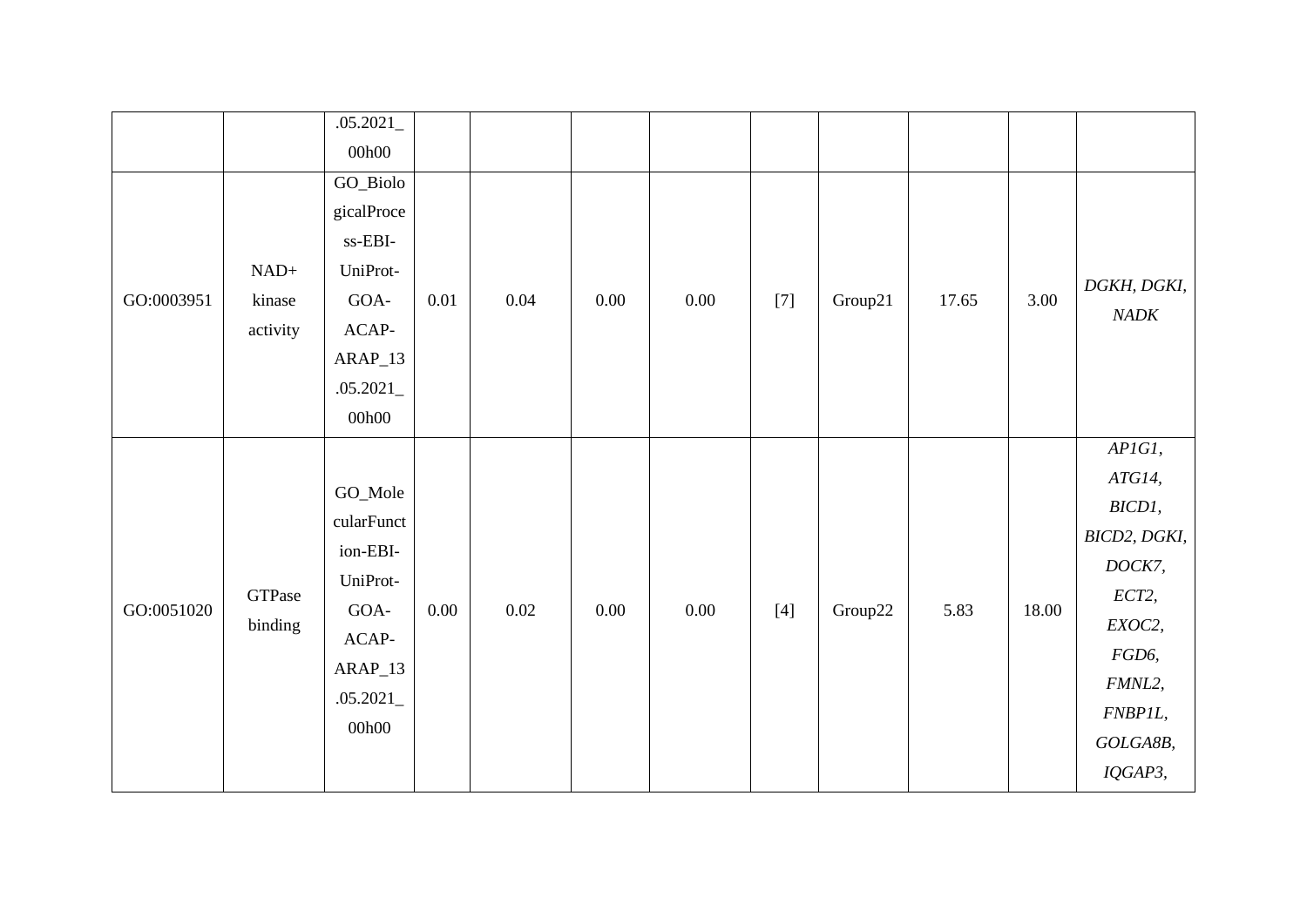|            |           |                                     |          |      |      |      |          |         |       |       | NCKAP1,       |
|------------|-----------|-------------------------------------|----------|------|------|------|----------|---------|-------|-------|---------------|
|            |           |                                     |          |      |      |      |          |         |       |       | PICALM,       |
|            |           |                                     |          |      |      |      |          |         |       |       | RANBP17,      |
|            |           |                                     |          |      |      |      |          |         |       |       | RIMS1,        |
|            |           |                                     |          |      |      |      |          |         |       |       | <b>TRIOBP</b> |
|            |           |                                     |          |      |      |      |          |         |       |       | APIGI,        |
|            |           |                                     |          |      |      |      |          |         |       |       | BICD1,        |
|            |           |                                     |          |      |      |      |          |         |       |       | BICD2, DGKI,  |
|            |           | GO_Mole                             |          |      |      |      |          |         |       |       | DOCK7,        |
|            |           | cularFunct                          |          |      |      |      |          |         |       |       | ECT2,         |
|            |           | ion-EBI-                            |          |      |      |      |          |         |       |       | EXOC2,        |
|            | small     | UniProt-                            |          |      |      |      |          |         |       |       | FGD6,         |
| GO:0031267 | GTPase    | GOA-                                | $0.00\,$ | 0.03 | 0.00 | 0.00 | $[5]$    | Group22 | 5.82  | 16.00 | FMNL2,        |
|            | binding   | ACAP-                               |          |      |      |      |          |         |       |       | GOLGA8B,      |
|            |           | $ARAP_13$                           |          |      |      |      |          |         |       |       | IQGAP3,       |
|            |           | .05.2021                            |          |      |      |      |          |         |       |       | NCKAP1,       |
|            |           | 00h00                               |          |      |      |      |          |         |       |       | PICALM,       |
|            |           |                                     |          |      |      |      |          |         |       |       | RANBP17,      |
|            |           |                                     |          |      |      |      |          |         |       |       | RIMS1,        |
|            |           |                                     |          |      |      |      |          |         |       |       | <b>TRIOBP</b> |
|            |           | GO_Biolo                            |          |      |      |      |          |         |       |       | BMPR1A,       |
| GO:0042733 | embryonic | gicalProce                          | $0.00\,$ | 0.03 | 0.01 | 0.01 | [4, 5,   | Group23 | 10.00 | 6.00  | GLI2, LMBR1,  |
|            | digit     | $\ensuremath{\text{ss-EBI}}\xspace$ |          |      |      |      | 6, 7, 8] |         |       |       | NOTCH1,       |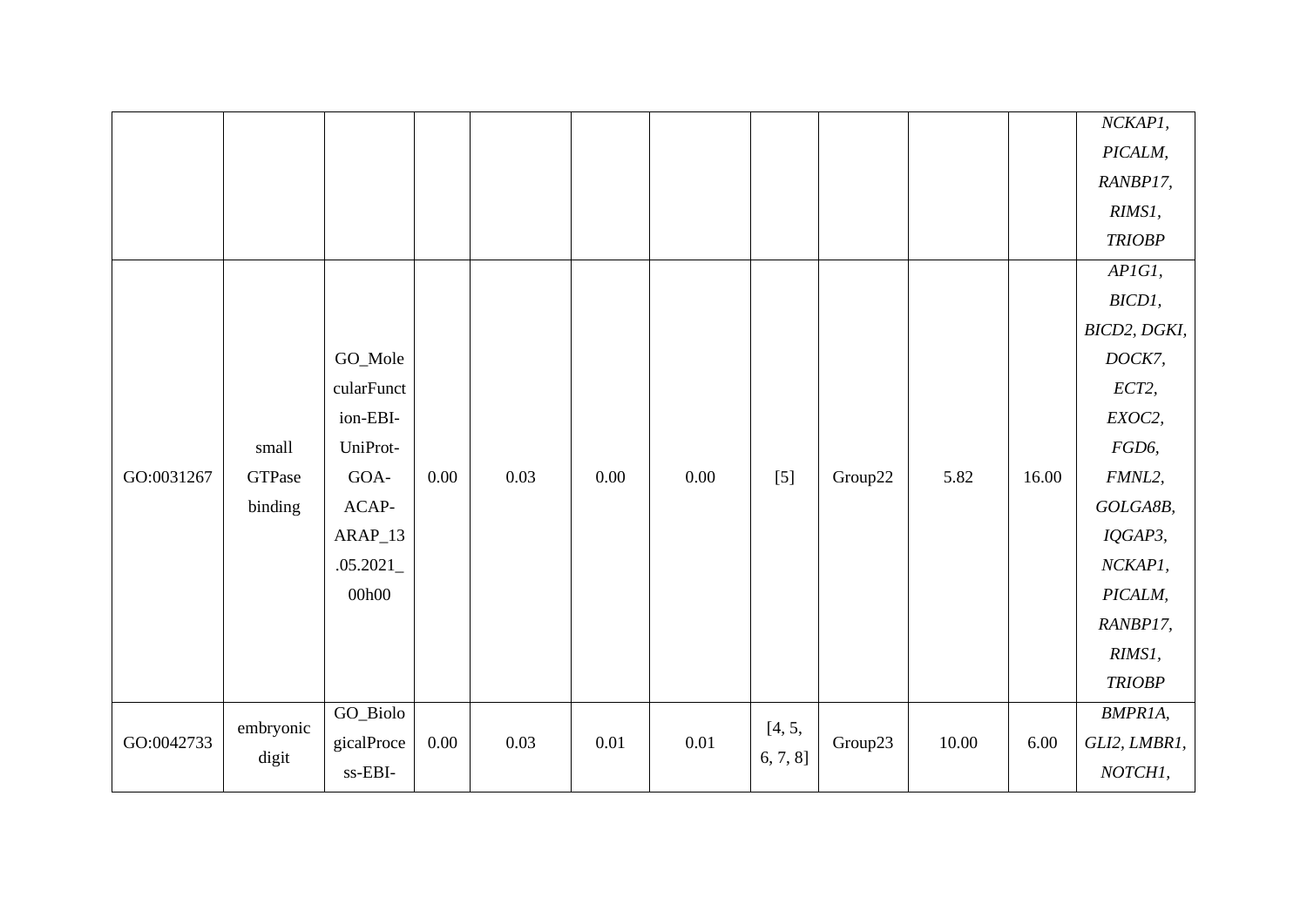|            | morphogene    | UniProt-                            |          |      |      |      |          |         |       |      | TBC1D32,      |
|------------|---------------|-------------------------------------|----------|------|------|------|----------|---------|-------|------|---------------|
|            | sis           | GOA-                                |          |      |      |      |          |         |       |      | TULP3         |
|            |               | $ACAP-$                             |          |      |      |      |          |         |       |      |               |
|            |               | $ARAP_13$                           |          |      |      |      |          |         |       |      |               |
|            |               | .05.2021                            |          |      |      |      |          |         |       |      |               |
|            |               | 00h00                               |          |      |      |      |          |         |       |      |               |
|            | smoothened    | GO_Biolo                            |          |      |      |      |          |         |       |      |               |
|            |               | gicalProce                          |          |      |      |      |          |         |       |      |               |
|            | signaling     | ss-EBI-                             |          |      |      |      |          |         |       |      |               |
|            | pathway       | UniProt-                            |          |      |      |      | [5, 6,   |         |       |      | GLI2,         |
| GO:0060831 | involved in   | GOA-                                | 0.00     | 0.03 | 0.01 | 0.01 | 7, 8, 9, | Group23 | 23.08 | 3.00 | TBC1D32,      |
|            | dorsal/ventr  | $ACAP-$                             |          |      |      |      | 10]      |         |       |      | TULP3         |
|            | al neural     | $ARAP_13$                           |          |      |      |      |          |         |       |      |               |
|            | tube          | .05.2021                            |          |      |      |      |          |         |       |      |               |
|            | patterning    | 00h00                               |          |      |      |      |          |         |       |      |               |
|            | multi-        | GO_Biolo                            |          |      |      |      |          |         |       |      |               |
|            |               | gicalProce                          |          |      |      |      |          |         |       |      |               |
|            | ciliated      | $\ensuremath{\text{ss-EBI}}\xspace$ |          |      |      |      |          |         |       |      | CEP152,       |
| GO:1903251 | epithelial    | UniProt-                            | $0.00\,$ | 0.03 | 0.01 | 0.01 | [5, 6]   | Group24 | 33.33 | 3.00 | DEUP1,        |
|            | cell          | GOA-                                |          |      |      |      |          |         |       |      | <b>MCIDAS</b> |
|            | differentiati | $ACAP-$                             |          |      |      |      |          |         |       |      |               |
|            | on            | ARAP_13                             |          |      |      |      |          |         |       |      |               |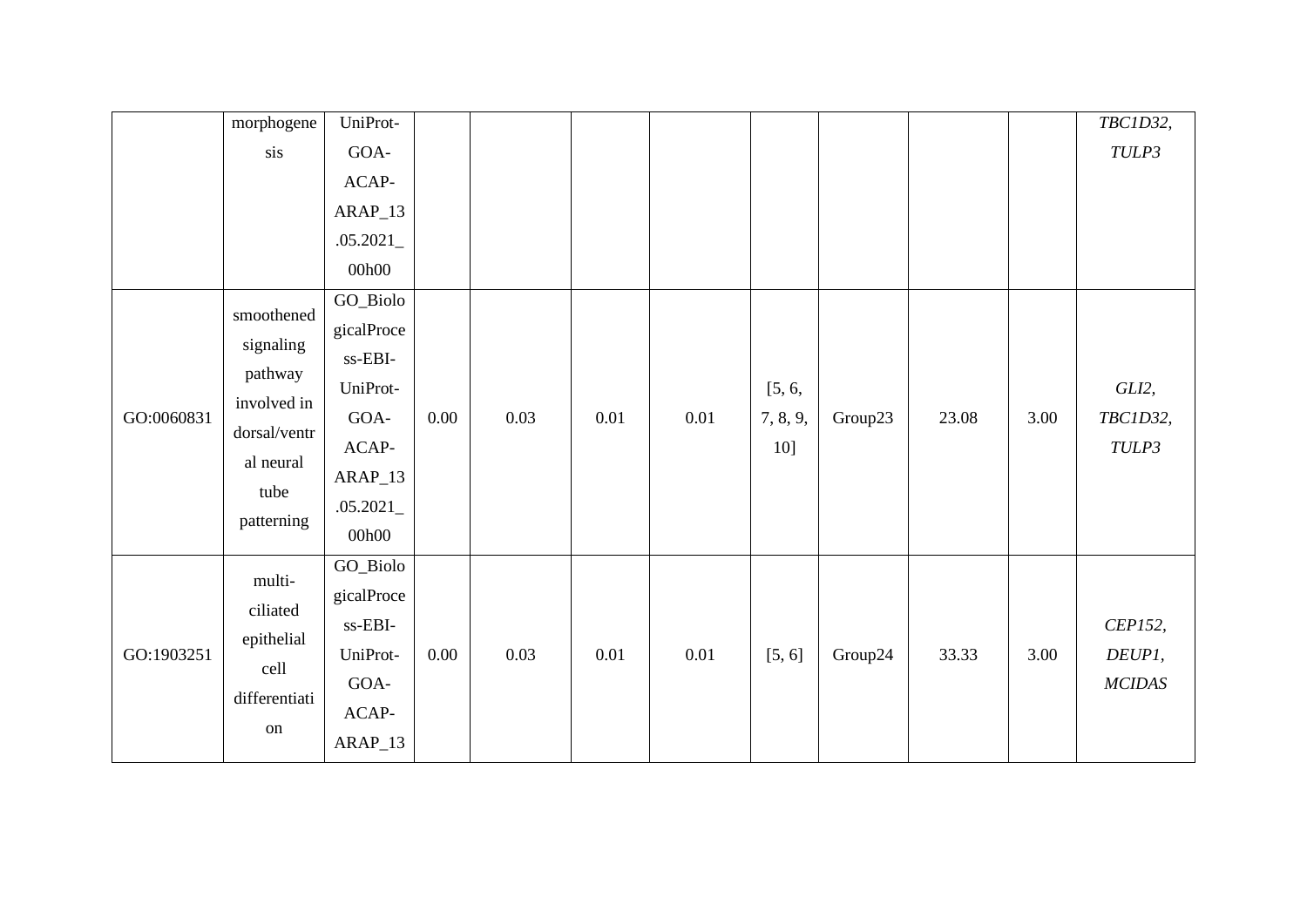|            |                          | .05.2021                            |          |      |      |      |        |         |       |      |               |
|------------|--------------------------|-------------------------------------|----------|------|------|------|--------|---------|-------|------|---------------|
|            |                          | 00h00                               |          |      |      |      |        |         |       |      |               |
|            |                          | GO_Biolo                            |          |      |      |      |        |         |       |      |               |
|            |                          | gicalProce                          |          |      |      |      |        |         |       |      |               |
|            |                          | ss-EBI-                             |          |      |      |      |        |         |       |      | CEP120,       |
|            | centriole                | UniProt-                            |          |      |      |      | [4, 5, |         |       |      | CEP152,       |
| GO:0098534 | assembly                 | GOA-                                | 0.00     | 0.04 | 0.01 | 0.01 | 6, 8]  | Group24 | 10.64 | 5.00 | CEP295,       |
|            |                          | $ACAP-$                             |          |      |      |      |        |         |       |      | DEUP1,        |
|            |                          | $ARAP_13$                           |          |      |      |      |        |         |       |      | <b>MCIDAS</b> |
|            |                          | .05.2021                            |          |      |      |      |        |         |       |      |               |
|            |                          | 00h00                               |          |      |      |      |        |         |       |      |               |
|            |                          | GO_Biolo                            |          |      |      |      |        |         |       |      |               |
|            |                          | gicalProce                          |          |      |      |      |        |         |       |      |               |
|            |                          | ss-EBI-                             |          |      |      |      |        |         |       |      |               |
|            |                          | UniProt-                            |          |      |      |      |        |         |       |      | BRMS1,        |
| GO:0043276 | anoikis                  | GOA-                                | 0.01     | 0.05 | 0.01 | 0.01 | $[5]$  | Group25 | 11.43 | 4.00 | NOTCH1,       |
|            |                          | ACAP-                               |          |      |      |      |        |         |       |      | PTK2, SIK1    |
|            |                          | $ARAP_13$                           |          |      |      |      |        |         |       |      |               |
|            |                          | .05.2021                            |          |      |      |      |        |         |       |      |               |
|            |                          | 00h00                               |          |      |      |      |        |         |       |      |               |
|            |                          | GO_Biolo                            |          |      |      |      |        |         |       |      | BRMS1,        |
| GO:2000209 | regulation<br>of anoikis | gicalProce                          | $0.00\,$ | 0.03 | 0.01 | 0.01 | [6, 7] | Group25 | 15.38 | 4.00 | NOTCH1,       |
|            |                          | $\ensuremath{\text{ss-EBI}}\xspace$ |          |      |      |      |        |         |       |      | PTK2, SIK1    |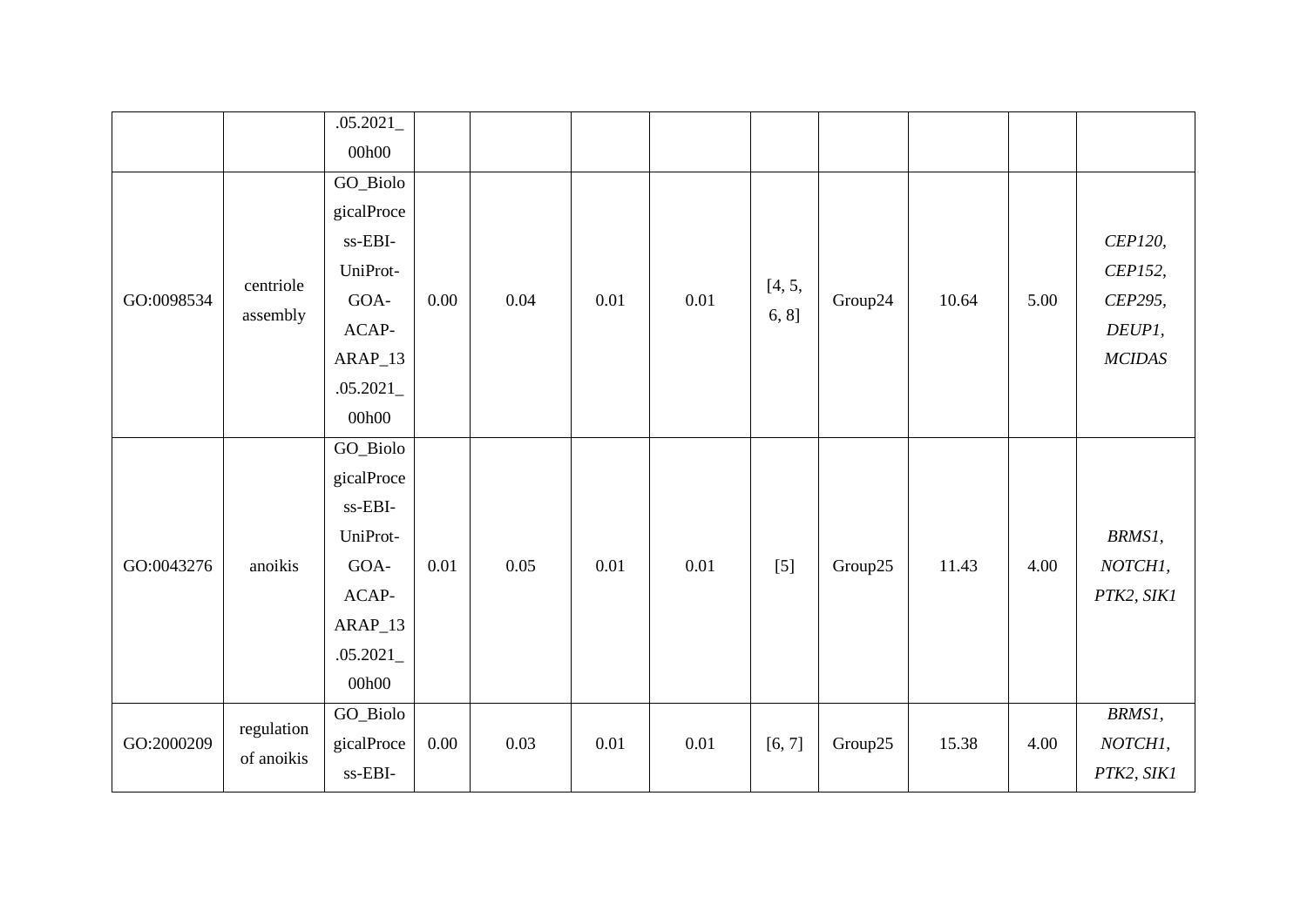|            |                         | UniProt-<br>GOA-<br>ACAP-<br>ARAP_13<br>.05.2021<br>00h00                                          |          |      |      |          |              |         |      |      |                                                          |
|------------|-------------------------|----------------------------------------------------------------------------------------------------|----------|------|------|----------|--------------|---------|------|------|----------------------------------------------------------|
| GO:0030276 | clathrin<br>binding     | GO_Mole<br>cularFunct<br>ion-EBI-<br>UniProt-<br>GOA-<br>$ACAP-$<br>$ARAP_13$<br>.05.2021<br>00h00 | $0.01\,$ | 0.04 | 0.00 | $0.00\,$ | $[3]$        | Group26 | 8.33 | 6.00 | APIGI,<br>EPN3, LDLR,<br>PICALM,<br>SYT15, SYT17         |
| GO:0005905 | clathrin-<br>coated pit | GO_Cellu<br>larCompo<br>nent-EBI-<br>UniProt-<br>GOA-<br>$ACAP-$<br>ARAP_13                        | $0.00\,$ | 0.03 | 0.00 | $0.00\,$ | [3, 4,<br>5] | Group26 | 9.21 | 7.00 | AAK1, CUBN,<br>EPN3,<br>FCHO1,<br>ITSN1, LDLR,<br>PICALM |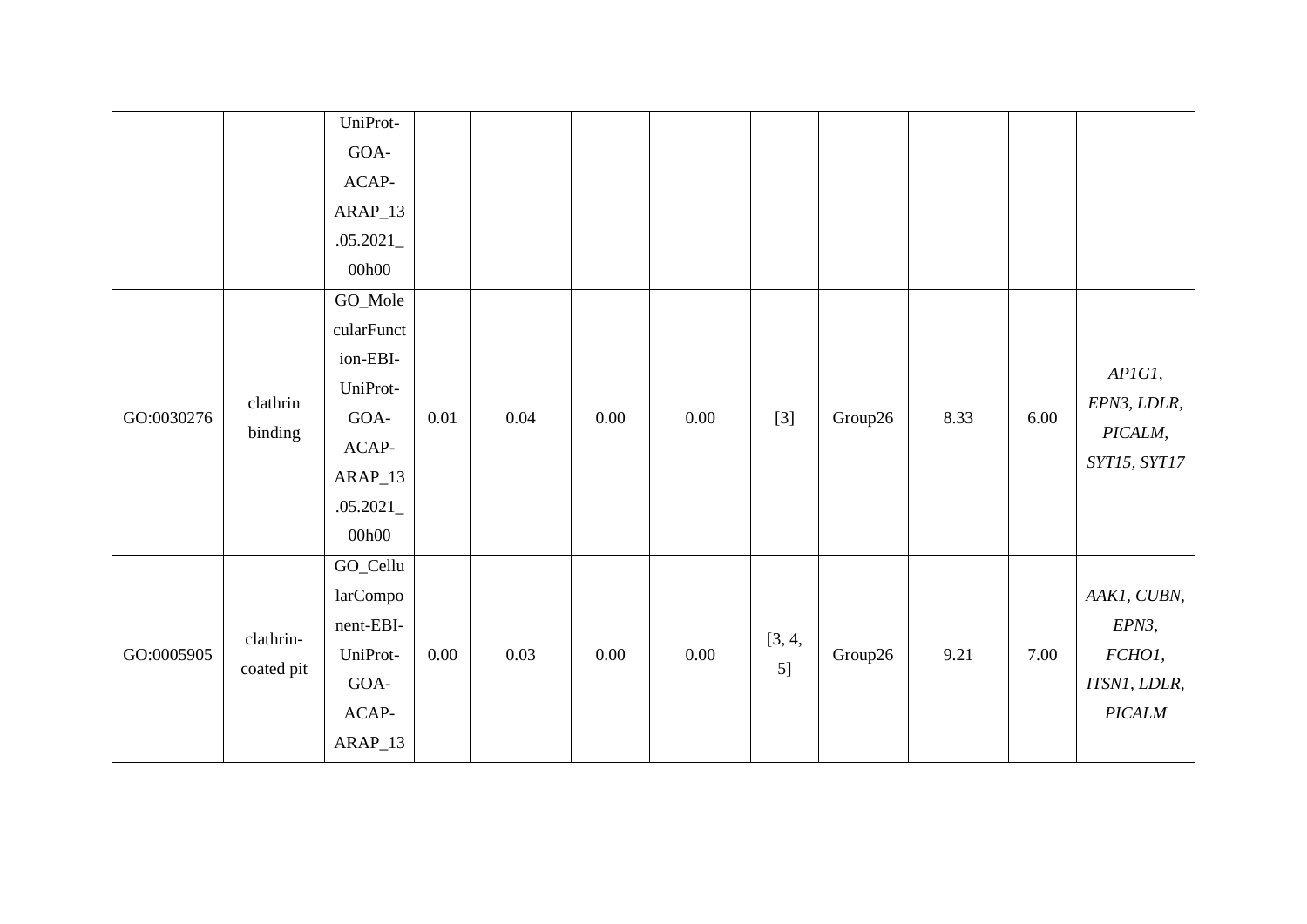|            |               | .05.2021   |          |      |          |      |        |         |       |      |               |
|------------|---------------|------------|----------|------|----------|------|--------|---------|-------|------|---------------|
|            |               | 00h00      |          |      |          |      |        |         |       |      |               |
|            |               | GO_Biolo   |          |      |          |      |        |         |       |      |               |
|            |               | gicalProce |          |      |          |      |        |         |       |      |               |
|            |               | ss-EBI-    |          |      |          |      |        |         |       |      | AAK1,         |
|            | clathrin-     | UniProt-   |          |      |          |      |        |         |       |      | FCHO1,        |
| GO:0072583 | dependent     | GOA-       | 0.01     | 0.04 | 0.00     | 0.00 | [5, 7] | Group26 | 9.43  | 5.00 | FNBP1L,       |
|            | endocytosis   | ACAP-      |          |      |          |      |        |         |       |      | ITSN1,        |
|            |               | $ARAP_13$  |          |      |          |      |        |         |       |      | <b>PICALM</b> |
|            |               | .05.2021   |          |      |          |      |        |         |       |      |               |
|            |               | 00h00      |          |      |          |      |        |         |       |      |               |
|            |               | GO_Mole    |          |      |          |      |        |         |       |      |               |
|            | oxidoreduct   | cularFunct |          |      |          |      |        |         |       |      |               |
|            | ase activity, | ion-EBI-   |          |      |          |      |        |         |       |      |               |
|            | acting on a   | UniProt-   |          |      |          |      |        |         |       |      | NXN,          |
| GO:0016668 | sulfur group  | GOA-       | $0.00\,$ | 0.04 | 0.00     | 0.01 | $[4]$  | Group27 | 20.00 | 3.00 | SELENOT,      |
|            | of donors,    | ACAP-      |          |      |          |      |        |         |       |      | TXNRD3        |
|            | $NAD(P)$ as   | $ARAP_13$  |          |      |          |      |        |         |       |      |               |
|            | acceptor      | .05.2021   |          |      |          |      |        |         |       |      |               |
|            |               | 00h00      |          |      |          |      |        |         |       |      |               |
|            | protein-      | GO_Mole    |          |      |          |      |        |         |       |      | NXN,          |
| GO:0047134 | disulfide     | cularFunct | 0.00     | 0.03 | $0.00\,$ | 0.01 | [4, 5, | Group27 | 27.27 | 3.00 | SELENOT,      |
|            | reductase     | ion-EBI-   |          |      |          |      | 6]     |         |       |      | TXNRD3        |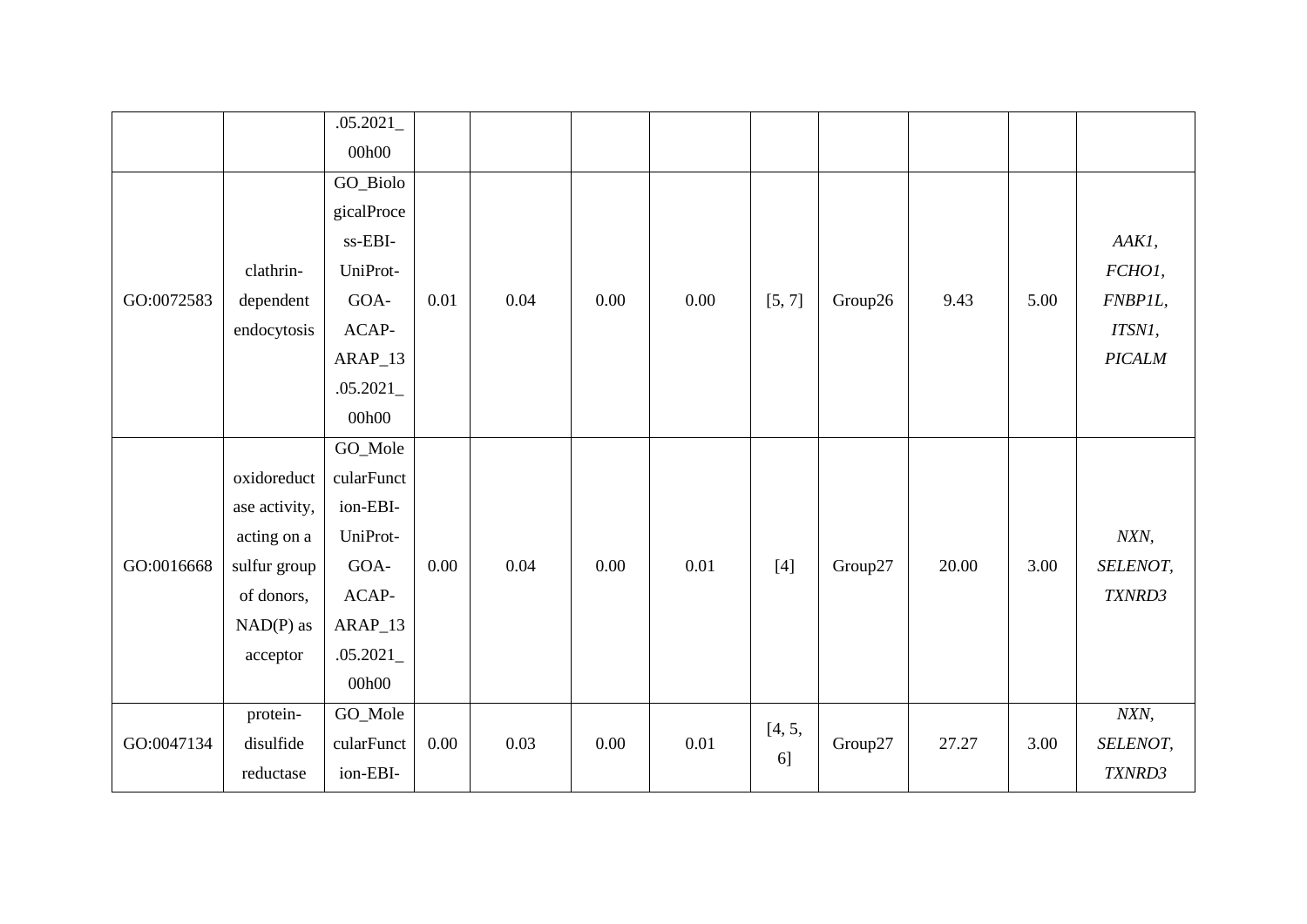|            | (NAD(P))     | UniProt-                            |          |      |      |      |        |         |       |      |          |
|------------|--------------|-------------------------------------|----------|------|------|------|--------|---------|-------|------|----------|
|            | activity     | GOA-                                |          |      |      |      |        |         |       |      |          |
|            |              | ACAP-                               |          |      |      |      |        |         |       |      |          |
|            |              | ARAP_13                             |          |      |      |      |        |         |       |      |          |
|            |              | .05.2021                            |          |      |      |      |        |         |       |      |          |
|            |              | 00h00                               |          |      |      |      |        |         |       |      |          |
|            |              | GO_Biolo                            |          |      |      |      |        |         |       |      |          |
|            |              | gicalProce                          |          |      |      |      |        |         |       |      |          |
|            | thioredoxin- | $\ensuremath{\text{ss-EBI}}\xspace$ |          |      |      |      |        |         |       |      |          |
|            |              | UniProt-                            |          |      |      |      |        |         |       |      | NXN,     |
| GO:0004791 | disulfide    | GOA-                                | $0.00\,$ | 0.03 | 0.00 | 0.01 | [5, 8] | Group27 | 50.00 | 3.00 | SELENOT, |
|            | reductase    | $ACAP-$                             |          |      |      |      |        |         |       |      | TXNRD3   |
|            | activity     | $ARAP_13$                           |          |      |      |      |        |         |       |      |          |
|            |              | .05.2021                            |          |      |      |      |        |         |       |      |          |
|            |              | 00h00                               |          |      |      |      |        |         |       |      |          |
|            |              | GO_Biolo                            |          |      |      |      |        |         |       |      |          |
|            |              | gicalProce                          |          |      |      |      |        |         |       |      |          |
|            | nucleus      | $\ensuremath{\text{ss-EBI}}\xspace$ |          |      |      |      |        |         |       |      | CEP120,  |
| GO:0051647 |              | UniProt-                            | $0.00\,$ | 0.04 | 0.00 | 0.01 | $[4]$  | Group28 | 14.29 | 4.00 | DOCK7,   |
|            | localization | $GOA-$                              |          |      |      |      |        |         |       |      | НООКЗ,   |
|            |              | $ACAP-$                             |          |      |      |      |        |         |       |      | SYNE2    |
|            |              | ARAP_13                             |          |      |      |      |        |         |       |      |          |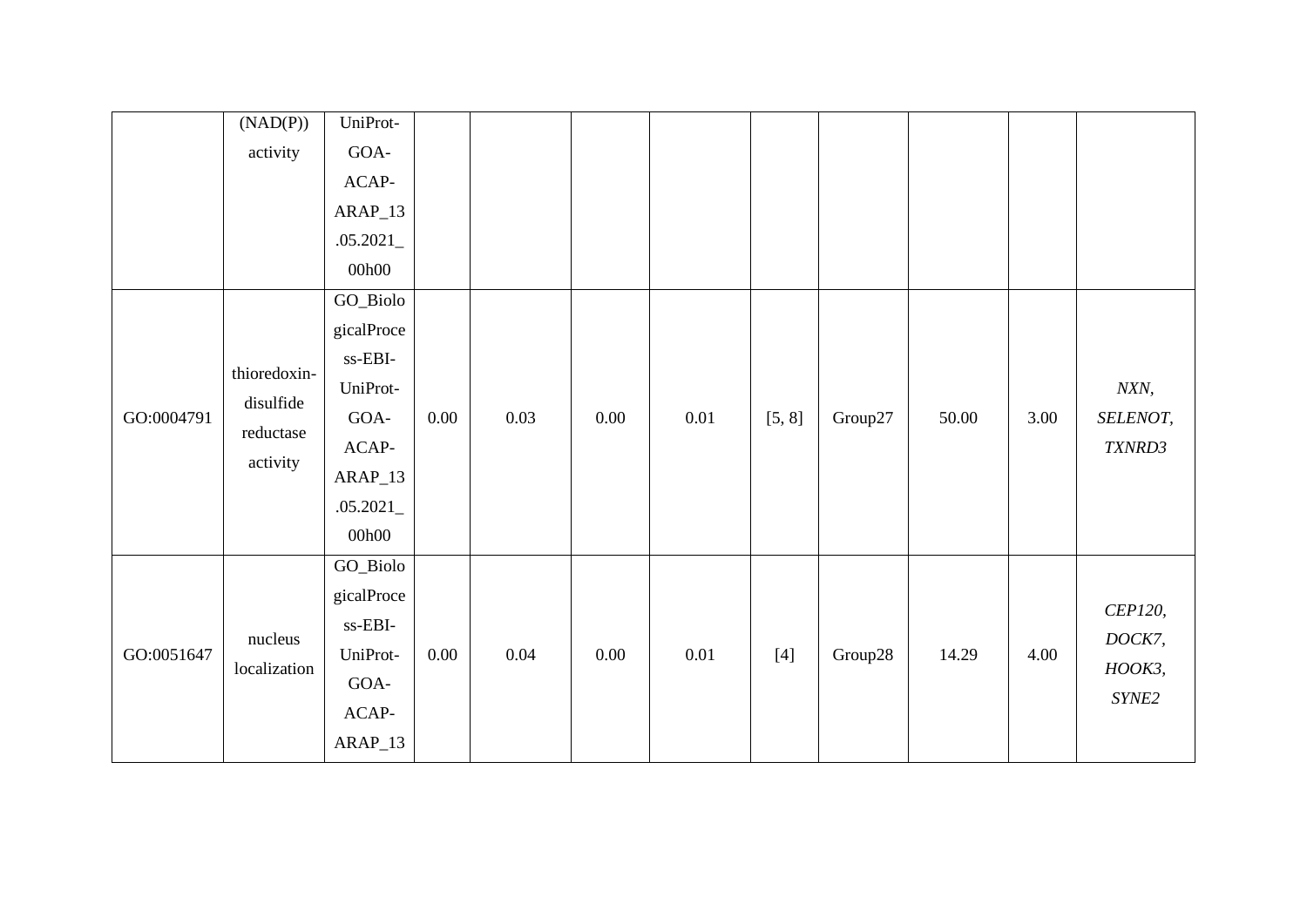|            |              | .05.2021   |          |      |          |      |          |         |       |       |          |
|------------|--------------|------------|----------|------|----------|------|----------|---------|-------|-------|----------|
|            |              | 00h00      |          |      |          |      |          |         |       |       |          |
|            |              | GO_Biolo   |          |      |          |      |          |         |       |       |          |
|            |              | gicalProce |          |      |          |      |          |         |       |       |          |
|            |              | ss-EBI-    |          |      |          |      |          |         |       |       | CEP120,  |
|            | nuclear      | UniProt-   |          |      |          |      |          |         |       |       | DOCK7,   |
| GO:0007097 | migration    | GOA-       | 0.00     | 0.03 | 0.00     | 0.01 | [4, 5]   | Group28 | 18.18 | 4.00  | HOOK3,   |
|            |              | ACAP-      |          |      |          |      |          |         |       |       | SYNE2    |
|            |              | $ARAP_13$  |          |      |          |      |          |         |       |       |          |
|            |              | .05.2021   |          |      |          |      |          |         |       |       |          |
|            |              | 00h00      |          |      |          |      |          |         |       |       |          |
|            |              | GO_Biolo   |          |      |          |      |          |         |       |       |          |
|            |              | gicalProce |          |      |          |      |          |         |       |       |          |
|            |              | ss-EBI-    |          |      |          |      |          |         |       |       |          |
|            | interkinetic | UniProt-   |          |      |          |      | [5, 6,   |         |       |       | CEP120,  |
| GO:0022027 | nuclear      | GOA-       | 0.00     | 0.03 | 0.00     | 0.01 | 7, 8, 9, | Group28 | 50.00 | 3.00  | DOCK7,   |
|            | migration    | ACAP-      |          |      |          |      | 10]      |         |       |       | HOOK3    |
|            |              | ARAP_13    |          |      |          |      |          |         |       |       |          |
|            |              | .05.2021   |          |      |          |      |          |         |       |       |          |
|            |              | 00h00      |          |      |          |      |          |         |       |       |          |
|            |              | GO_Biolo   |          |      |          |      |          |         |       |       | ACTN4,   |
| GO:0022604 | regulation   | gicalProce | $0.00\,$ | 0.03 | $0.00\,$ | 0.01 | [4, 5]   | Group29 | 5.20  | 17.00 | DOCK5,   |
| of cell    |              | ss-EBI-    |          |      |          |      |          |         |       |       | EPB41L3, |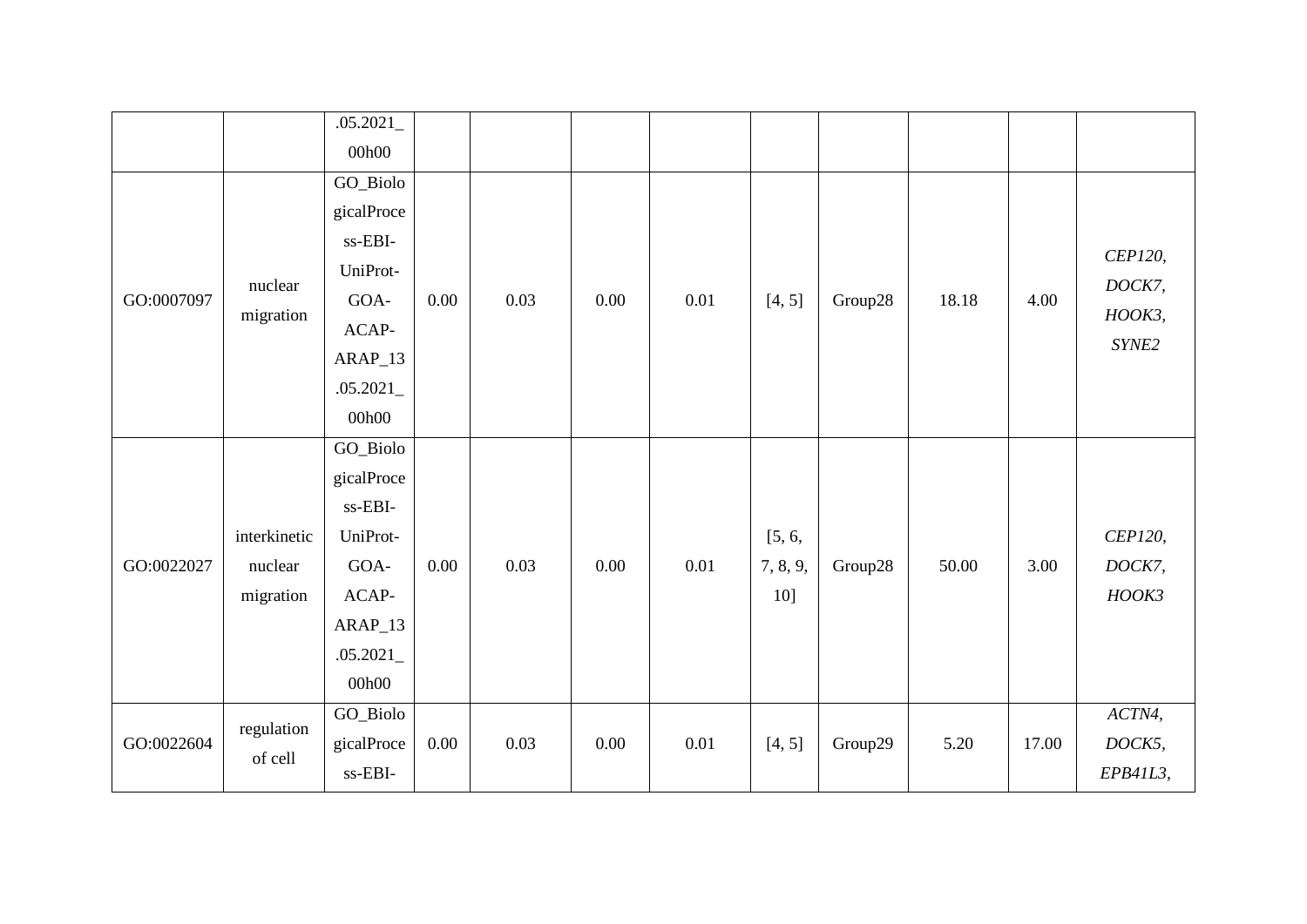|            | morphogene          | UniProt-   |          |          |          |          |        |         |      |      | FERMT2,       |
|------------|---------------------|------------|----------|----------|----------|----------|--------|---------|------|------|---------------|
|            | sis                 | $GOA-$     |          |          |          |          |        |         |      |      | FGD6,         |
|            |                     | $ACAP-$    |          |          |          |          |        |         |      |      | FMNL2,        |
|            |                     | $ARAP_13$  |          |          |          |          |        |         |      |      | GRIP1,        |
|            |                     | .05.2021   |          |          |          |          |        |         |      |      | ITGA7,        |
|            |                     | 00h00      |          |          |          |          |        |         |      |      | LARP4,        |
|            |                     |            |          |          |          |          |        |         |      |      | POSTN,        |
|            |                     |            |          |          |          |          |        |         |      |      | PTK2,         |
|            |                     |            |          |          |          |          |        |         |      |      | PTPRD,        |
|            |                     |            |          |          |          |          |        |         |      |      | RIMS1,        |
|            |                     |            |          |          |          |          |        |         |      |      | SEMA3E,       |
|            |                     |            |          |          |          |          |        |         |      |      | SYT17, TPM1,  |
|            |                     |            |          |          |          |          |        |         |      |      | <b>TRIOBP</b> |
|            |                     | GO_Biolo   |          |          |          |          |        |         |      |      |               |
|            | regulation          | gicalProce |          |          |          |          |        |         |      |      | ACTN4,        |
|            | of cell             | ss-EBI-    |          |          |          |          |        |         |      |      | DOCK5,        |
|            | morphogene          | UniProt-   |          |          |          |          |        |         |      |      | FERMT2,       |
| GO:0010769 | sis involved        | $GOA-$     | $0.01\,$ | $0.05\,$ | $0.00\,$ | $0.01\,$ | [5, 6] | Group29 | 7.00 | 7.00 | POSTN,        |
|            | $\operatorname{in}$ | $ACAP-$    |          |          |          |          |        |         |      |      | PTK2,         |
|            | differentiati       | $ARAP_13$  |          |          |          |          |        |         |      |      | PTPRD,        |
|            | on                  | .05.2021   |          |          |          |          |        |         |      |      | <b>TRIOBP</b> |
|            |                     | 00h00      |          |          |          |          |        |         |      |      |               |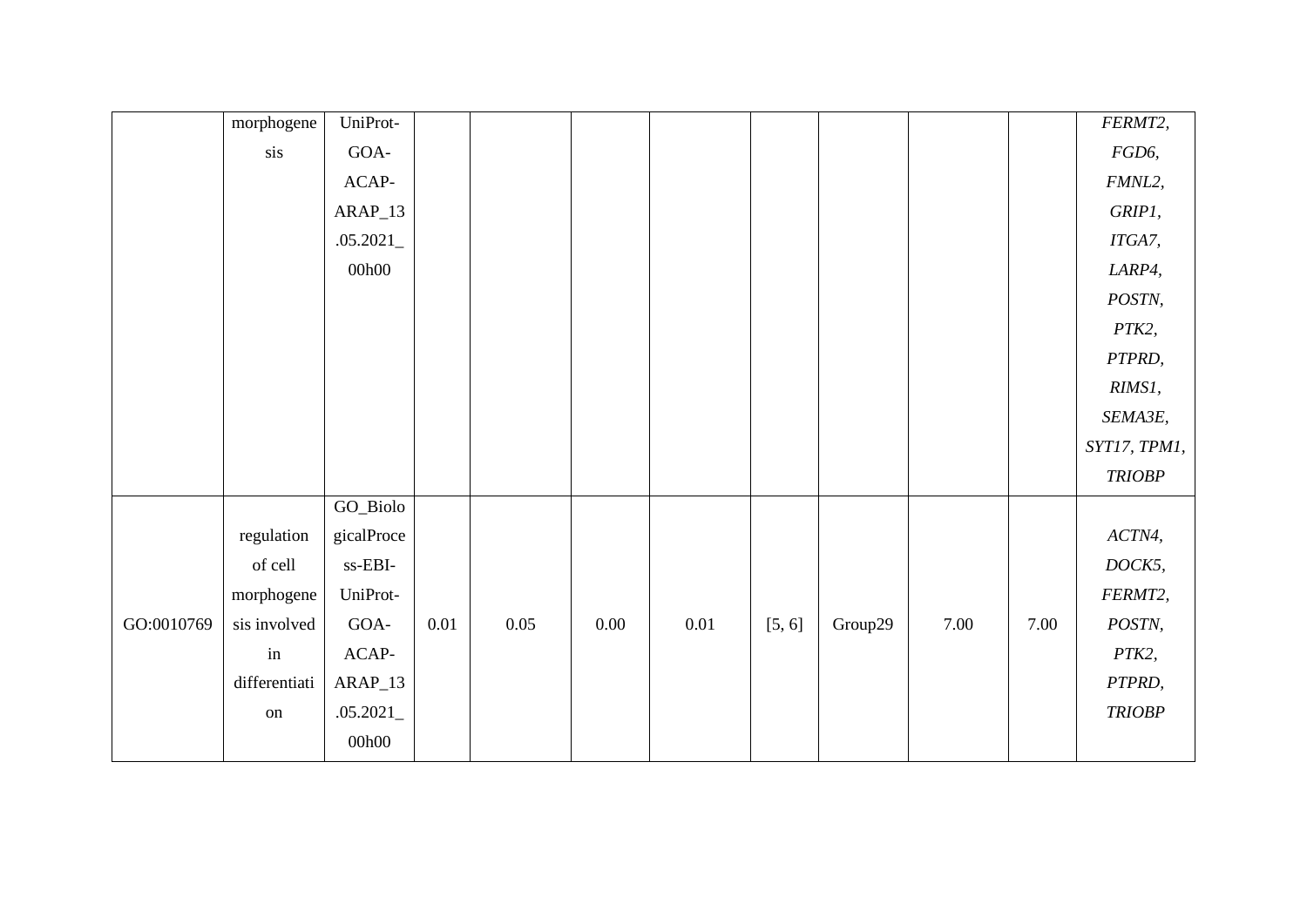| GO:1900024 | regulation<br>of substrate<br>adhesion-<br>dependent<br>cell<br>spreading | GO_Biolo<br>gicalProce<br>$\ensuremath{\text{ss-EBI}}\xspace$<br>UniProt-<br>GOA-<br>ACAP-<br>$ARAP_13$<br>.05.2021<br>00h00 | 0.00 | 0.03 | 0.00 | 0.01 | [5, 6,<br>7] | Group29 | 9.68 | 6.00 | ACTN4,<br>DOCK5,<br>FERMT2,<br>POSTN,<br>PTK2,<br><b>TRIOBP</b>         |
|------------|---------------------------------------------------------------------------|------------------------------------------------------------------------------------------------------------------------------|------|------|------|------|--------------|---------|------|------|-------------------------------------------------------------------------|
| GO:0014812 | muscle cell<br>migration                                                  | GO_Biolo<br>gicalProce<br>ss-EBI-<br>UniProt-<br>GOA-<br>ACAP-<br>ARAP_13<br>.05.2021<br>00h00                               | 0.01 | 0.04 | 0.01 | 0.01 | [4, 5]       | Group30 | 7.61 | 7.00 | ACE,<br>BMPR1A,<br>DOCK5,<br>DOCK7,<br>POSTN,<br>SLC6A5,<br><b>TPM1</b> |
| GO:0014909 | smooth<br>muscle cell<br>migration                                        | GO_Biolo<br>gicalProce<br>ss-EBI-<br>UniProt-<br>GOA-                                                                        | 0.01 | 0.05 | 0.01 | 0.01 | [5, 6]       | Group30 | 8.11 | 6.00 | ACE,<br>BMPR1A,<br>DOCK5,<br>DOCK7,                                     |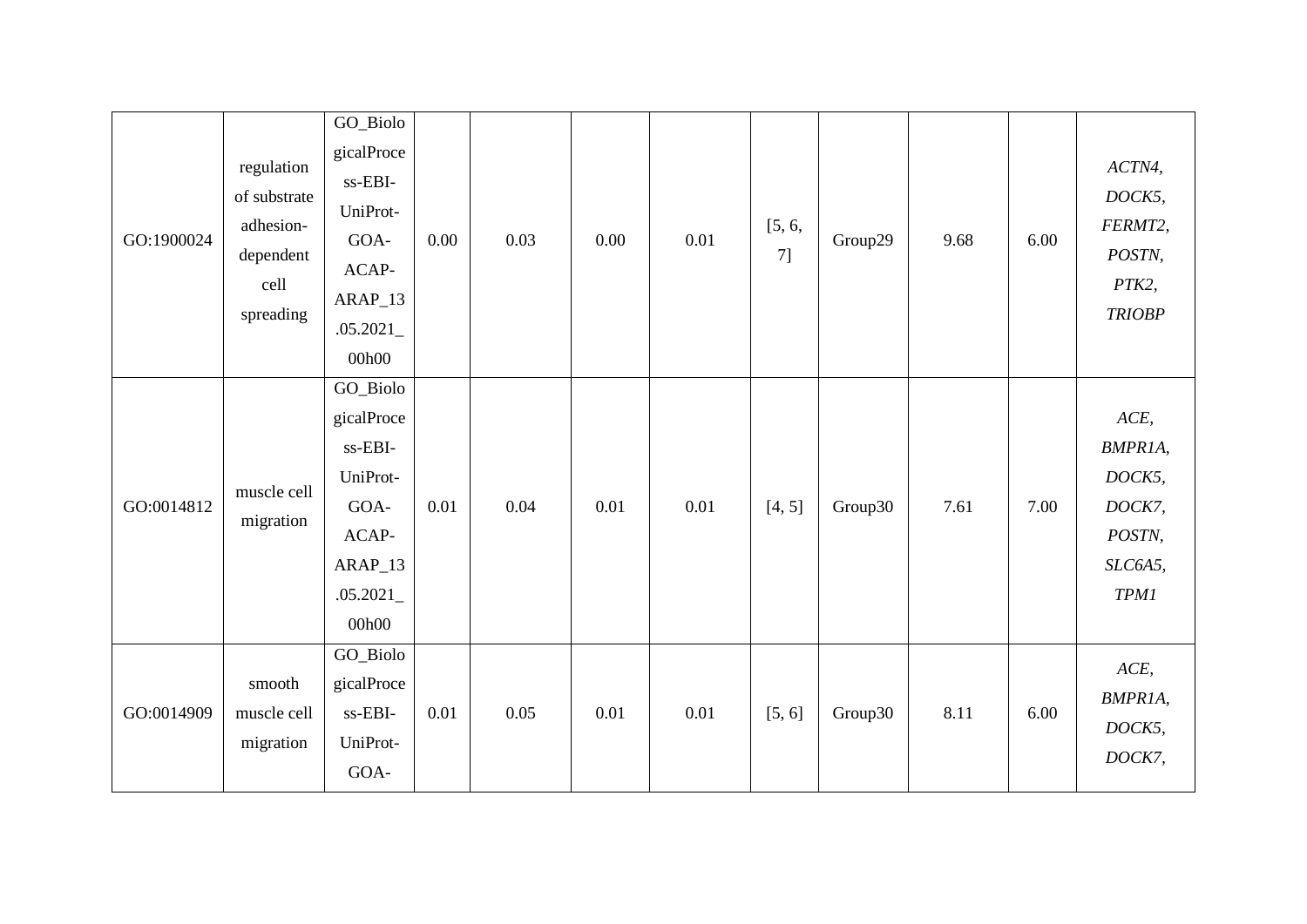|            |             | $ACAP-$    |      |      |      |      |        |         |      |      | POSTN,      |
|------------|-------------|------------|------|------|------|------|--------|---------|------|------|-------------|
|            |             | $ARAP_13$  |      |      |      |      |        |         |      |      | TPMI        |
|            |             | .05.2021   |      |      |      |      |        |         |      |      |             |
|            |             | 00h00      |      |      |      |      |        |         |      |      |             |
|            |             | GO_Biolo   |      |      |      |      |        |         |      |      |             |
|            |             | gicalProce |      |      |      |      |        |         |      |      | ACE,        |
|            |             | ss-EBI-    |      |      |      |      |        |         |      |      |             |
|            | regulation  | UniProt-   |      |      |      |      |        |         |      |      | BMPR1A,     |
| GO:0014910 | of smooth   | GOA-       | 0.00 | 0.04 | 0.01 | 0.01 | [5, 6, | Group30 | 9.09 | 6.00 | DOCK5,      |
|            | muscle cell | $ACAP-$    |      |      |      |      | 7]     |         |      |      | DOCK7,      |
|            | migration   | ARAP_13    |      |      |      |      |        |         |      |      | POSTN,      |
|            |             | .05.2021   |      |      |      |      |        |         |      |      | <b>TPM1</b> |
|            |             | 00h00      |      |      |      |      |        |         |      |      |             |
|            |             | GO_Biolo   |      |      |      |      |        |         |      |      |             |
|            |             | gicalProce |      |      |      |      |        |         |      |      | ATP4B,      |
|            | inorganic   | $ss-EBI-$  |      |      |      |      |        |         |      |      | KCNH2,      |
|            | ion import  | UniProt-   |      |      |      |      |        |         |      |      | KCNJ12,     |
| GO:0099587 | across      | GOA-       | 0.01 | 0.05 | 0.02 | 0.02 | [4, 5, | Group31 | 6.93 | 7.00 | KCNJ18,     |
|            | plasma      | ACAP-      |      |      |      |      | 6, 7]  |         |      |      | SLC12A7,    |
|            | membrane    | ARAP_13    |      |      |      |      |        |         |      |      | SLC12A8,    |
|            |             | .05.2021   |      |      |      |      |        |         |      |      | SLC31A1     |
|            |             | 00h00      |      |      |      |      |        |         |      |      |             |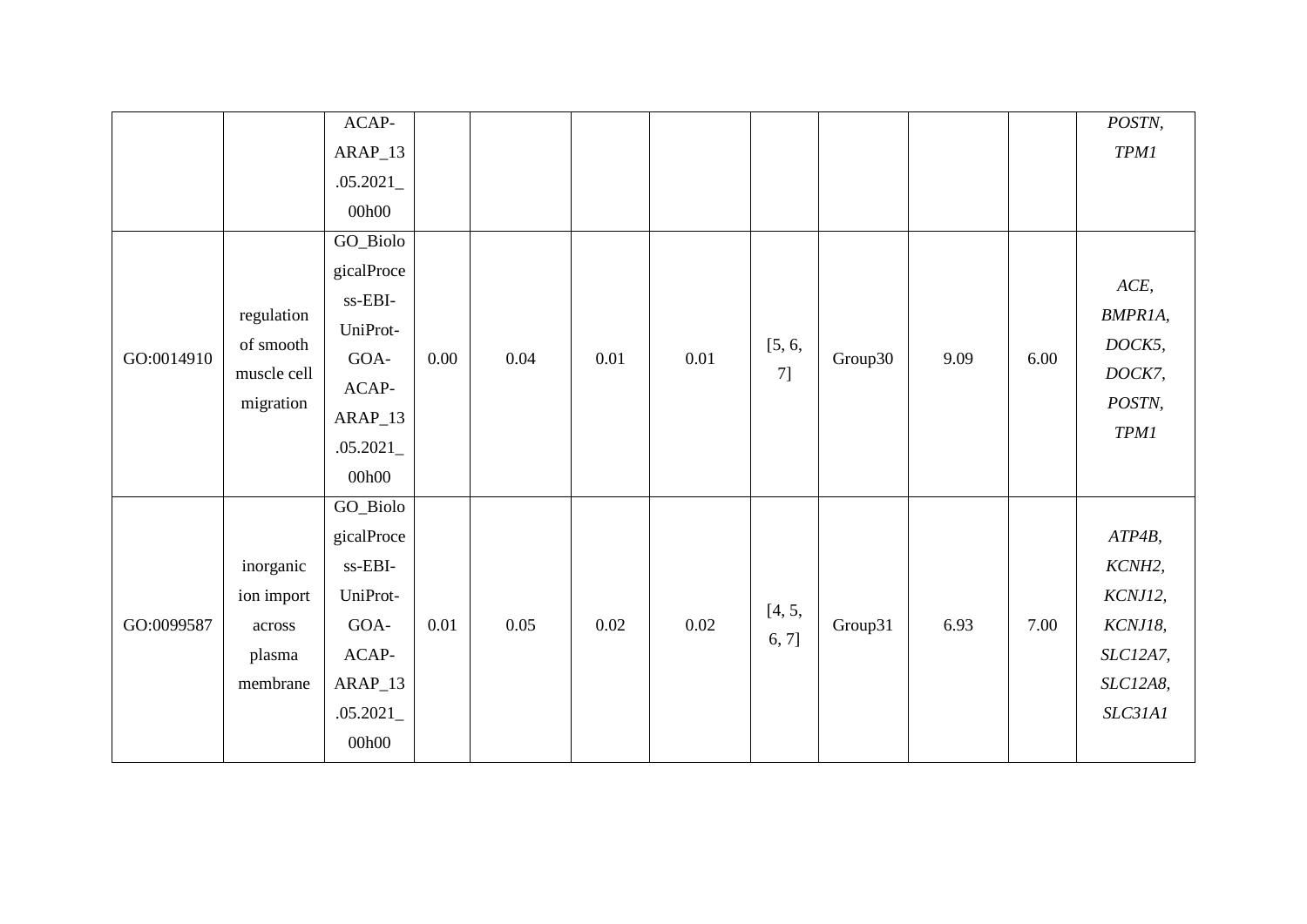| GO:0098659 | inorganic<br>cation<br>import<br>across<br>plasma<br>membrane | GO_Biolo<br>gicalProce<br>ss-EBI-<br>UniProt-<br>GOA-<br>ACAP-<br>ARAP_13<br>.05.2021<br>00h00 | 0.01 | 0.05 | 0.02 | 0.02 | [5, 6,<br>7, 8] | Group31 | 6.93  | 7.00 | ATP4B,<br>KCNH2,<br>KCNJ12,<br>KCNJ18,<br>SLC12A7,<br>SLC12A8,<br>SLC31A1 |
|------------|---------------------------------------------------------------|------------------------------------------------------------------------------------------------|------|------|------|------|-----------------|---------|-------|------|---------------------------------------------------------------------------|
| GO:1990573 | potassium<br>ion import<br>across<br>plasma<br>membrane       | GO_Biolo<br>gicalProce<br>ss-EBI-<br>UniProt-<br>GOA-<br>ACAP-<br>ARAP_13<br>.05.2021<br>00h00 | 0.00 | 0.03 | 0.02 | 0.02 | [6, 7,<br>8, 9] | Group31 | 12.50 | 6.00 | $ATP4B$ ,<br>KCNH2,<br>KCNJ12,<br>KCNJ18,<br>SLC12A7,<br>SLC12A8          |
| GO:0055075 | potassium<br>ion<br>homeostasis                               | GO_Biolo<br>gicalProce<br>ss-EBI-<br>UniProt-<br>GOA-                                          | 0.01 | 0.04 | 0.02 | 0.02 | [8]             | Group31 | 12.50 | 4.00 | ATP4B,<br>KCNH2,<br>SLC12A7,<br><b>SLC12A8</b>                            |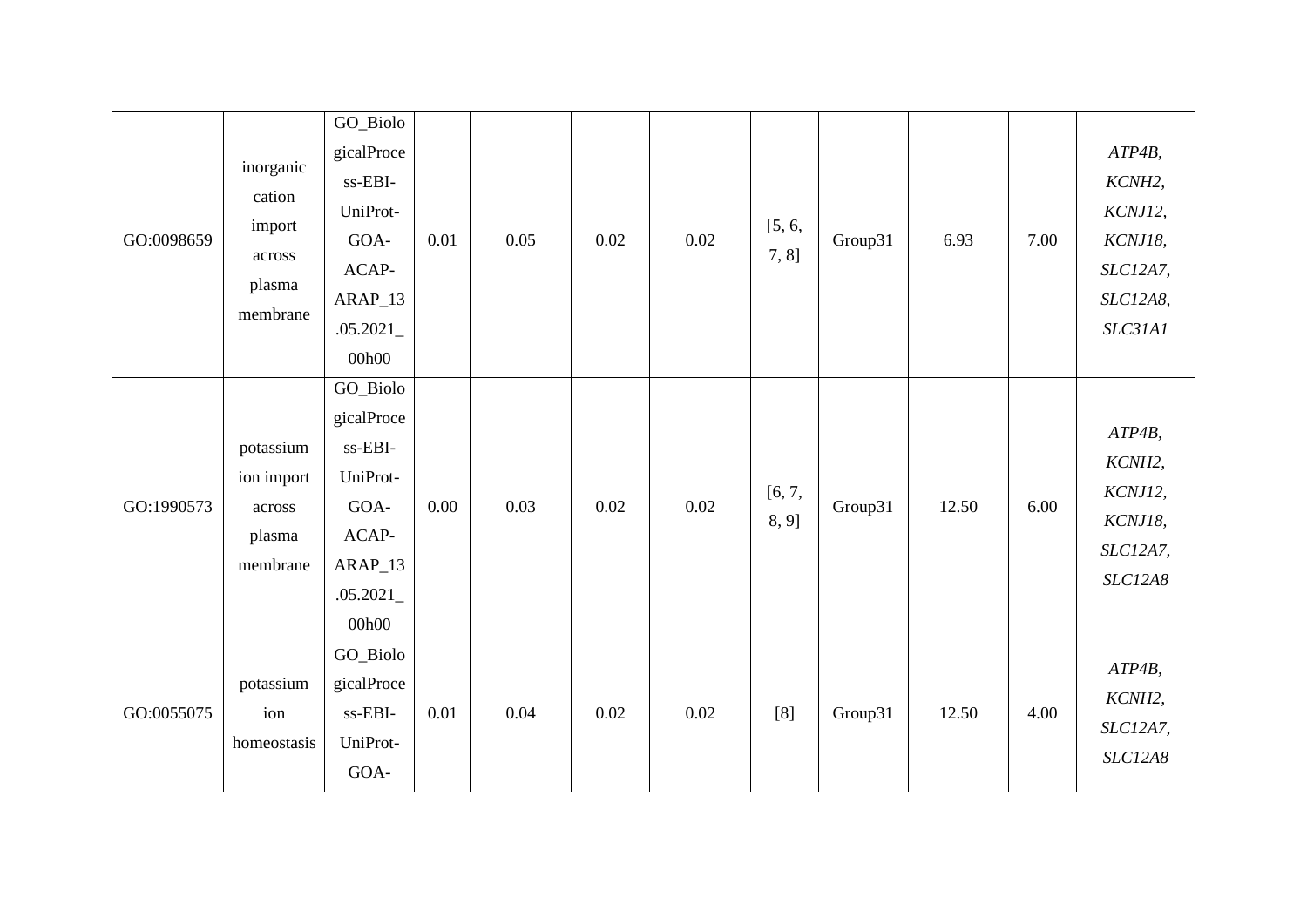|            |                                                                       | ACAP-<br>$ARAP_13$<br>.05.2021<br>00h00                                                                                        |      |      |      |          |              |         |      |      |                                                                                                              |
|------------|-----------------------------------------------------------------------|--------------------------------------------------------------------------------------------------------------------------------|------|------|------|----------|--------------|---------|------|------|--------------------------------------------------------------------------------------------------------------|
| GO:0010927 | cellular<br>component<br>assembly<br>involved in<br>morphogene<br>sis | GO_Biolo<br>gicalProce<br>$\ensuremath{\text{ss-EBI}}\xspace$<br>UniProt-<br>GOA-<br>$ACAP-$<br>$ARAP_13$<br>.05.2021<br>00h00 | 0.00 | 0.03 | 0.00 | 0.00     | [3, 4,<br>5] | Group32 | 8.33 | 9.00 | ACTN2,<br>EPB41L3,<br>MEF2A,<br>PIKFYVE,<br>PRKAR1A,<br>TENM4,<br>TPM1, UGT8,<br>ZPBP                        |
| GO:0007272 | ensheathme<br>nt of<br>neurons                                        | GO_Biolo<br>gicalProce<br>ss-EBI-<br>UniProt-<br>GOA-<br>ACAP-<br>$ARAP_13$<br>.05.2021<br>00h00                               | 0.01 | 0.04 | 0.00 | $0.00\,$ | [2, 5,<br>6] | Group32 | 6.29 | 9.00 | ADGRG6,<br>B4GALT5,<br>CTSC,<br>EPB41L3,<br>GALC, HGF,<br>PIKFYVE,<br>TENM4,<br>$\ensuremath{\mathit{UGT8}}$ |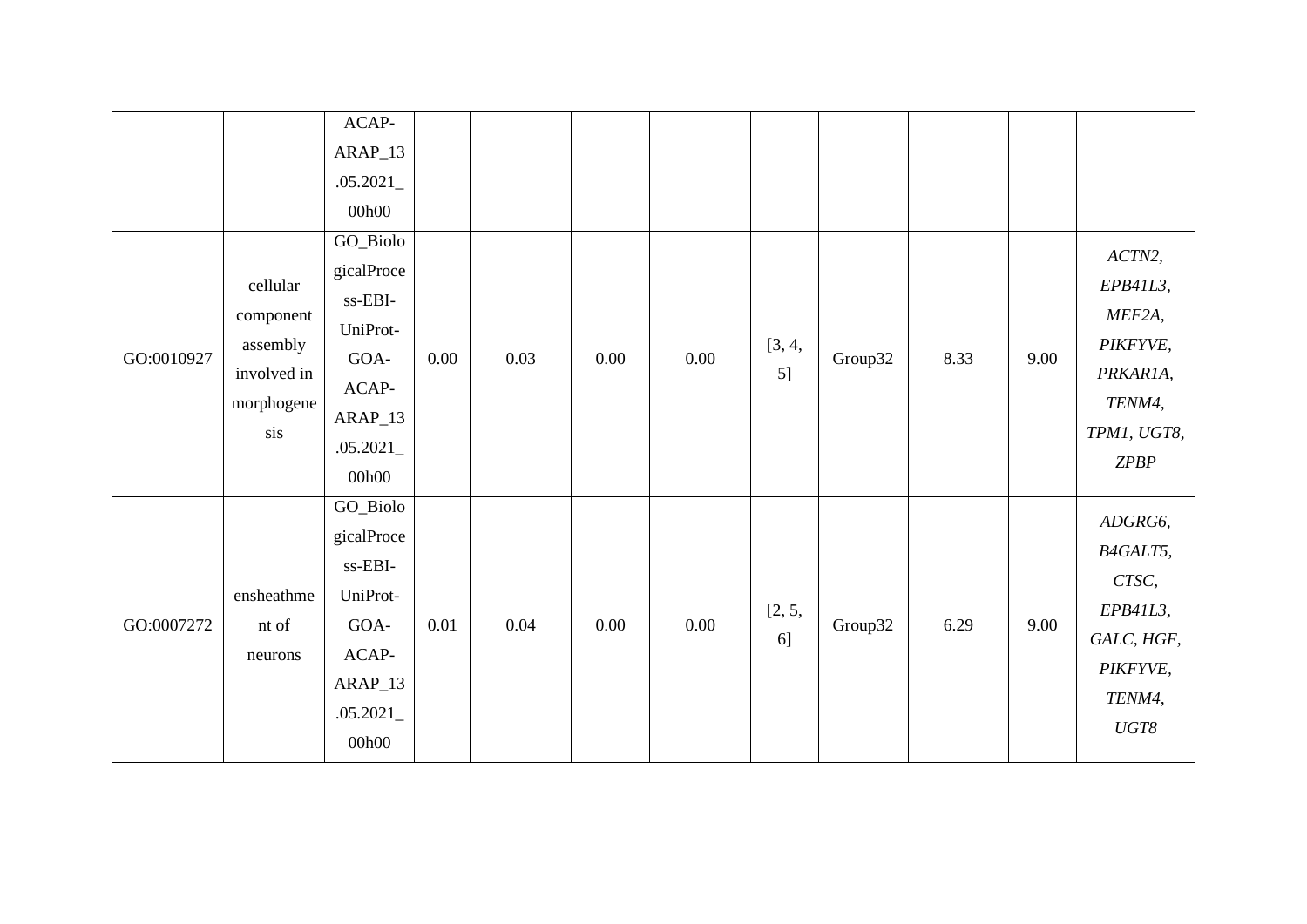| GO:0008366 | axon<br>ensheathme<br>nt | GO_Biolo<br>gicalProce<br>ss-EBI-<br>UniProt-<br>GOA-<br>ACAP-<br>$ARAP_13$<br>.05.2021<br>00h00 | 0.01 | 0.04 | 0.00 | 0.00 | [3, 6,<br>7]       | Group32 | 6.29  | 9.00 | ADGRG6,<br>B4GALT5,<br>CTSC,<br>EPB41L3,<br>GALC, HGF,<br>PIKFYVE,<br>TENM4,<br>$\ensuremath{\mathit{UGT8}}$ |
|------------|--------------------------|--------------------------------------------------------------------------------------------------|------|------|------|------|--------------------|---------|-------|------|--------------------------------------------------------------------------------------------------------------|
| GO:0042552 | myelination              | GO_Biolo<br>gicalProce<br>ss-EBI-<br>UniProt-<br>GOA-<br>ACAP-<br>ARAP_13<br>.05.2021<br>00h00   | 0.01 | 0.04 | 0.00 | 0.00 | [4, 7,<br>8]       | Group32 | 6.38  | 9.00 | ADGRG6,<br>B4GALT5,<br>CTSC,<br>EPB41L3,<br>GALC, HGF,<br>PIKFYVE,<br>TENM4,<br>$UGT8$                       |
| GO:0032288 | myelin<br>assembly       | GO_Biolo<br>gicalProce<br>ss-EBI-<br>UniProt-<br>GOA-                                            | 0.00 | 0.03 | 0.00 | 0.00 | [4, 5,<br>6, 8, 9] | Group32 | 18.18 | 4.00 | EPB41L3,<br>PIKFYVE,<br>TENM4,<br>$\ensuremath{\mathit{UGT8}}$                                               |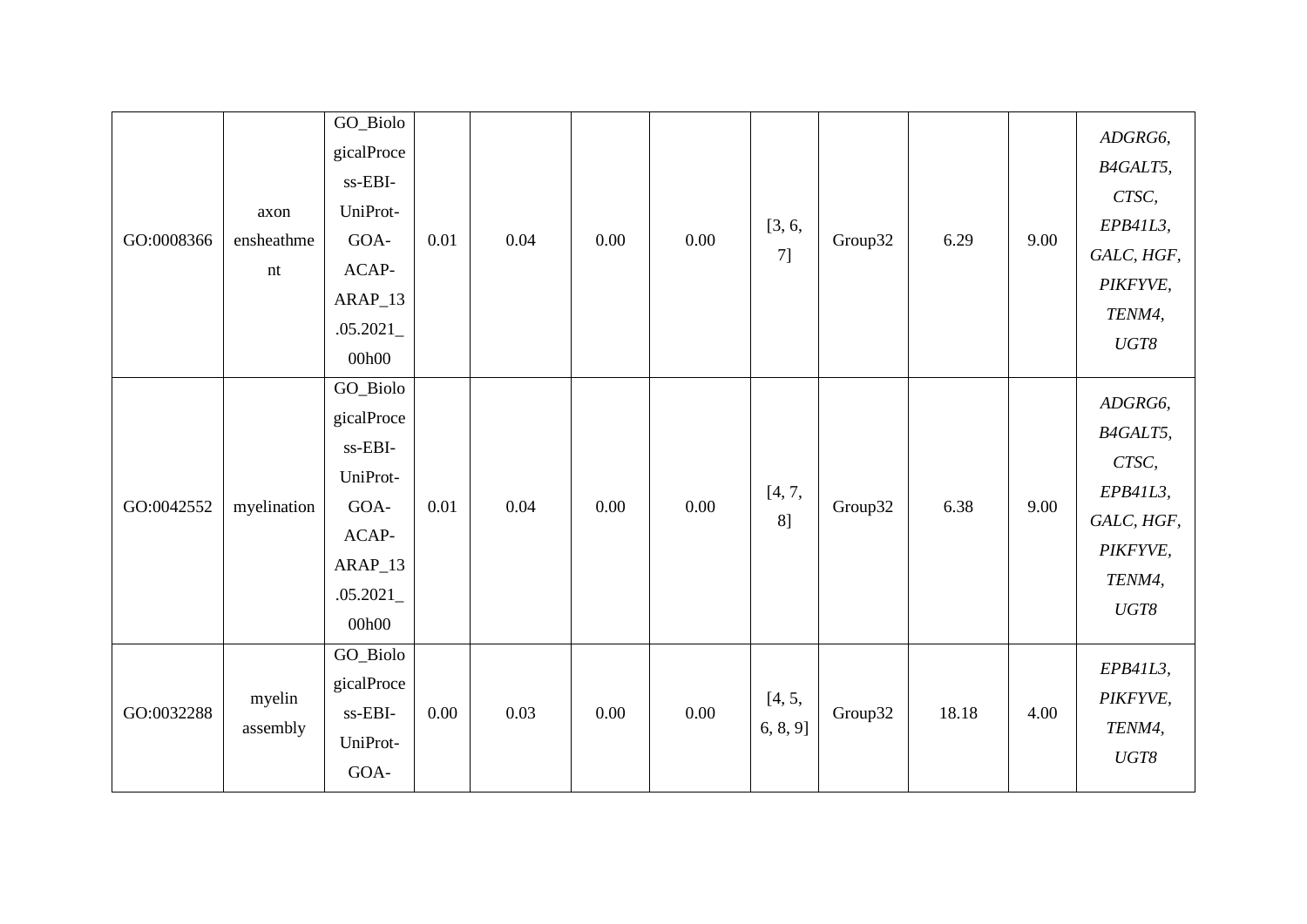|            |                     | $ACAP-$    |          |      |      |      |        |         |       |      |          |
|------------|---------------------|------------|----------|------|------|------|--------|---------|-------|------|----------|
|            |                     | $ARAP_13$  |          |      |      |      |        |         |       |      |          |
|            |                     | .05.2021   |          |      |      |      |        |         |       |      |          |
|            |                     | 00h00      |          |      |      |      |        |         |       |      |          |
|            |                     | GO_Mole    |          |      |      |      |        |         |       |      |          |
|            |                     | cularFunct |          |      |      |      |        |         |       |      |          |
|            |                     | ion-EBI-   |          |      |      |      |        |         |       |      |          |
|            |                     | UniProt-   |          |      |      |      |        |         |       |      | BICD1,   |
| GO:0034452 | dynactin<br>binding | $GOA-$     | 0.00     | 0.03 | 0.00 | 0.00 | $[4]$  | Group33 | 25.00 | 3.00 | BICD2,   |
|            |                     | $ACAP-$    |          |      |      |      |        |         |       |      | HOOK3    |
|            |                     | $ARAP_13$  |          |      |      |      |        |         |       |      |          |
|            |                     | .05.2021   |          |      |      |      |        |         |       |      |          |
|            |                     | 00h00      |          |      |      |      |        |         |       |      |          |
|            |                     | GO_Biolo   |          |      |      |      |        |         |       |      | BICD2,   |
|            | retrograde          | gicalProce |          |      |      |      |        |         |       |      | COG3,    |
|            | vesicle-            | ss-EBI-    |          |      |      |      |        |         |       |      | COPB1,   |
|            | mediated            | UniProt-   |          |      |      |      |        |         |       |      |          |
| GO:0006890 | transport,          | GOA-       | $0.00\,$ | 0.03 | 0.00 | 0.00 | [4, 6] | Group33 | 8.42  | 8.00 | KIF11,   |
|            | Golgi to            | $ACAP-$    |          |      |      |      |        |         |       |      | RAB6A,   |
|            | endoplasmi          | $ARAP_13$  |          |      |      |      |        |         |       |      | SCFD1,   |
|            | c reticulum         | .05.2021   |          |      |      |      |        |         |       |      | SEC22B,  |
|            |                     | 00h00      |          |      |      |      |        |         |       |      | TMED10P1 |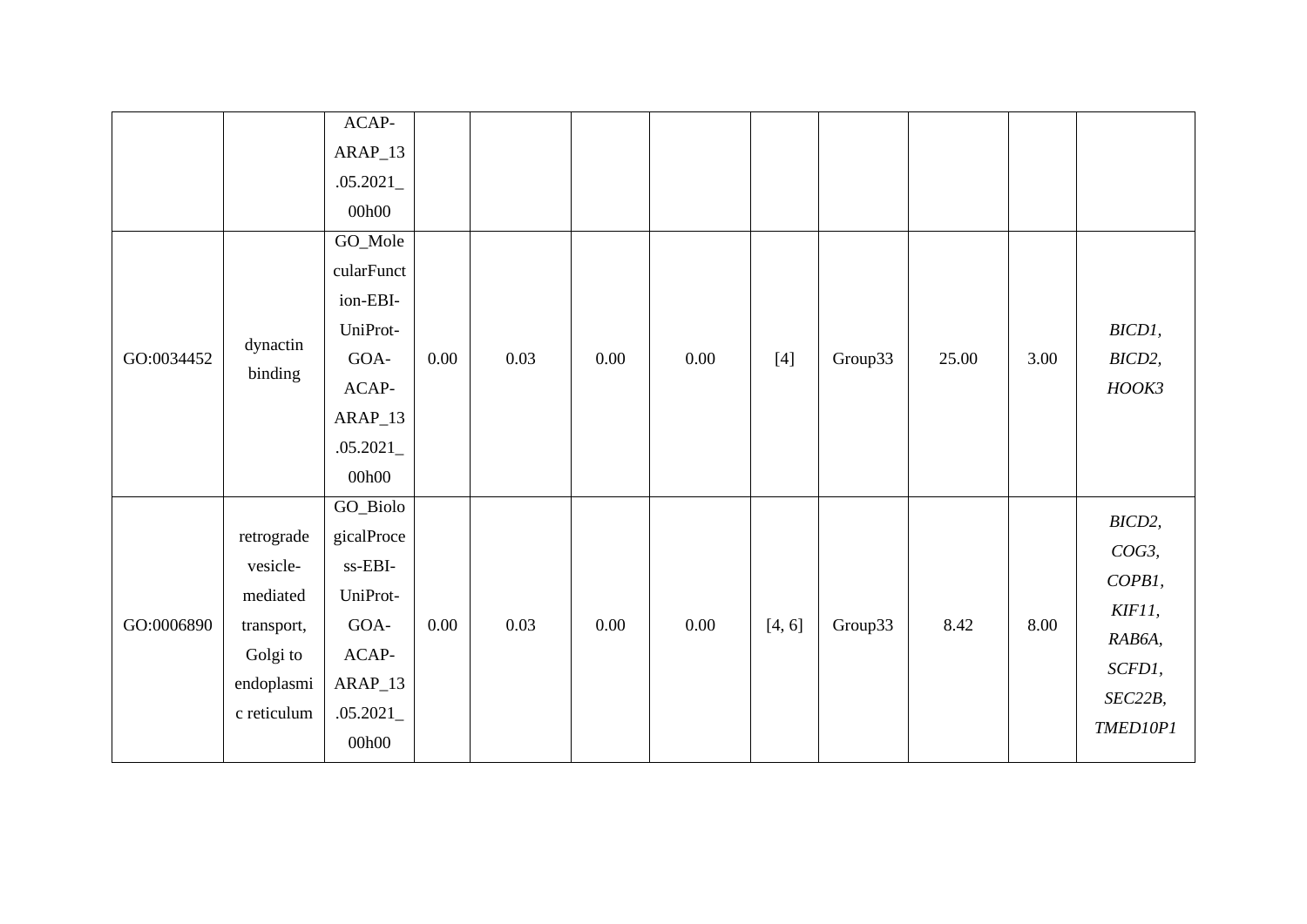| GO:0006891 | intra-Golgi<br>vesicle-<br>mediated<br>transport | GO_Biolo<br>gicalProce<br>ss-EBI-<br>UniProt-<br>GOA-<br>$ACAP-$<br>$ARAP_13$<br>.05.2021<br>00h00 | 0.01 | 0.05 | 0.00 | 0.00 | [4, 6]          | Group33 | 11.11 | 4.00 | $COG3$ ,<br>COPB1,<br>GOLGA8B,<br>RAB6A |
|------------|--------------------------------------------------|----------------------------------------------------------------------------------------------------|------|------|------|------|-----------------|---------|-------|------|-----------------------------------------|
| GO:0034067 | protein<br>localization<br>to Golgi<br>apparatus | GO_Biolo<br>gicalProce<br>ss-EBI-<br>UniProt-<br>GOA-<br>ACAP-<br>ARAP_13<br>.05.2021<br>00h00     | 0.01 | 0.04 | 0.00 | 0.00 | [6]             | Group33 | 13.33 | 4.00 | BICD2,<br>RAB6A,<br>TMED10P1,<br>VPS13C |
| GO:0072385 | minus-end-<br>directed<br>organelle<br>transport | GO_Biolo<br>gicalProce<br>ss-EBI-<br>UniProt-<br>GOA-                                              | 0.00 | 0.04 | 0.00 | 0.00 | [5, 6,<br>7, 8] | Group33 | 60.00 | 3.00 | BICD1,<br>BICD2,<br>RAB6A               |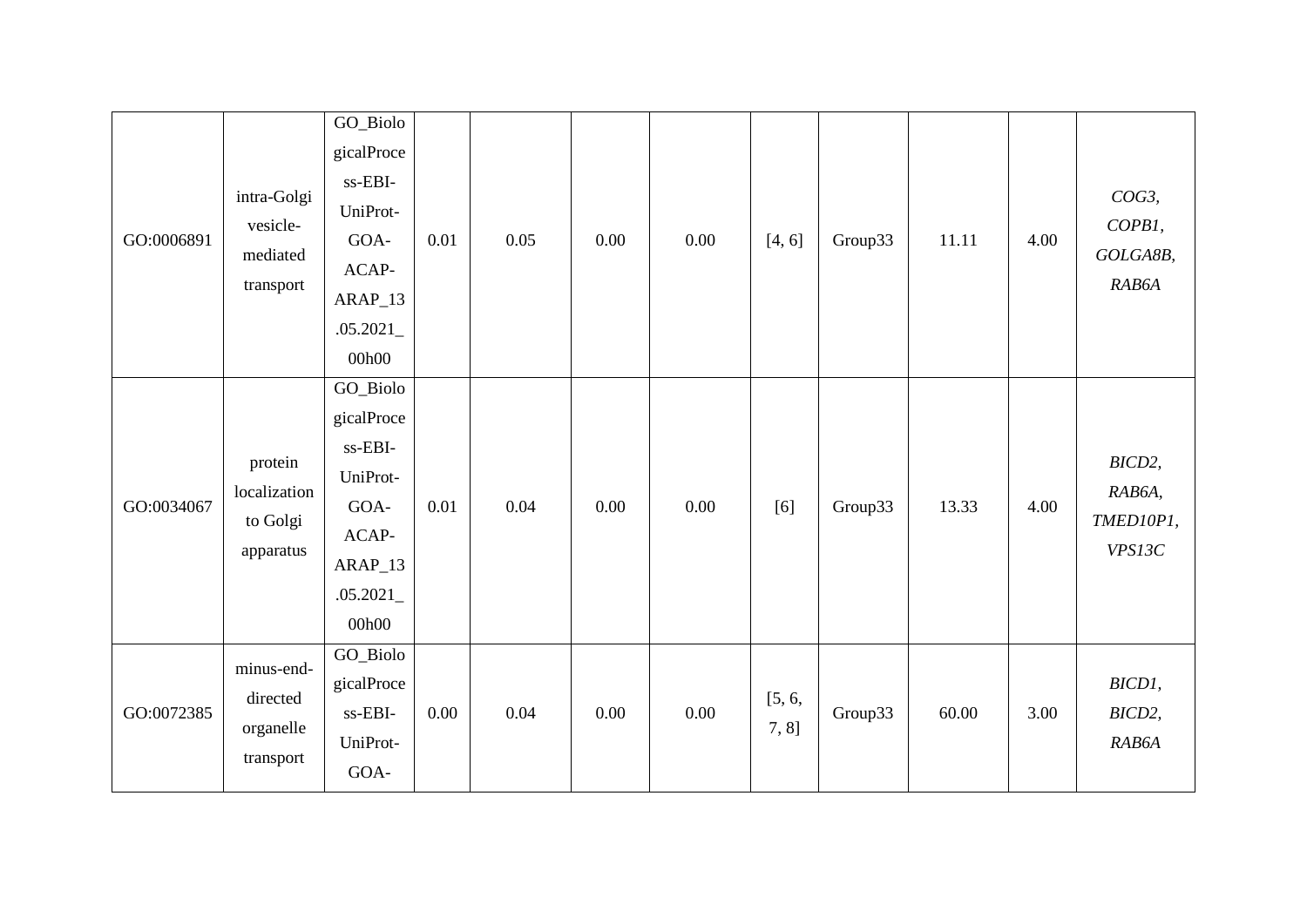|            | along         | $ACAP-$                             |          |      |      |          |         |         |       |      |                              |
|------------|---------------|-------------------------------------|----------|------|------|----------|---------|---------|-------|------|------------------------------|
|            | microtubule   | $ARAP_13$                           |          |      |      |          |         |         |       |      |                              |
|            |               | .05.2021                            |          |      |      |          |         |         |       |      |                              |
|            |               | 00h00                               |          |      |      |          |         |         |       |      |                              |
|            |               | GO_Biolo                            |          |      |      |          |         |         |       |      |                              |
|            |               | gicalProce                          |          |      |      |          |         |         |       |      |                              |
|            | microtubule   | $\ensuremath{\text{ss-EBI}}\xspace$ |          |      |      |          |         |         |       |      |                              |
|            | anchoring at  | UniProt-                            |          |      |      |          |         |         |       |      | BICD1,                       |
| GO:0072393 | microtubule   | GOA-                                | 0.00     | 0.04 | 0.00 | 0.00     | [5, 8]  | Group33 | 21.43 | 3.00 | BICD2,                       |
|            | organizing    | $ACAP-$                             |          |      |      |          |         |         |       |      | HOOK3                        |
|            | center        | $ARAP_13$                           |          |      |      |          |         |         |       |      |                              |
|            |               | .05.2021                            |          |      |      |          |         |         |       |      |                              |
|            |               | 00h00                               |          |      |      |          |         |         |       |      |                              |
|            |               | GO_Biolo                            |          |      |      |          |         |         |       |      |                              |
|            | intracellular | gicalProce                          |          |      |      |          |         |         |       |      |                              |
|            |               | ss-EBI-                             |          |      |      |          |         |         |       |      |                              |
|            | calcium       | UniProt-                            |          |      |      |          | [8, 9,  |         |       |      |                              |
| GO:0005229 | activated     | GOA-                                | $0.01\,$ | 0.05 | 0.01 | $0.01\,$ | 10, 11, | Group34 | 15.79 | 3.00 | ANO2, ANO4,                  |
|            | chloride      | ACAP-                               |          |      |      |          | 12]     |         |       |      | $\ensuremath{\textit{ANO7}}$ |
|            | channel       | $ARAP_13$                           |          |      |      |          |         |         |       |      |                              |
|            | activity      | .05.2021                            |          |      |      |          |         |         |       |      |                              |
|            |               | 00h00                               |          |      |      |          |         |         |       |      |                              |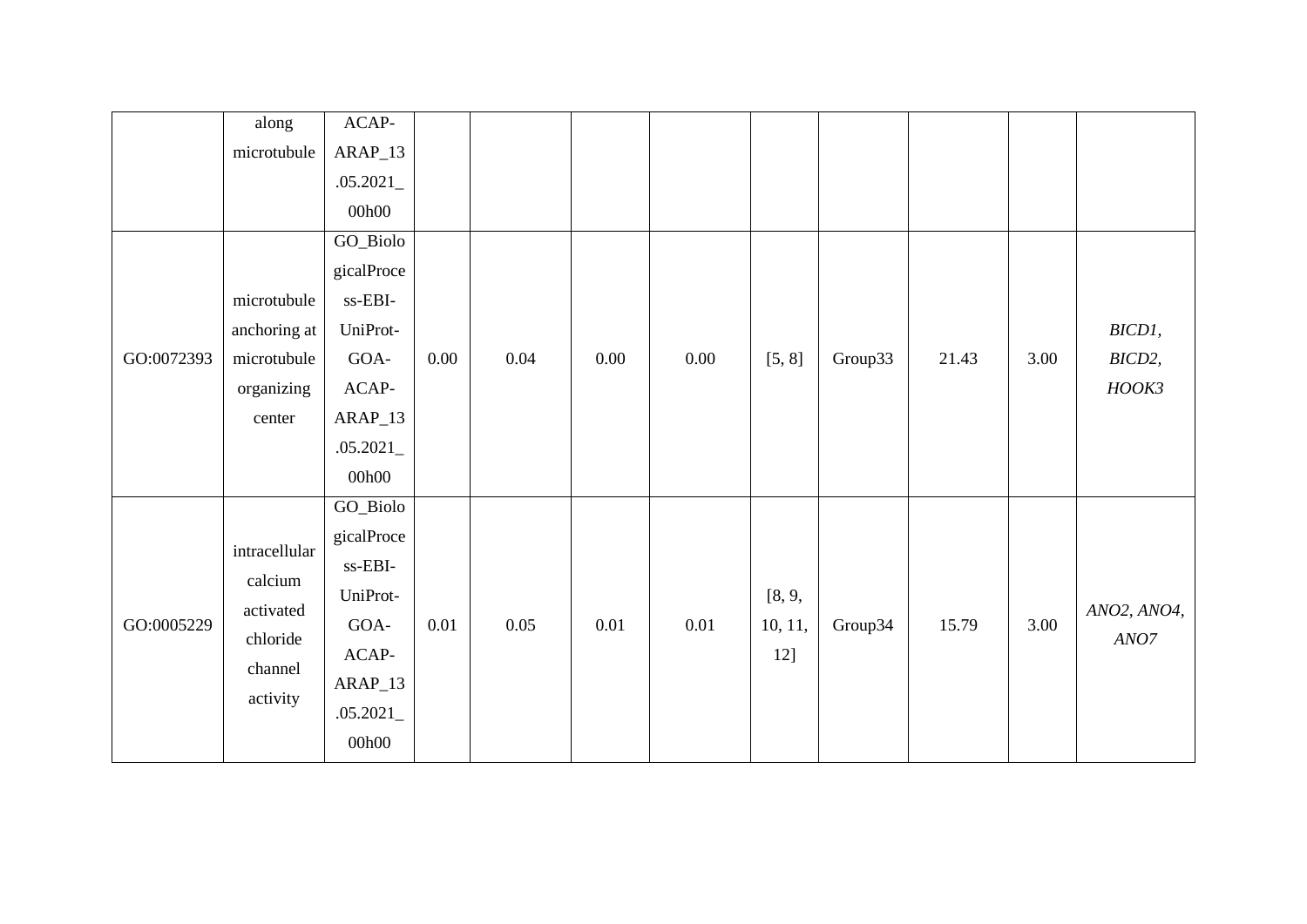| GO:0098661 | inorganic<br>anion<br>transmembr<br>ane<br>transport               | GO_Biolo<br>gicalProce<br>ss-EBI-<br>UniProt-<br>GOA-<br>ACAP-<br>ARAP_13<br>.05.2021<br>00h00   | 0.00 | 0.03 | 0.01 | 0.01 | [5, 7]          | Group34 | 8.70 | 8.00  | ANO2, ANO4,<br>ANO7, CFTR,<br>GABRR2,<br>SLC12A7,<br>SLC12A8,<br>SLC4A8                         |
|------------|--------------------------------------------------------------------|--------------------------------------------------------------------------------------------------|------|------|------|------|-----------------|---------|------|-------|-------------------------------------------------------------------------------------------------|
| GO:0015103 | inorganic<br>anion<br>transmembr<br>ane<br>transporter<br>activity | GO_Biolo<br>gicalProce<br>ss-EBI-<br>UniProt-<br>GOA-<br>ACAP-<br>$ARAP_13$<br>.05.2021<br>00h00 | 0.01 | 0.04 | 0.01 | 0.01 | [5, 6,<br>7, 8] | Group34 | 5.88 | 10.00 | ANO2, ANO4,<br>ANO7,<br>CCT8L2,<br>CFTR,<br>FXYD3,<br>GABRR2,<br>SLC12A7,<br>SLC12A8,<br>SLC4A8 |
| GO:0006821 | chloride<br>transport                                              | GO_Biolo<br>gicalProce<br>ss-EBI-<br>UniProt-<br>GOA-                                            | 0.00 | 0.03 | 0.01 | 0.01 | $[7]$           | Group34 | 8.11 | 9.00  | ANO2, ANO4,<br>ANO7, CFTR,<br>FXYD3,<br>GABRR2,<br>SLC12A7,                                     |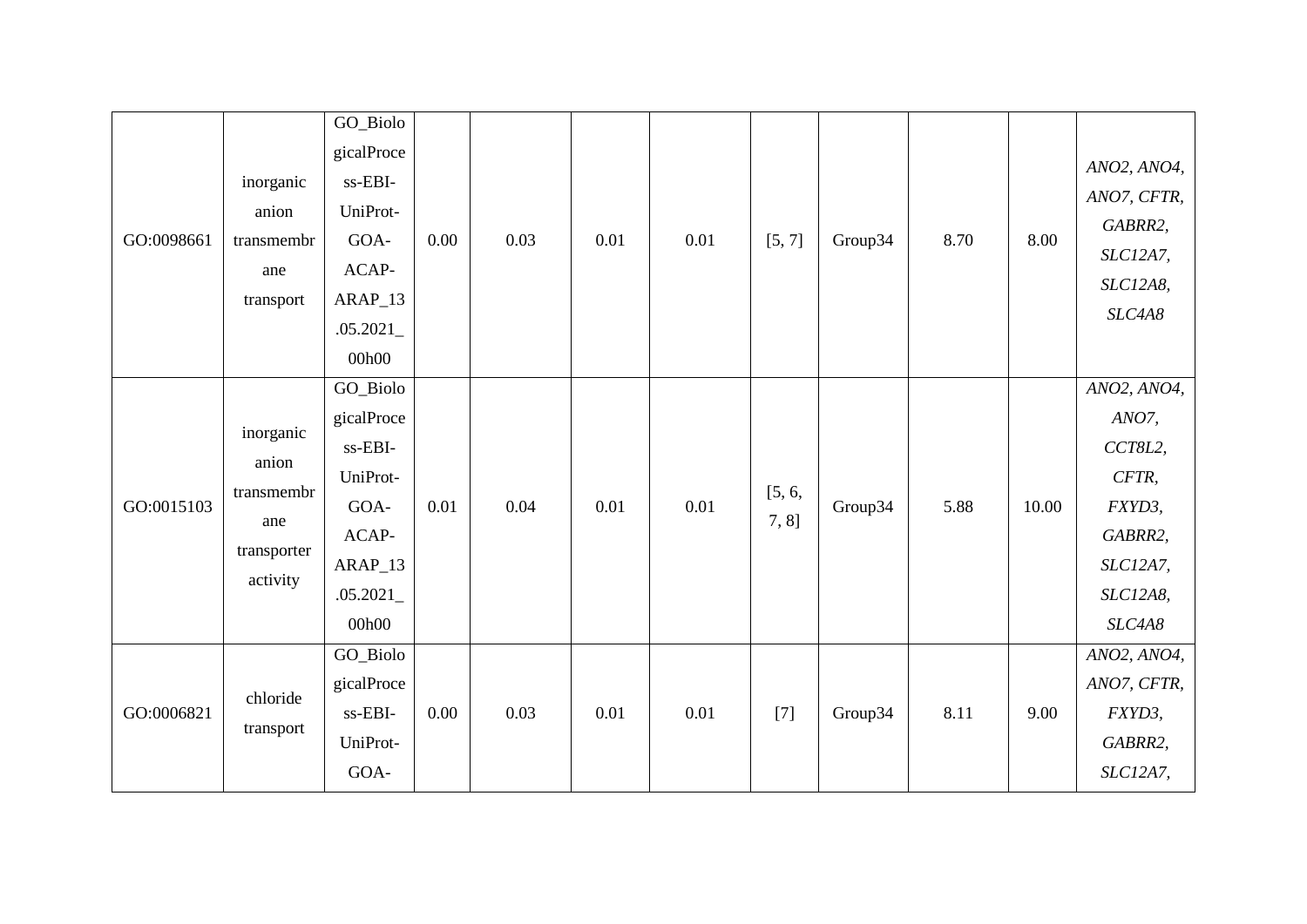|            |               | $ACAP-$                             |      |          |          |      |         |         |       |      | SLC12A8,    |
|------------|---------------|-------------------------------------|------|----------|----------|------|---------|---------|-------|------|-------------|
|            |               | $ARAP_13$                           |      |          |          |      |         |         |       |      | SLC4A8      |
|            |               | .05.2021                            |      |          |          |      |         |         |       |      |             |
|            |               | 00h00                               |      |          |          |      |         |         |       |      |             |
|            |               | GO_Biolo                            |      |          |          |      |         |         |       |      |             |
|            |               | gicalProce                          |      |          |          |      |         |         |       |      |             |
|            |               | $\ensuremath{\text{ss-EBI}}\xspace$ |      |          |          |      |         |         |       |      | ANO2, ANO4, |
|            | chloride      | UniProt-                            |      |          |          |      |         |         |       |      | ANO7, CFTR, |
| GO:1902476 | transmembr    | GOA-                                | 0.00 | 0.03     | 0.01     | 0.01 | [6, 8]  | Group34 | 12.12 | 8.00 | GABRR2,     |
|            | ane           | ACAP-                               |      |          |          |      |         |         |       |      | SLC12A7,    |
|            | transport     | $ARAP_13$                           |      |          |          |      |         |         |       |      | SLC12A8,    |
|            |               | .05.2021                            |      |          |          |      |         |         |       |      | SLC4A8      |
|            |               | 00h00                               |      |          |          |      |         |         |       |      |             |
|            |               | GO_Biolo                            |      |          |          |      |         |         |       |      |             |
|            |               | gicalProce                          |      |          |          |      |         |         |       |      |             |
|            |               | ss-EBI-                             |      |          |          |      |         |         |       |      |             |
|            | intracellular | UniProt-                            |      |          |          |      |         |         |       |      |             |
| GO:0061778 | chloride      | GOA-                                | 0.01 | $0.05\,$ | $0.01\,$ | 0.01 | [8, 9,  | Group34 | 15.79 | 3.00 | ANO2, ANO4, |
|            | channel       | $ACAP-$                             |      |          |          |      | 10, 11] |         |       |      | ANO7        |
|            | activity      | $ARAP_13$                           |      |          |          |      |         |         |       |      |             |
|            |               | .05.2021                            |      |          |          |      |         |         |       |      |             |
|            |               | 00h00                               |      |          |          |      |         |         |       |      |             |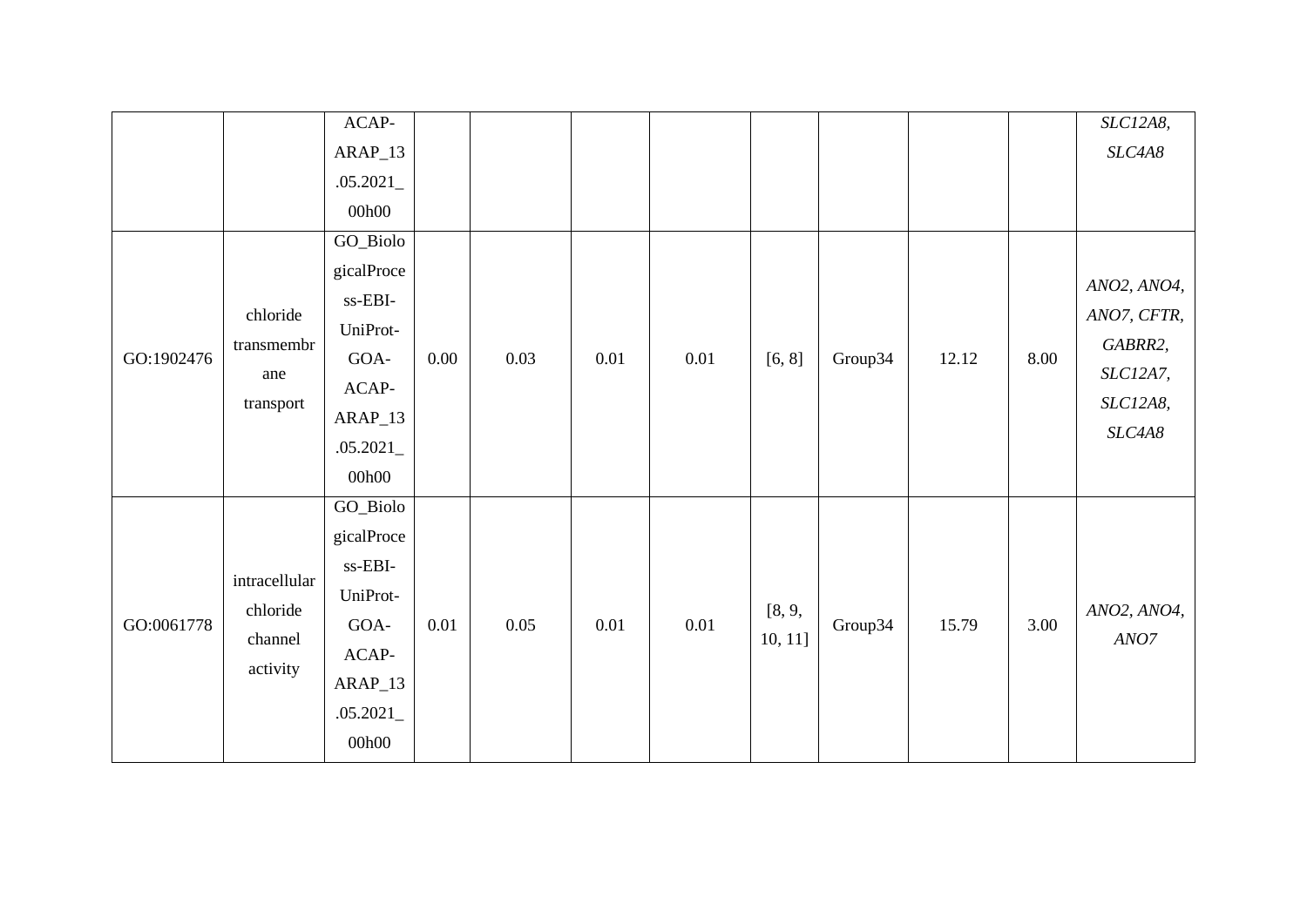| GO:0099084 | postsynaptic<br>specializatio<br>$\mathbf n$<br>organization    | GO_Biolo<br>gicalProce<br>ss-EBI-<br>UniProt-<br>GOA-<br>ACAP-<br>$ARAP_13$<br>.05.2021<br>00h00 | 0.01 | 0.05 | 0.01 | 0.01 | [5, 7]                | Group35 | 11.11 | 4.00 | IL1RAP,<br>MPP2,<br>PTPRD,<br><b>PTPRS</b> |
|------------|-----------------------------------------------------------------|--------------------------------------------------------------------------------------------------|------|------|------|------|-----------------------|---------|-------|------|--------------------------------------------|
| GO:0097106 | postsynaptic<br>density<br>organization                         | GO_Biolo<br>gicalProce<br>ss-EBI-<br>UniProt-<br>GOA-<br>ACAP-<br>$ARAP_13$<br>.05.2021<br>00h00 | 0.01 | 0.04 | 0.01 | 0.01 | [6, 8]                | Group35 | 11.76 | 4.00 | IL1RAP,<br>MPP2,<br>PTPRD,<br><b>PTPRS</b> |
| GO:0099150 | regulation<br>of<br>postsynaptic<br>specializatio<br>n assembly | GO_Biolo<br>gicalProce<br>ss-EBI-<br>UniProt-<br>GOA-                                            | 0.00 | 0.04 | 0.01 | 0.01 | [5, 6,<br>$7, 8, 9$ ] | Group35 | 21.43 | 3.00 | IL1RAP,<br>PTPRD,<br><b>PTPRS</b>          |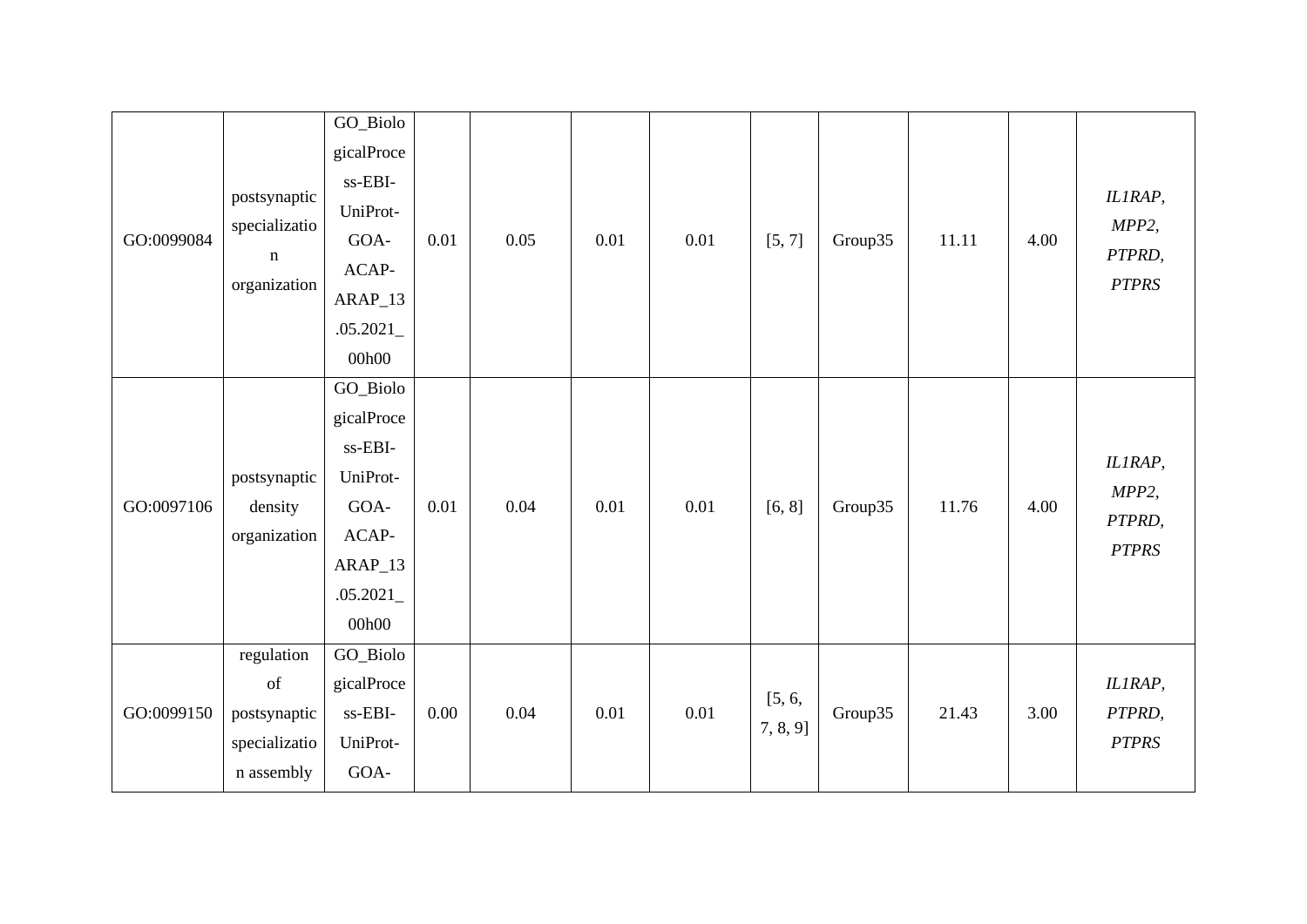|            |                                                                                                    | $ACAP-$                             |          |          |          |          |             |         |       |      |              |
|------------|----------------------------------------------------------------------------------------------------|-------------------------------------|----------|----------|----------|----------|-------------|---------|-------|------|--------------|
|            |                                                                                                    | $ARAP_13$                           |          |          |          |          |             |         |       |      |              |
|            |                                                                                                    | .05.2021                            |          |          |          |          |             |         |       |      |              |
|            |                                                                                                    | 00h00                               |          |          |          |          |             |         |       |      |              |
|            |                                                                                                    | GO_Biolo                            |          |          |          |          |             |         |       |      |              |
|            |                                                                                                    | gicalProce                          |          |          |          |          |             |         |       |      |              |
|            | regulation                                                                                         | $\ensuremath{\text{ss-EBI}}\xspace$ |          |          |          |          |             |         |       |      |              |
|            | $% \left( \left( \mathcal{A},\mathcal{A}\right) \right) =\left( \mathcal{A},\mathcal{A}\right)$ of | UniProt-                            |          |          |          |          |             |         |       |      | IL1RAP,      |
| GO:1904889 | excitatory                                                                                         | $GOA-$                              | $0.01\,$ | 0.04     | 0.01     | 0.01     | [6, 7,      | Group35 | 18.75 | 3.00 | PTPRD,       |
|            | synapse                                                                                            | ACAP-                               |          |          |          |          | 8]          |         |       |      | <b>PTPRS</b> |
|            | assembly                                                                                           | $ARAP_13$                           |          |          |          |          |             |         |       |      |              |
|            |                                                                                                    | .05.2021                            |          |          |          |          |             |         |       |      |              |
|            |                                                                                                    | 00h00                               |          |          |          |          |             |         |       |      |              |
|            |                                                                                                    | GO_Biolo                            |          |          |          |          |             |         |       |      |              |
|            |                                                                                                    | gicalProce                          |          |          |          |          |             |         |       |      |              |
|            | regulation                                                                                         | ss-EBI-                             |          |          |          |          |             |         |       |      |              |
|            | of                                                                                                 | UniProt-                            |          |          |          |          |             |         |       |      | IL1RAP,      |
| GO:1905874 | postsynaptic                                                                                       | $GOA-$                              | 0.01     | $0.04\,$ | $0.01\,$ | $0.01\,$ | [5, 6,      | Group35 | 17.65 | 3.00 | PTPRD,       |
|            | density                                                                                            | $ACAP-$                             |          |          |          |          | $7, 8, 9$ ] |         |       |      | <b>PTPRS</b> |
|            | organization                                                                                       | $ARAP_13$                           |          |          |          |          |             |         |       |      |              |
|            |                                                                                                    | .05.2021                            |          |          |          |          |             |         |       |      |              |
|            |                                                                                                    | 00h00                               |          |          |          |          |             |         |       |      |              |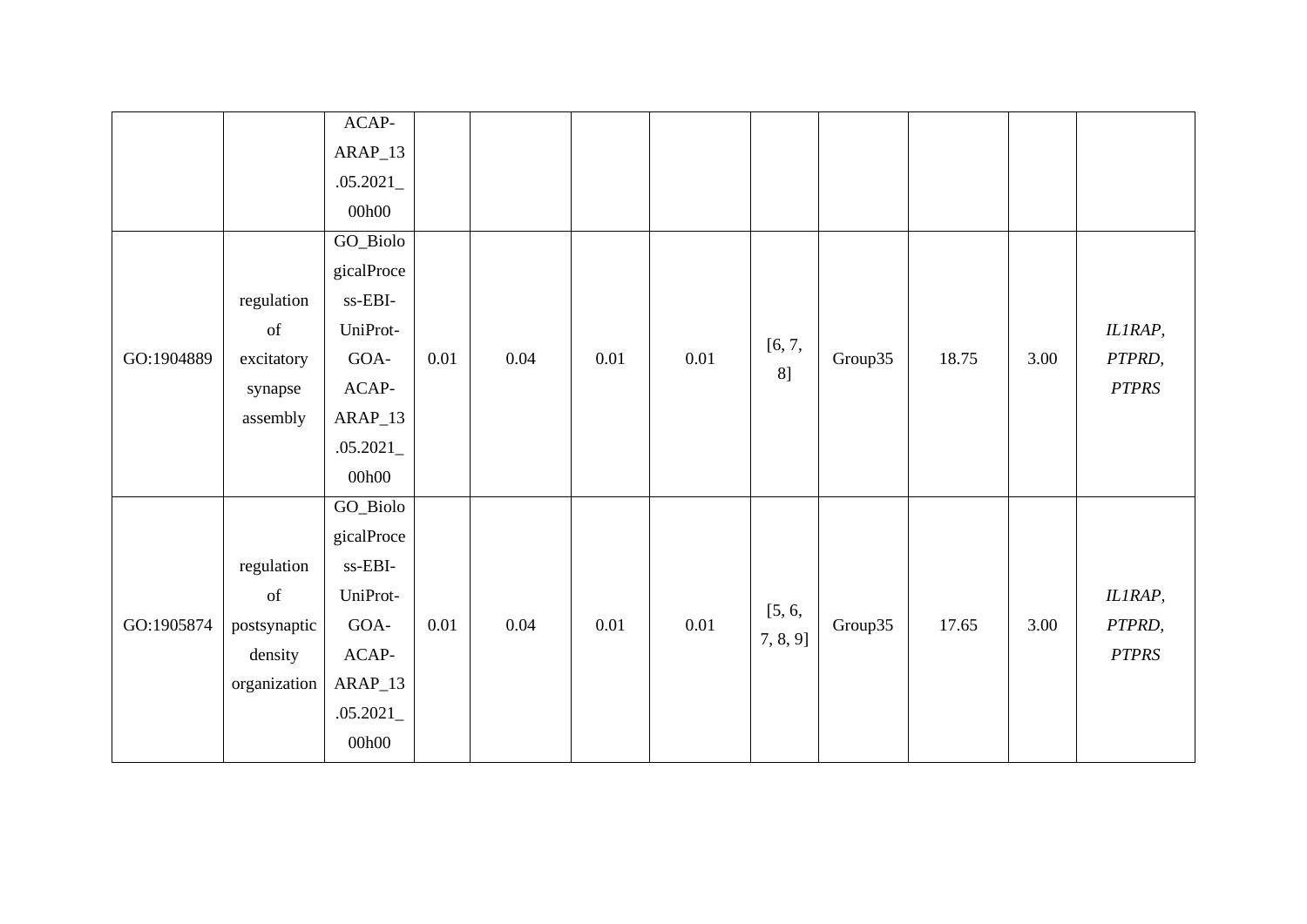| GO:0097107 | postsynaptic<br>density<br>assembly                     | GO_Biolo<br>gicalProce<br>$\ensuremath{\text{ss-EBI}}\xspace$<br>UniProt-<br>GOA-<br>$ACAP-$<br>ARAP_13<br>.05.2021<br>00h00 | 0.01 | 0.04 | 0.01 | 0.01 | [7, 8,<br>9]           | Group35 | 16.67 | 3.00 | IL1RAP,<br>PTPRD,<br><b>PTPRS</b>          |
|------------|---------------------------------------------------------|------------------------------------------------------------------------------------------------------------------------------|------|------|------|------|------------------------|---------|-------|------|--------------------------------------------|
| GO:0099151 | regulation<br>of<br>postsynaptic<br>density<br>assembly | GO_Biolo<br>gicalProce<br>ss-EBI-<br>UniProt-<br>GOA-<br>ACAP-<br>$ARAP_13$<br>.05.2021<br>00h00                             | 0.00 | 0.03 | 0.01 | 0.01 | [6, 7,<br>8, 9,<br>10] | Group35 | 23.08 | 3.00 | IL1RAP,<br>PTPRD,<br><b>PTPRS</b>          |
| GO:0015144 | carbohydrat<br>${\bf e}$<br>transmembr<br>ane           | GO_Biolo<br>gicalProce<br>ss-EBI-<br>UniProt-<br>GOA-                                                                        | 0.00 | 0.02 | 0.00 | 0.00 | [4, 6,<br>7]           | Group36 | 15.38 | 6.00 | $AQP7$ ,<br>SLC2A14,<br>SLC2A3,<br>SLC2A9, |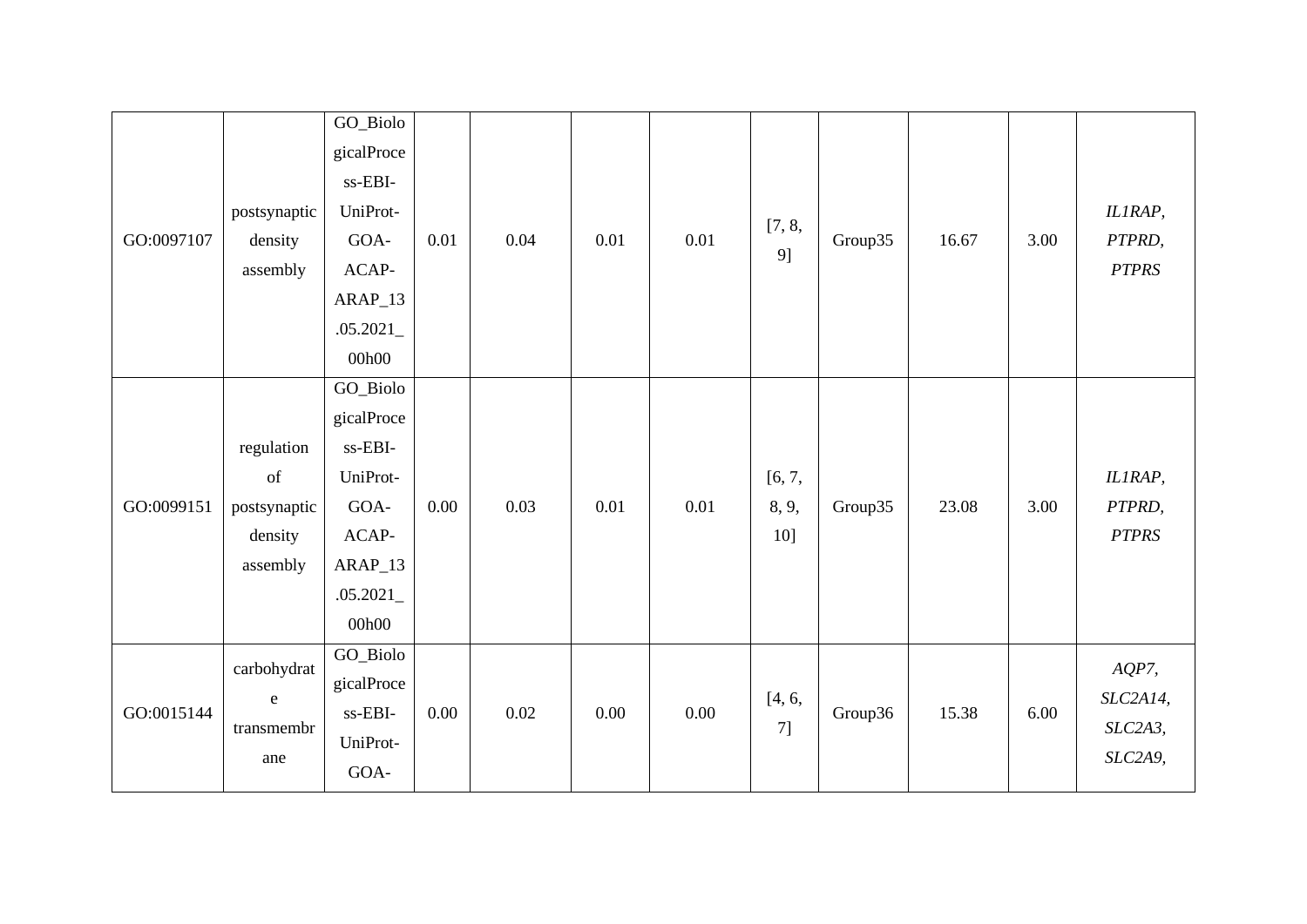|            | transporter | $ACAP-$    |          |      |          |          |             |         |       |      | SLC45A2, |
|------------|-------------|------------|----------|------|----------|----------|-------------|---------|-------|------|----------|
|            | activity    | $ARAP_13$  |          |      |          |          |             |         |       |      | SLC5A11  |
|            |             | .05.2021   |          |      |          |          |             |         |       |      |          |
|            |             | 00h00      |          |      |          |          |             |         |       |      |          |
|            |             | GO_Biolo   |          |      |          |          |             |         |       |      |          |
|            |             | gicalProce |          |      |          |          |             |         |       |      |          |
|            | sugar       | ss-EBI-    |          |      |          |          |             |         |       |      |          |
|            | transmembr  | UniProt-   |          |      |          |          |             |         |       |      | SLC2A14, |
| GO:0051119 | ane         | GOA-       | $0.00\,$ | 0.03 | 0.00     | 0.00     | [5, 7,      | Group36 | 16.00 | 4.00 | SLC2A3,  |
|            | transporter | $ACAP-$    |          |      |          |          | 8]          |         |       |      | SLC2A9,  |
|            | activity    | $ARAP_13$  |          |      |          |          |             |         |       |      | SLC5A11  |
|            |             | .05.2021   |          |      |          |          |             |         |       |      |          |
|            |             | 00h00      |          |      |          |          |             |         |       |      |          |
|            |             | GO_Biolo   |          |      |          |          |             |         |       |      |          |
|            |             | gicalProce |          |      |          |          |             |         |       |      |          |
|            | monosaccha  | ss-EBI-    |          |      |          |          |             |         |       |      |          |
|            | ride        | UniProt-   |          |      |          |          |             |         |       |      | SLC2A14, |
| GO:0015145 | transmembr  | GOA-       | 0.00     | 0.03 | $0.00\,$ | $0.00\,$ | [5, 6,      | Group36 | 16.67 | 4.00 | SLC2A3,  |
|            | ane         | ACAP-      |          |      |          |          | $7, 8, 9$ ] |         |       |      | SLC2A9,  |
|            | transporter | $ARAP_13$  |          |      |          |          |             |         |       |      | SLC5A11  |
|            | activity    | .05.2021   |          |      |          |          |             |         |       |      |          |
|            |             | 00h00      |          |      |          |          |             |         |       |      |          |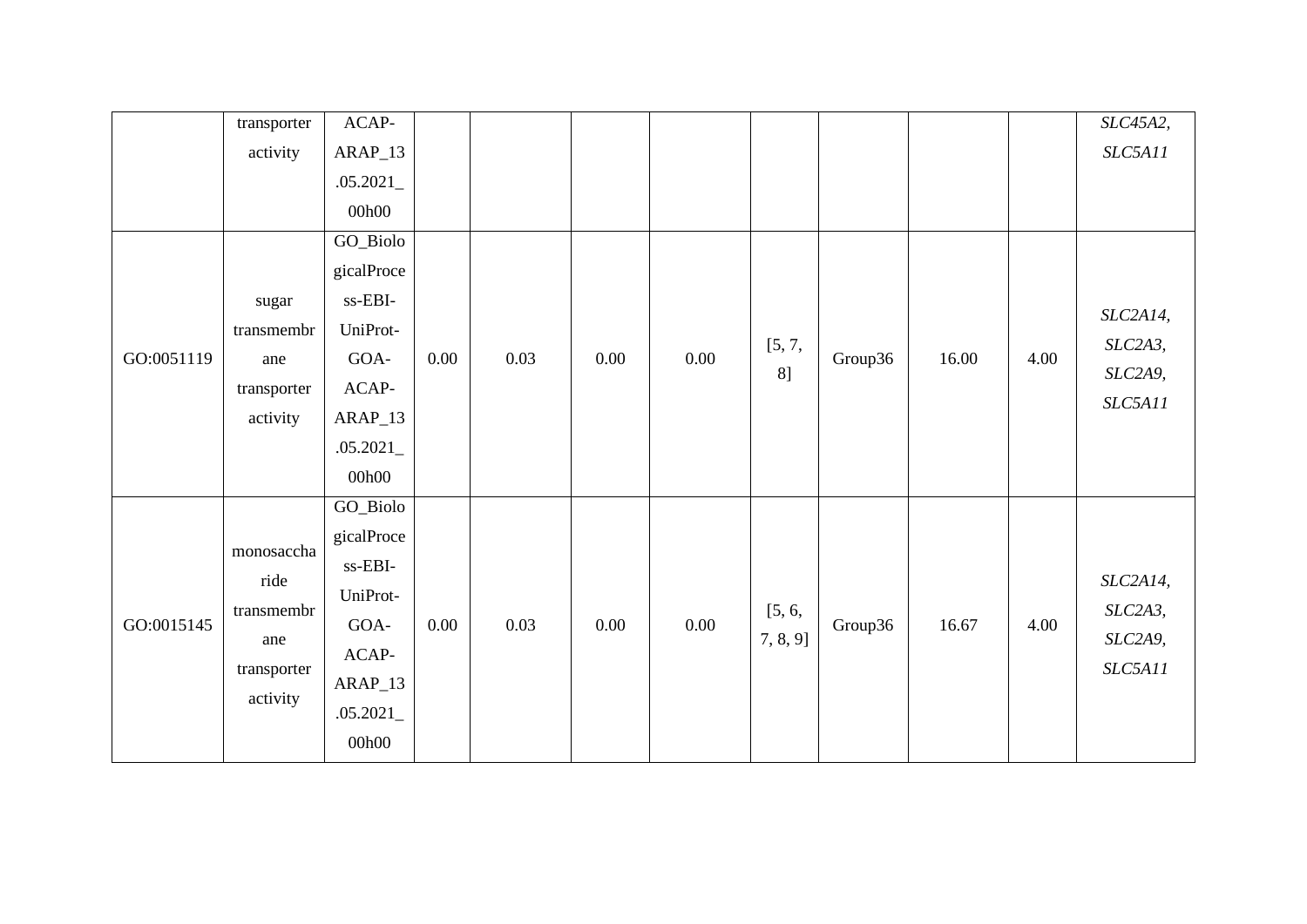| GO:0015294 | solute:catio<br>n symporter<br>activity                | GO_Biolo<br>gicalProce<br>ss-EBI-<br>UniProt-<br>GOA-<br>ACAP-<br>ARAP_13<br>.05.2021<br>00h00   | 0.00 | 0.03 | 0.00 | 0.00 | [6, 7,<br>8, 9]        | Group36 | 8.16  | 8.00 | SLC12A7,<br>SLC12A8,<br>SLC2A9,<br>SLC38A2,<br>SLC45A2,<br>SLC4A8,<br>SLC5A11,<br>SLC6A5 |
|------------|--------------------------------------------------------|--------------------------------------------------------------------------------------------------|------|------|------|------|------------------------|---------|-------|------|------------------------------------------------------------------------------------------|
| GO:0005402 | carbohydrat<br>e:cation<br>symporter<br>activity       | GO_Biolo<br>gicalProce<br>ss-EBI-<br>UniProt-<br>GOA-<br>ACAP-<br>$ARAP_13$<br>.05.2021<br>00h00 | 0.01 | 0.04 | 0.00 | 0.00 | [5, 7,<br>8, 9,<br>10] | Group36 | 18.75 | 3.00 | SLC2A9,<br>SLC45A2,<br>SLC5A11                                                           |
| GO:0015149 | hexose<br>transmembr<br>ane<br>transporter<br>activity | GO_Biolo<br>gicalProce<br>ss-EBI-<br>UniProt-<br>GOA-                                            | 0.00 | 0.03 | 0.00 | 0.00 | [6, 7,<br>8, 9,<br>10] | Group36 | 18.18 | 4.00 | SLC2A14,<br>SLC2A3,<br>SLC2A9,<br>SLC5A11                                                |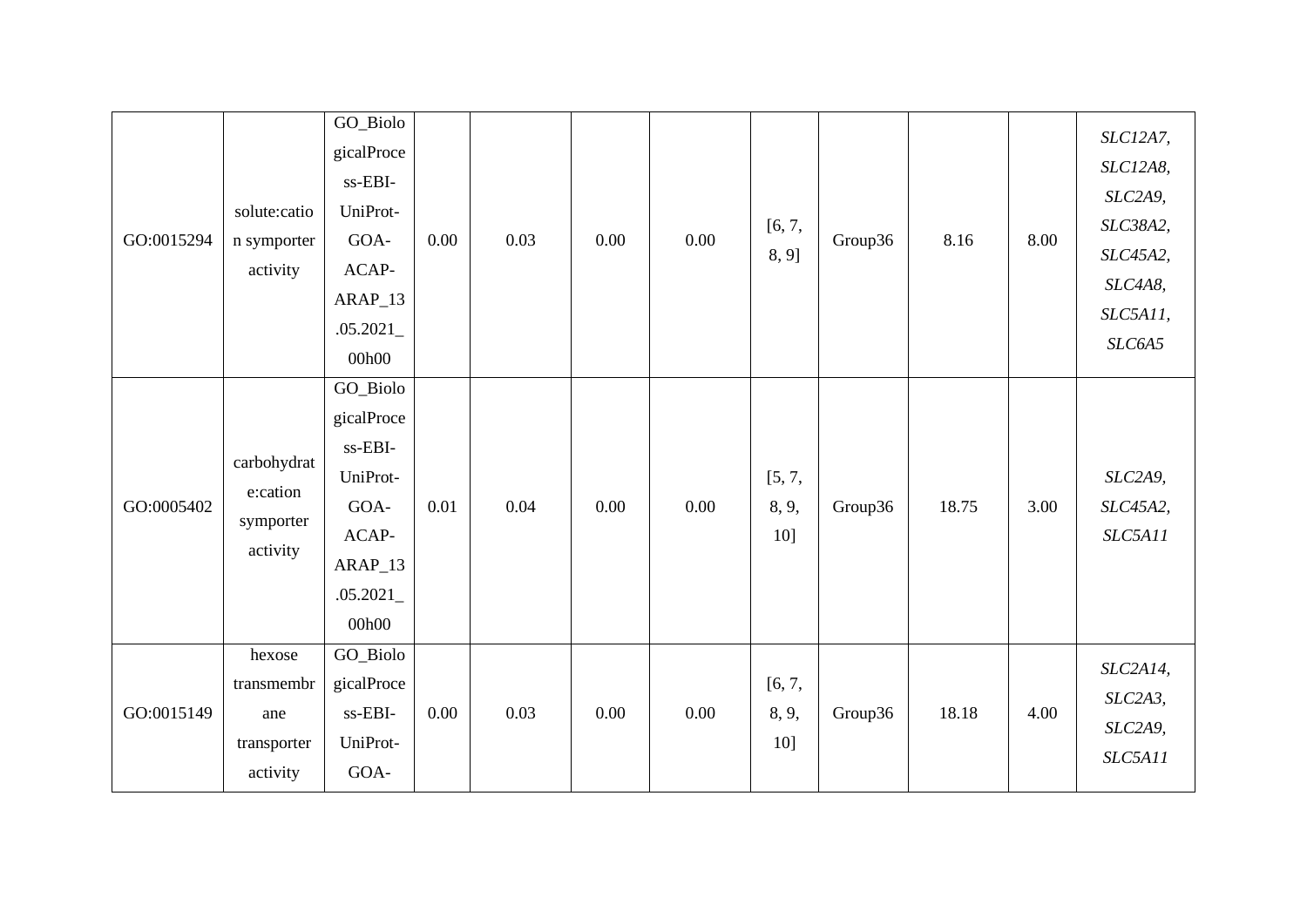|            |                                                         | $ACAP-$<br>$ARAP_13$<br>.05.2021<br>00h00                                                             |          |      |      |          |                         |         |       |      |                                           |
|------------|---------------------------------------------------------|-------------------------------------------------------------------------------------------------------|----------|------|------|----------|-------------------------|---------|-------|------|-------------------------------------------|
| GO:0005355 | glucose<br>transmembr<br>ane<br>transporter<br>activity | GO_Biolo<br>gicalProce<br>$ss$ -EBI-<br>UniProt-<br>GOA-<br>$ACAP-$<br>$ARAP_13$<br>.05.2021<br>00h00 | 0.00     | 0.03 | 0.00 | 0.00     | [7, 8,<br>9, 10,<br>11] | Group36 | 18.18 | 4.00 | SLC2A14,<br>SLC2A3,<br>SLC2A9,<br>SLC5A11 |
| GO:0000407 | phagophore<br>assembly<br>site                          | GO_Cellu<br>larCompo<br>nent-EBI-<br>UniProt-<br>GOA-<br>$ACAP-$<br>$ARAP_13$<br>.05.2021<br>00h00    | $0.01\,$ | 0.04 | 0.00 | $0.00\,$ | [2, 3,<br>4]            | Group37 | 12.12 | 4.00 | ATG14,<br>PIK3C3,<br>WIPI1, WIPI2         |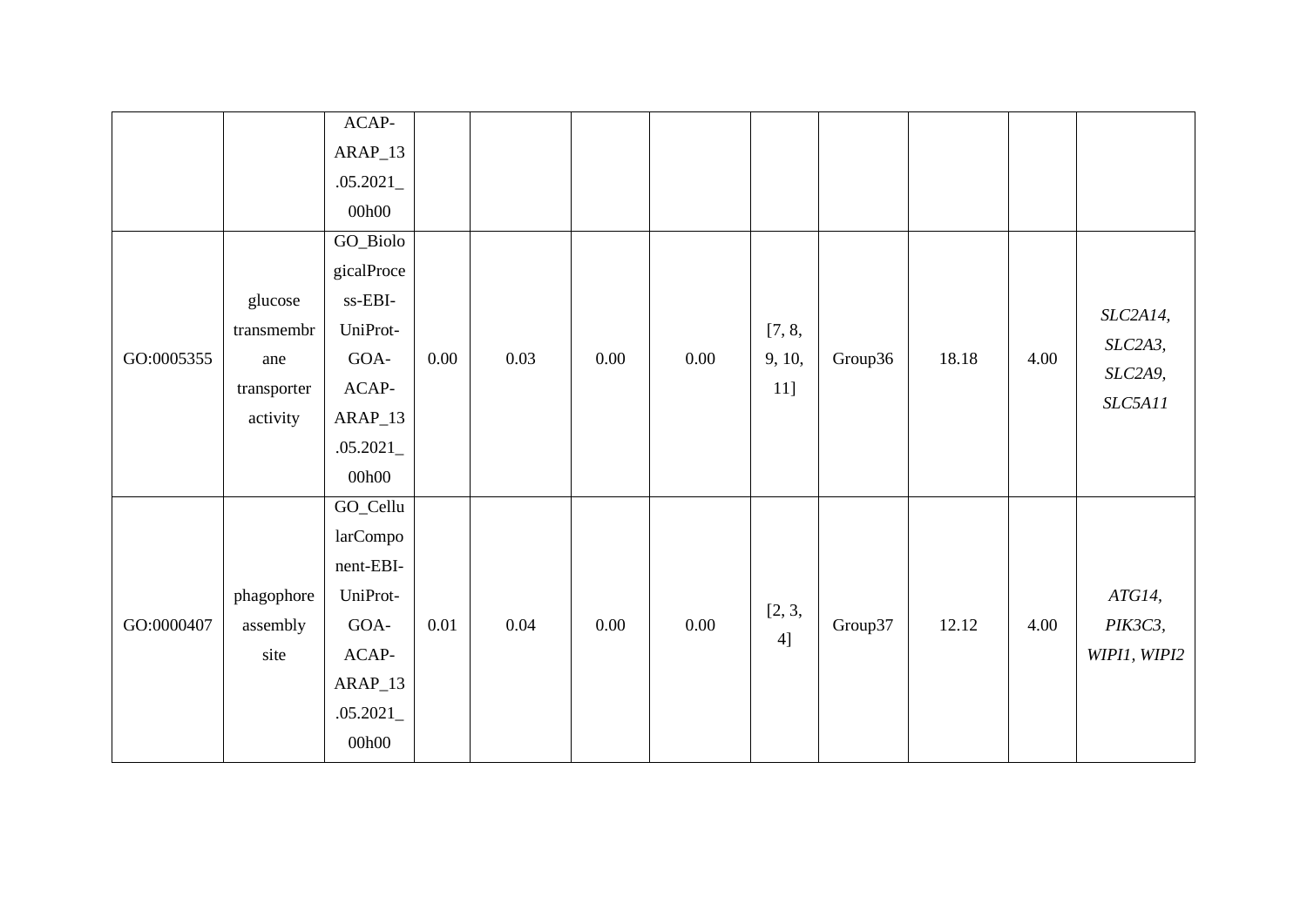|            |           |                                                   |      |      |      |      |        |         |      |       | ATG14,      |
|------------|-----------|---------------------------------------------------|------|------|------|------|--------|---------|------|-------|-------------|
|            |           |                                                   |      |      |      |      |        |         |      |       | CFTR,       |
|            |           |                                                   |      |      |      |      |        |         |      |       | DYNC1LI2,   |
|            |           |                                                   |      |      |      |      |        |         |      |       | EIF2AK4,    |
|            |           |                                                   |      |      |      |      |        |         |      |       | FBXO7,      |
|            |           |                                                   |      |      |      |      |        |         |      |       | FEZ2,       |
|            |           |                                                   |      |      |      |      |        |         |      |       | FNBP1L,     |
|            |           | GO_Biolo                                          |      |      |      |      |        |         |      |       | HGF, KLHL3, |
|            |           | gicalProce<br>$\ensuremath{\text{ss-EBI}}\xspace$ |      |      |      |      |        |         |      |       | MAPILC3C,   |
|            |           |                                                   |      |      |      |      |        |         |      |       | MAPK3,      |
| GO:0006914 |           | UniProt-<br>GOA-                                  | 0.01 | 0.04 | 0.00 | 0.00 |        | Group37 | 4.24 | 25.00 | MTMR9,      |
|            | autophagy | $ACAP-$                                           |      |      |      |      | [3, 4] |         |      |       | PIK3C3,     |
|            |           | $ARAP_13$                                         |      |      |      |      |        |         |      |       | PIKFYVE,    |
|            |           |                                                   |      |      |      |      |        |         |      |       | SCFD1,      |
|            |           | .05.2021<br>00h00                                 |      |      |      |      |        |         |      |       | SEC22B,     |
|            |           |                                                   |      |      |      |      |        |         |      |       | SMG1,       |
|            |           |                                                   |      |      |      |      |        |         |      |       | TEX264,     |
|            |           |                                                   |      |      |      |      |        |         |      |       | TRIM5,      |
|            |           |                                                   |      |      |      |      |        |         |      |       | TRIM6,      |
|            |           |                                                   |      |      |      |      |        |         |      |       | TRIM6-      |
|            |           |                                                   |      |      |      |      |        |         |      |       | TRIM34,     |
|            |           |                                                   |      |      |      |      |        |         |      |       | VIPAS39,    |
|            |           |                                                   |      |      |      |      |        |         |      |       |             |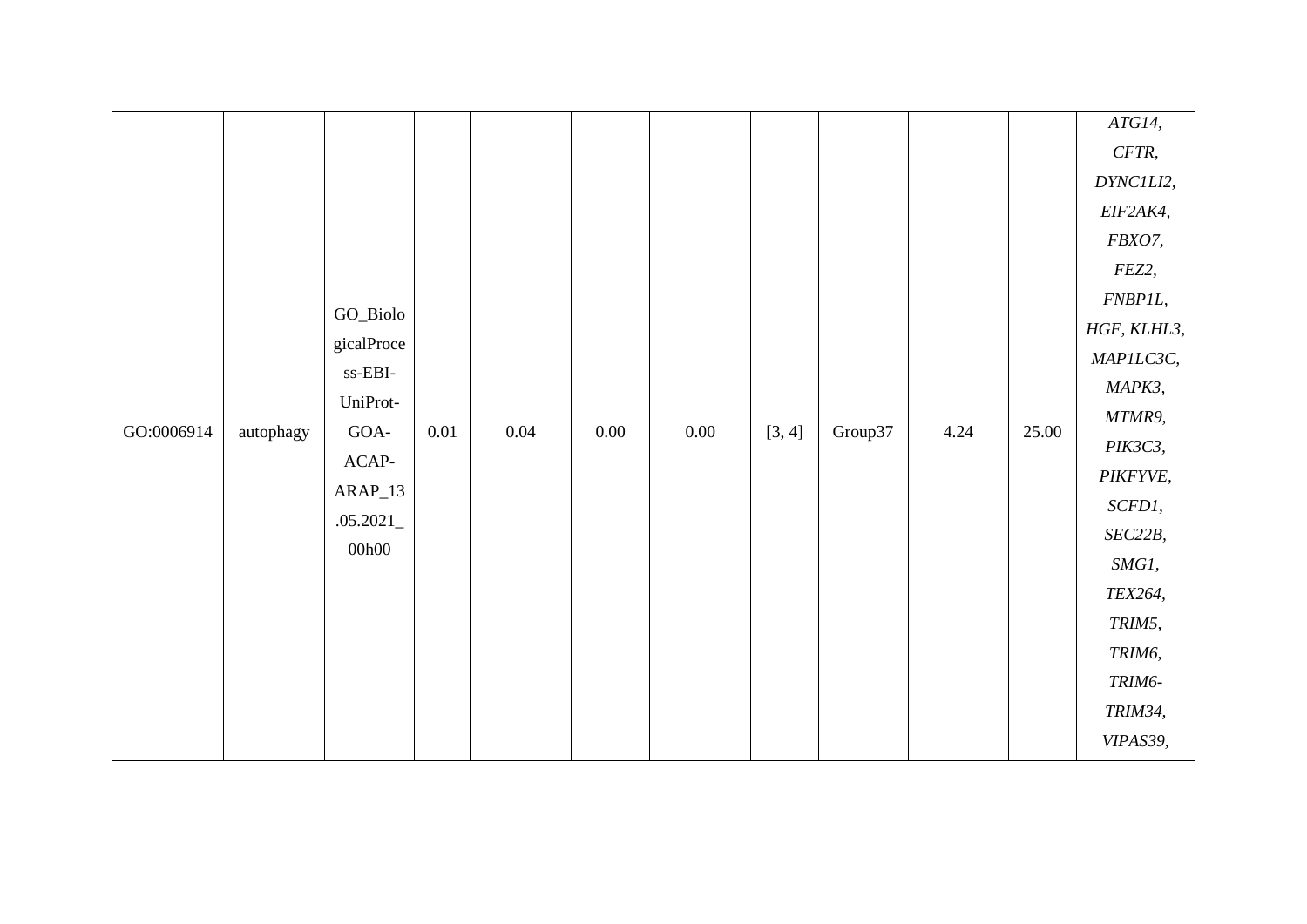|            |                                            |                                                                                                  |      |      |      |      |              |         |       |       | VPS13C,<br>WIPI1, WIPI2                                                                                                   |
|------------|--------------------------------------------|--------------------------------------------------------------------------------------------------|------|------|------|------|--------------|---------|-------|-------|---------------------------------------------------------------------------------------------------------------------------|
| GO:0034045 | phagophore<br>assembly<br>site<br>membrane | GO_Cellu<br>larCompo<br>nent-EBI-<br>UniProt-<br>GOA-<br>ACAP-<br>$ARAP_13$<br>.05.2021<br>00h00 | 0.00 | 0.04 | 0.00 | 0.00 | [3, 4,<br>5] | Group37 | 20.00 | 3.00  | ATG14,<br>WIPI1, WIPI2                                                                                                    |
| GO:0042594 | response to<br>starvation                  | GO_Biolo<br>gicalProce<br>ss-EBI-<br>UniProt-<br>GOA-<br>ACAP-<br>$ARAP_13$<br>.05.2021<br>00h00 | 0.01 | 0.05 | 0.00 | 0.00 | [3, 5]       | Group37 | 5.22  | 13.00 | ACAT1, ASNS,<br>ATG14,<br>EIF2A,<br>EIF2AK4,<br>MAPILC3C,<br>MAPK3,<br>MIOS,<br>PIK3C3, SIK1,<br>SLC38A2,<br>WIPI1, WIPI2 |
| GO:0016236 | macroautop<br>hagy                         | GO_Biolo<br>gicalProce                                                                           | 0.00 | 0.03 | 0.00 | 0.00 | [4, 5]       | Group37 | 5.16  | 18.00 | ATG14,<br>CFTR,                                                                                                           |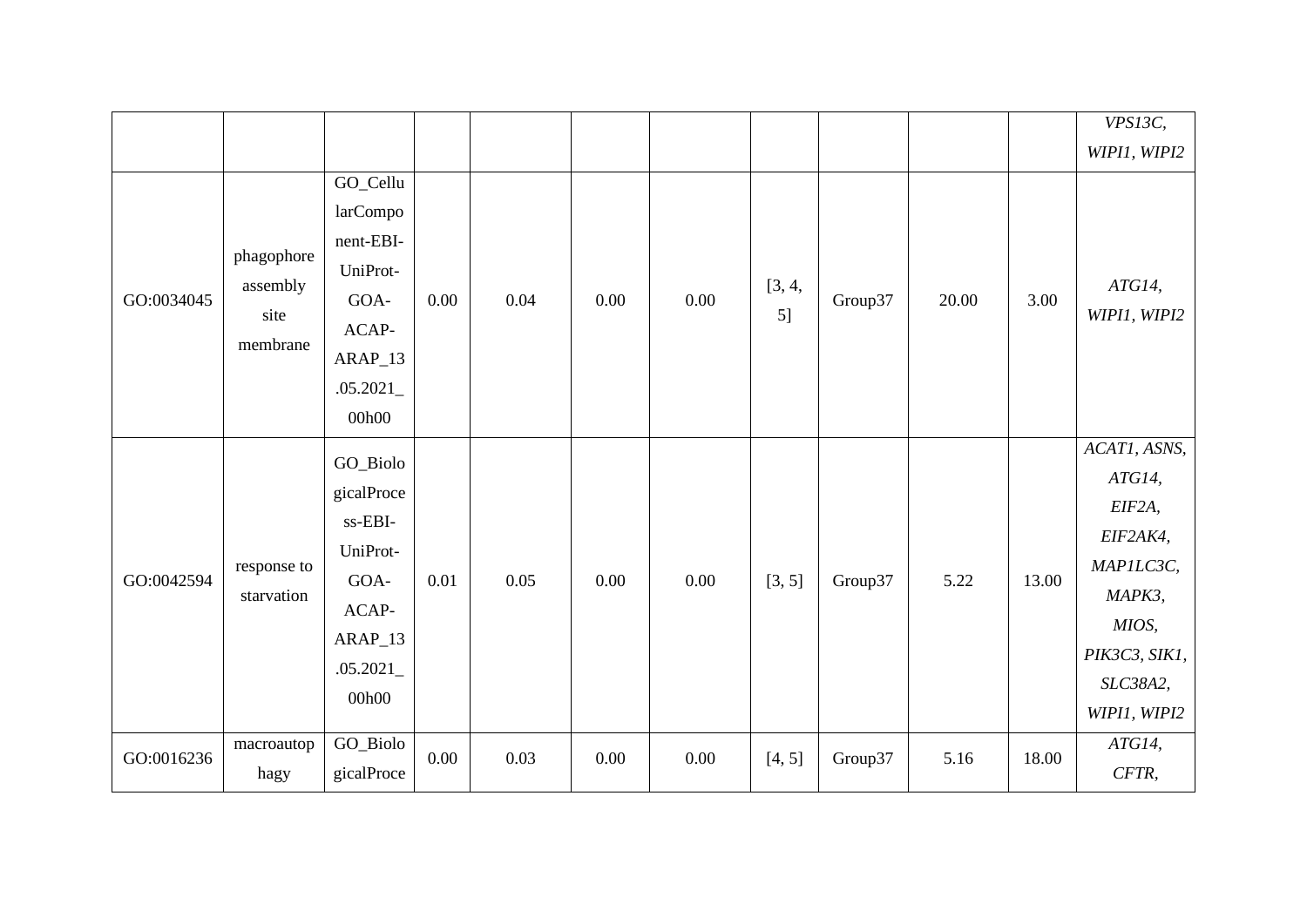|            |            | $ss-EBI-$ |      |      |      |          |        |         |      |      | DYNC1LI2,    |
|------------|------------|-----------|------|------|------|----------|--------|---------|------|------|--------------|
|            |            | UniProt-  |      |      |      |          |        |         |      |      | FEZ2, KLHL3, |
|            |            | $GOA-$    |      |      |      |          |        |         |      |      | MAPILC3C,    |
|            |            | $ACAP-$   |      |      |      |          |        |         |      |      | MAPK3,       |
|            |            | ARAP_13   |      |      |      |          |        |         |      |      | MTMR9,       |
|            |            | .05.2021  |      |      |      |          |        |         |      |      | PIK3C3,      |
|            |            | 00h00     |      |      |      |          |        |         |      |      | PIKFYVE,     |
|            |            |           |      |      |      |          |        |         |      |      | SCFD1,       |
|            |            |           |      |      |      |          |        |         |      |      | SEC22B,      |
|            |            |           |      |      |      |          |        |         |      |      | SMG1,        |
|            |            |           |      |      |      |          |        |         |      |      | TEX264,      |
|            |            |           |      |      |      |          |        |         |      |      | VIPAS39,     |
|            |            |           |      |      |      |          |        |         |      |      | VPS13C,      |
|            |            |           |      |      |      |          |        |         |      |      | WIPI1, WIPI2 |
|            |            | GO_Cellu  |      |      |      |          |        |         |      |      |              |
|            |            | larCompo  |      |      |      |          |        |         |      |      | ATG14,       |
|            |            | nent-EBI- |      |      |      |          |        |         |      |      | MAPILC3C,    |
|            | autophagos | UniProt-  |      |      |      |          | [4, 5, |         |      |      | MCOLN3,      |
| GO:0005776 |            | GOA-      | 0.00 | 0.03 | 0.00 | $0.00\,$ | 6]     | Group37 | 8.16 | 8.00 | PEG3,        |
|            | ome        | $ACAP-$   |      |      |      |          |        |         |      |      | PIK3C3,      |
|            |            | $ARAP_13$ |      |      |      |          |        |         |      |      | TEX264,      |
|            |            | .05.2021  |      |      |      |          |        |         |      |      | WIPI1, WIPI2 |
|            |            | 00h00     |      |      |      |          |        |         |      |      |              |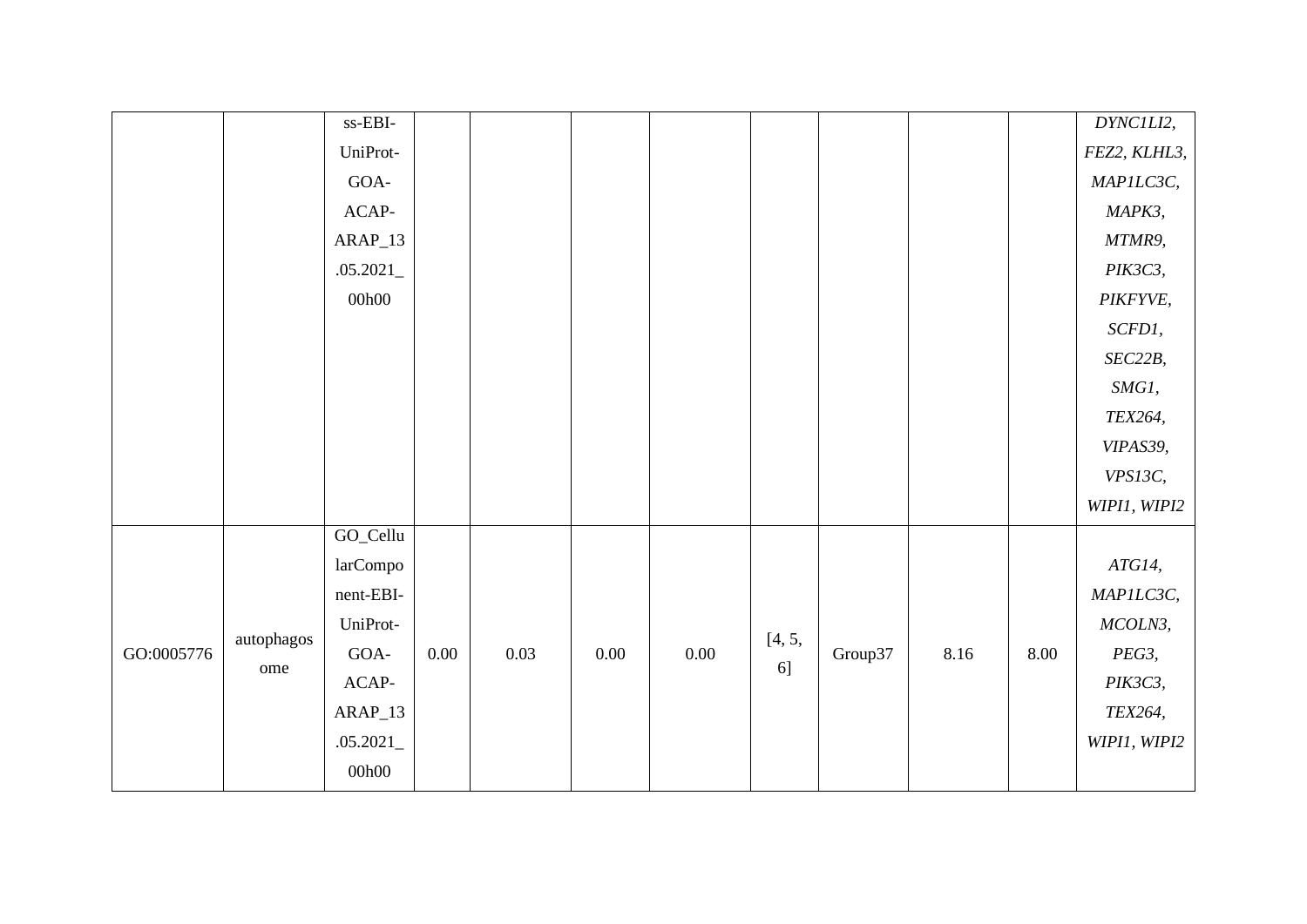|            |              | GO_Biolo   |      |      |      |      |        |         |      |       | ATG14, FEZ2,  |
|------------|--------------|------------|------|------|------|------|--------|---------|------|-------|---------------|
|            |              | gicalProce |      |      |      |      |        |         |      |       | $HOOK3$ ,     |
|            |              | ss-EBI-    |      |      |      |      |        |         |      |       | MAPILC3C,     |
|            |              | UniProt-   |      |      |      |      |        |         |      |       | PIK3C3,       |
| GO:0007033 | vacuole      | GOA-       | 0.01 | 0.04 | 0.00 | 0.00 | $[5]$  | Group37 | 5.85 | 11.00 | PIKFYVE,      |
|            | organization | ACAP-      |      |      |      |      |        |         |      |       | RAB20,        |
|            |              | $ARAP_13$  |      |      |      |      |        |         |      |       | SCFD1,        |
|            |              | .05.2021   |      |      |      |      |        |         |      |       | SEC22B,       |
|            |              | 00h00      |      |      |      |      |        |         |      |       | WIPI1, WIPI2  |
|            |              | GO_Biolo   |      |      |      |      |        |         |      |       | ASNS, ATG14,  |
|            |              | gicalProce |      |      |      |      |        |         |      |       | EIF2AK4,      |
|            |              | ss-EBI-    |      |      |      |      |        |         |      |       |               |
|            | cellular     | UniProt-   |      |      |      |      |        |         |      |       | MAPILC3C,     |
| GO:0009267 | response to  | GOA-       | 0.01 | 0.04 | 0.00 | 0.00 | [4, 5, | Group37 | 5.64 | 11.00 | MAPK3,        |
|            | starvation   | ACAP-      |      |      |      |      | 6]     |         |      |       | MIOS,         |
|            |              | $ARAP_13$  |      |      |      |      |        |         |      |       | PIK3C3, SIK1, |
|            |              | .05.2021   |      |      |      |      |        |         |      |       | SLC38A2,      |
|            |              | 00h00      |      |      |      |      |        |         |      |       | WIPI1, WIPI2  |
|            |              | GO_Biolo   |      |      |      |      |        |         |      |       | ATG14,        |
|            |              | gicalProce |      |      |      |      |        |         |      |       | CFTR,         |
| GO:0061912 | selective    | ss-EBI-    | 0.00 | 0.02 | 0.00 | 0.00 | [5, 6] | Group37 | 9.89 | 9.00  | DYNC1LI2,     |
|            | autophagy    | UniProt-   |      |      |      |      |        |         |      |       | KLHL3,        |
|            |              | GOA-       |      |      |      |      |        |         |      |       | MAPILC3C,     |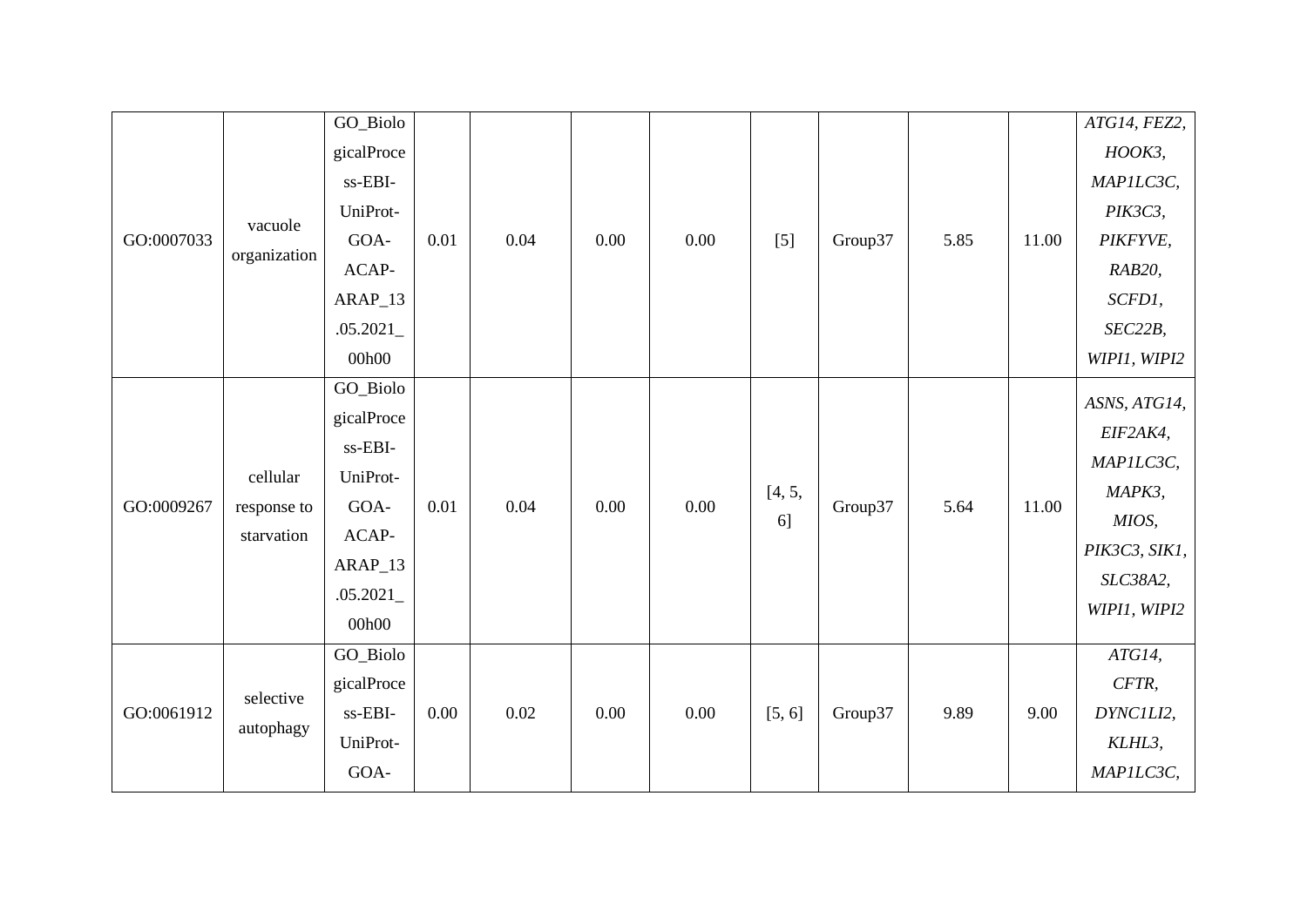|            |              | $ACAP-$                             |      |      |      |      |        |         |       |      | MAPK3,       |
|------------|--------------|-------------------------------------|------|------|------|------|--------|---------|-------|------|--------------|
|            |              | $ARAP_13$                           |      |      |      |      |        |         |       |      | TEX264,      |
|            |              | .05.2021                            |      |      |      |      |        |         |       |      | VPS13C,      |
|            |              | 00h00                               |      |      |      |      |        |         |       |      | WIPI2        |
|            |              | GO_Biolo                            |      |      |      |      |        |         |       |      |              |
|            |              | gicalProce                          |      |      |      |      |        |         |       |      | ATG14, FEZ2, |
|            |              | $\ensuremath{\text{ss-EBI}}\xspace$ |      |      |      |      |        |         |       |      | MAPILC3C,    |
|            | autophagos   | UniProt-                            |      |      |      |      |        |         |       |      | PIK3C3,      |
| GO:1905037 | ome          | GOA-                                | 0.00 | 0.03 | 0.00 | 0.00 | [5, 6] | Group37 | 8.57  | 9.00 | PIKFYVE,     |
|            | organization | $ACAP-$                             |      |      |      |      |        |         |       |      | SCFD1,       |
|            |              | $ARAP_13$                           |      |      |      |      |        |         |       |      | SEC22B,      |
|            |              | .05.2021                            |      |      |      |      |        |         |       |      | WIPI1, WIPI2 |
|            |              | 00h00                               |      |      |      |      |        |         |       |      |              |
|            |              | GO_Cellu                            |      |      |      |      |        |         |       |      |              |
|            |              | larCompo                            |      |      |      |      |        |         |       |      |              |
|            |              | nent-EBI-                           |      |      |      |      |        |         |       |      | ATG14,       |
|            | autophagos   | UniProt-                            |      |      |      |      |        |         |       |      | MAPILC3C,    |
| GO:0000421 | ome          | GOA-                                | 0.00 | 0.03 | 0.00 | 0.00 | [5, 6, | Group37 | 13.16 | 5.00 | MCOLN3,      |
|            | membrane     | $ACAP-$                             |      |      |      |      | 7]     |         |       |      | TEX264,      |
|            |              | $ARAP_13$                           |      |      |      |      |        |         |       |      | WIPI1        |
|            |              | .05.2021                            |      |      |      |      |        |         |       |      |              |
|            |              | 00h00                               |      |      |      |      |        |         |       |      |              |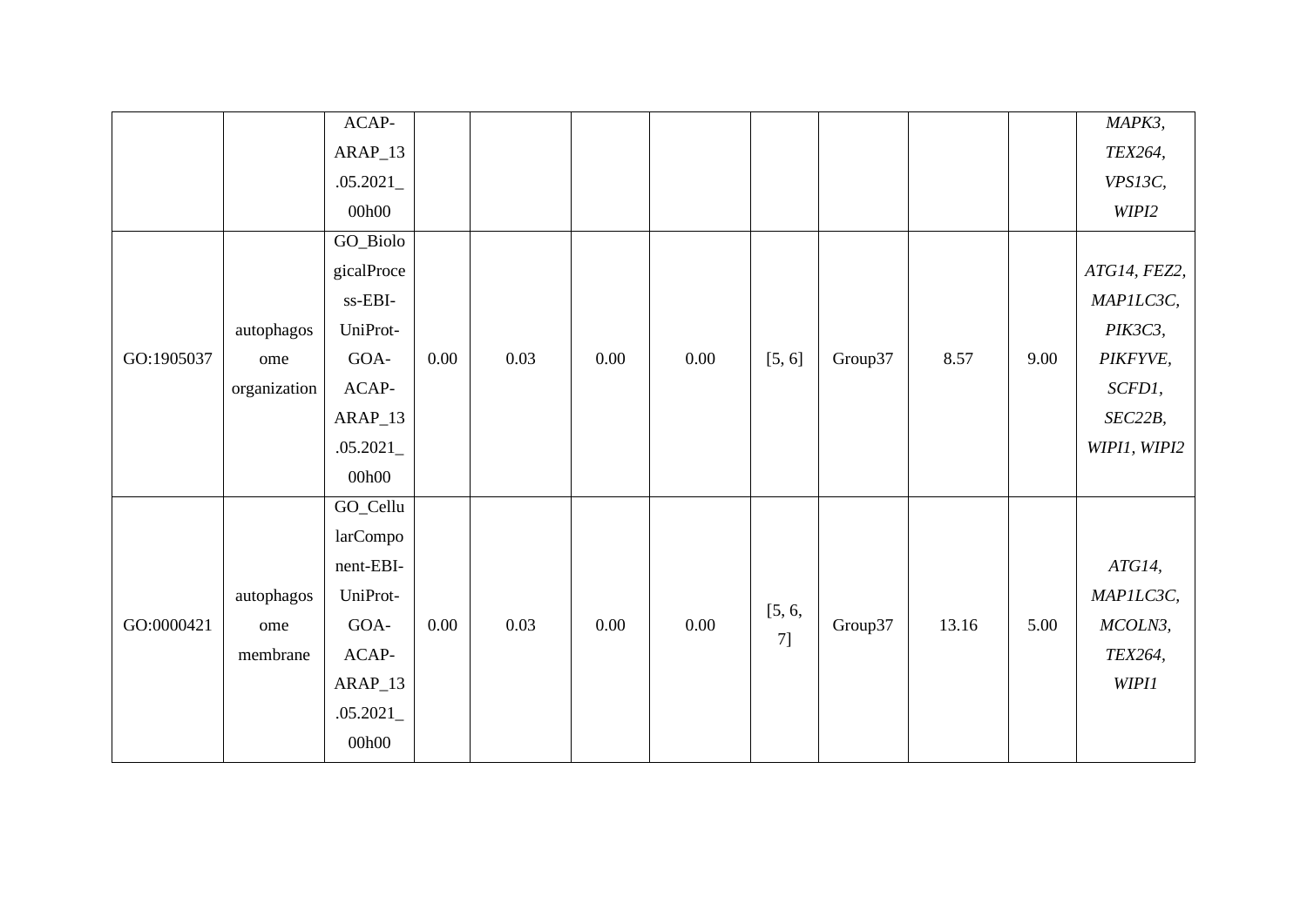| GO:0032266 | phosphatidy<br>linositol-3-<br>phosphate<br>binding | GO_Mole<br>cularFunct<br>ion-EBI-<br>UniProt-<br>GOA-<br>ACAP-<br>$ARAP_13$<br>.05.2021<br>00h00 | 0.00 | 0.03 | 0.00 | 0.00 | [6]             | Group37 | 11.63 | 5.00 | SNX13,<br>WIPI1, WIPI2,<br>ZFYVE19,<br>ZFYVE26                                        |
|------------|-----------------------------------------------------|--------------------------------------------------------------------------------------------------|------|------|------|------|-----------------|---------|-------|------|---------------------------------------------------------------------------------------|
| GO:0000045 | autophagos<br>ome<br>assembly                       | GO_Biolo<br>gicalProce<br>ss-EBI-<br>UniProt-<br>GOA-<br>ACAP-<br>ARAP_13<br>.05.2021<br>00h00   | 0.00 | 0.03 | 0.00 | 0.00 | [6, 7]          | Group37 | 9.00  | 9.00 | ATG14, FEZ2,<br>MAPILC3C,<br>PIK3C3,<br>PIKFYVE,<br>SCFD1,<br>SEC22B,<br>WIPI1, WIPI2 |
| GO:0016242 | negative<br>regulation<br>of<br>macroautop<br>hagy  | GO_Biolo<br>gicalProce<br>ss-EBI-<br>UniProt-<br>GOA-                                            | 0.01 | 0.05 | 0.00 | 0.00 | [5, 6,<br>7, 8] | Group37 | 11.43 | 4.00 | FEZ2, SCFD1,<br>SEC22B,<br>SMGI                                                       |